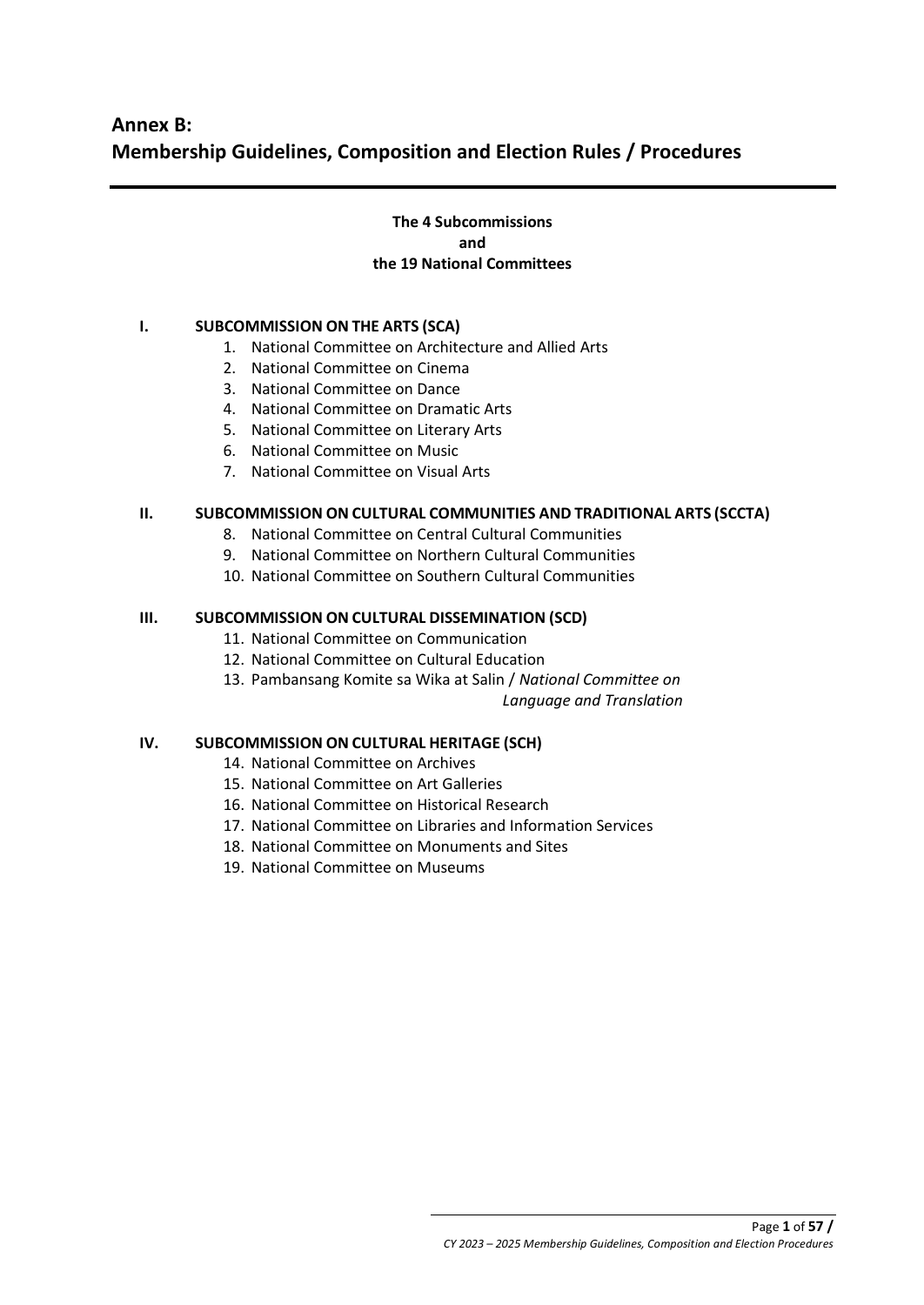## **SUBCOMMISSION ON THE ARTS (SCA)**

# **NATIONAL COMMITTEE ON ARCHITECTURE AND ALLIED ARTS (NCAAA) MEMBERSHIP GUIDELINES AND ELECTION RULES (2023-2025) Resolution No. 2022-272 / 17 February 2022 Rescinding Board Res. No. 2016-376 /31 August 2016**

### **MEMBERSHIP**

Membership to the National Committee on Architecture and its Allied Arts (NCAAA) is *institutional* and *individual* in nature. The Executive Council (ExeCon) Members of the Committee shall consist of thirteen (13) members representing six (6) institutions and seven (7) elected members to represent the regions.

The following are the **six (6) institutional members**:

- 1. United Architects of the Philippines (UAP) Integrated and Accredited Professional Organization of Architects (IAPOA)
- 2. Philippine Association of Landscape Architects (PALA)**\***
- 3. Philippine Institute of Interior Design (PIID)
- 4. Philippine Institute of Environmental Planners (PIEP)
- 5. Council of Interior Designers Educators
- 6. Council of Deans and Heads of Architectural Schools in the Philippines (CODHASP)

Designated institutional representative should be endorsed by the Head or governing board of the institution or organization, and should be in good standing with updated professional license.

**\***Following the provisions in the NCCA Implementing Rules and Regulations, particularly Rule X, that no person may be a member of more than one National Committee, therefore, PALA should have separate officially designated institutional representatives in both the *NCCA National Committees on Architecture and Allied Arts under the Subcommission on the Arts,* and, *Monuments and Sites under the Subcommission on Cultural Heritage.* 

Seven **(7) individual members** shall be elected to complete the set of the Executive Council Members to represent the following:

- 1. One (1) Northern Luzon
- 2. One (1) Central Luzon
- 3. One (1) Southern Luzon
- 4. Two (2) Visayas Area (Central/Eastern and Western Visayas)
- 5. Two (2) Mindanao Area (Eastern and Western Mindanao)

Regional representatives must be a *bona fide* resident of the region represented.

#### **General Qualification of Members:**

- 1. Must be Filipino citizens residing in the country
- 2. Updated Professional License
- 3. Organization members in good standing
- 4. Must be willing and able to support and assess policies, programs, projects and general goals of the NCAAA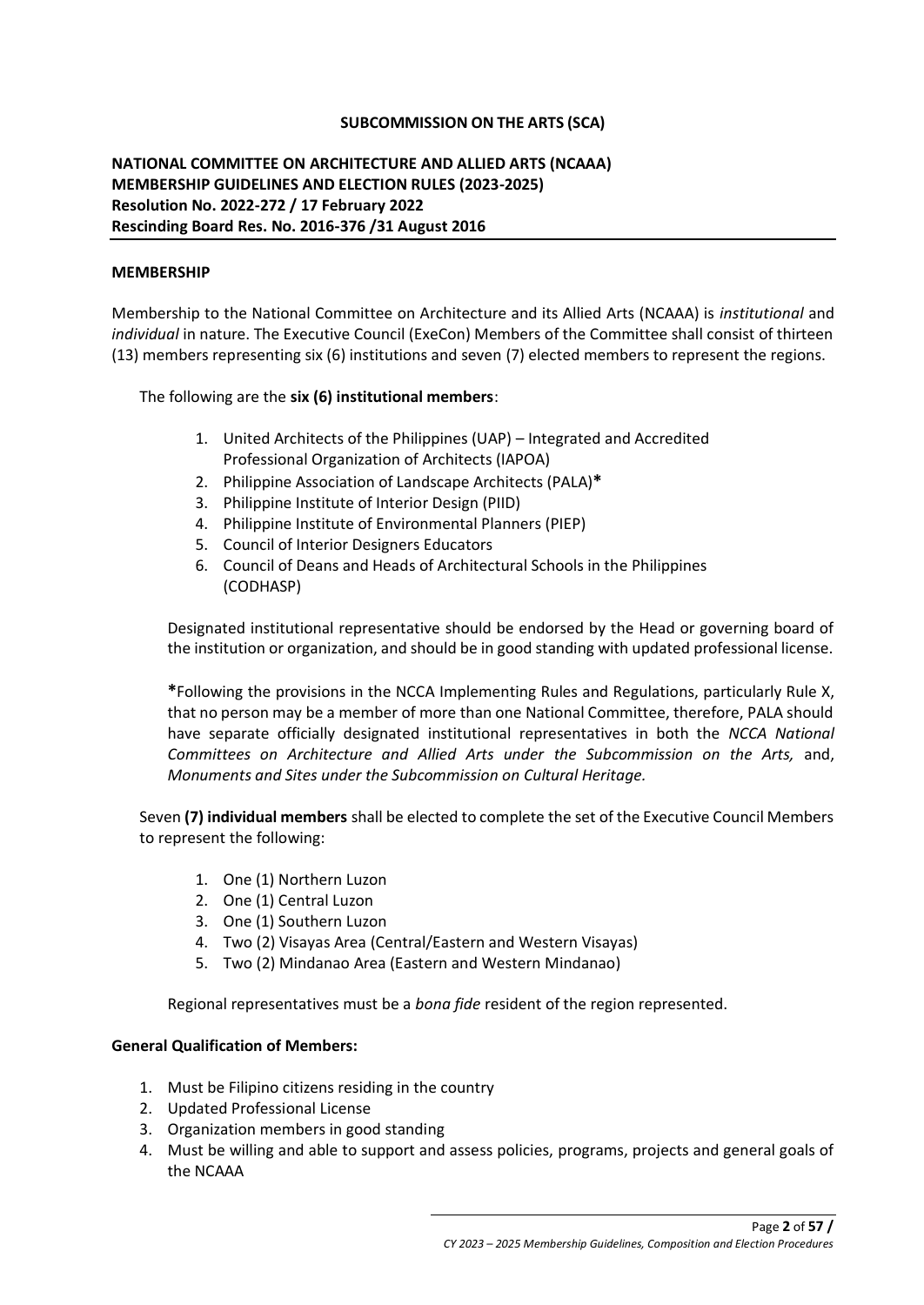- 5. Must be willing to devote sufficient time and effort to do volunteer work in the NCCA, and the sector within NCAAA
- 6. Must be physically and mentally fit to undertake the work as a Committee / Executive Council Member
- 7. Must not have been convicted with final judgment of a crime involving moral turpitude

All the ExeCon members shall hold office for a term of three (3) years and shall not serve for more than two (2) consecutive terms.

All representatives to the ExeCon must be officially confirmed in writing by the NCCA.

## **Duties of the Executive Council (ExeCon):**

The ExeCon shall be the working group constituted to conduct the business of each National Committee (NC). The members shall have the following functions:

- 1. Formulate the rules and regulations affecting the policy of formulation, composition, operations and dissolution of National Committees, subject to the approval of the Commission.
- 2. Initiate studies and make policy and project recommendations in their respective areas for consideration of the Commission; advise the Commission on policy matters including, but not limited to, the use of grant funds, and on other related matters, such as pending bills in Congress on culture and the arts; and initiate an/or propose bills relating to culture and the arts and advocate and/or lobby for the passage thereof.
- 3. Draw up annual, medium, and long-term plans for their respective areas of concern and standardize and formulate criteria for prioritizing programs/projects/activities.
- 4. Assist in identifying individual artists and cultural workers, non-government organizations, academic institutions and other organizations that may be able to contribute to the work of the NCCA.

## **Officers of the ExeCon:**

## **Head**

- Leads and directs the NCAAA towards the fulfillment of its mission and goal; and ensure that the programs, projects, and other official activities of the Committee are carried out efficiently and effectively
- Presides over regular meetings, over-all in-charge of operations, and represents the NCAAA in the meetings of the Subcommission on the Arts (SCA), the National Advisory Board (NAB) and other NCCA functions.

## **Vice-Head**

• Assists the Head and takes over in his/her absence

## **Secretary**

• Takes the minutes of the Committee meetings, handles all correspondence/communications, records, publicity and reports on matters concerning the Committee

## **Assistant Secretary**

● Assists the Secretary in handling relevant matters pertaining to the Committee **Membership Application:**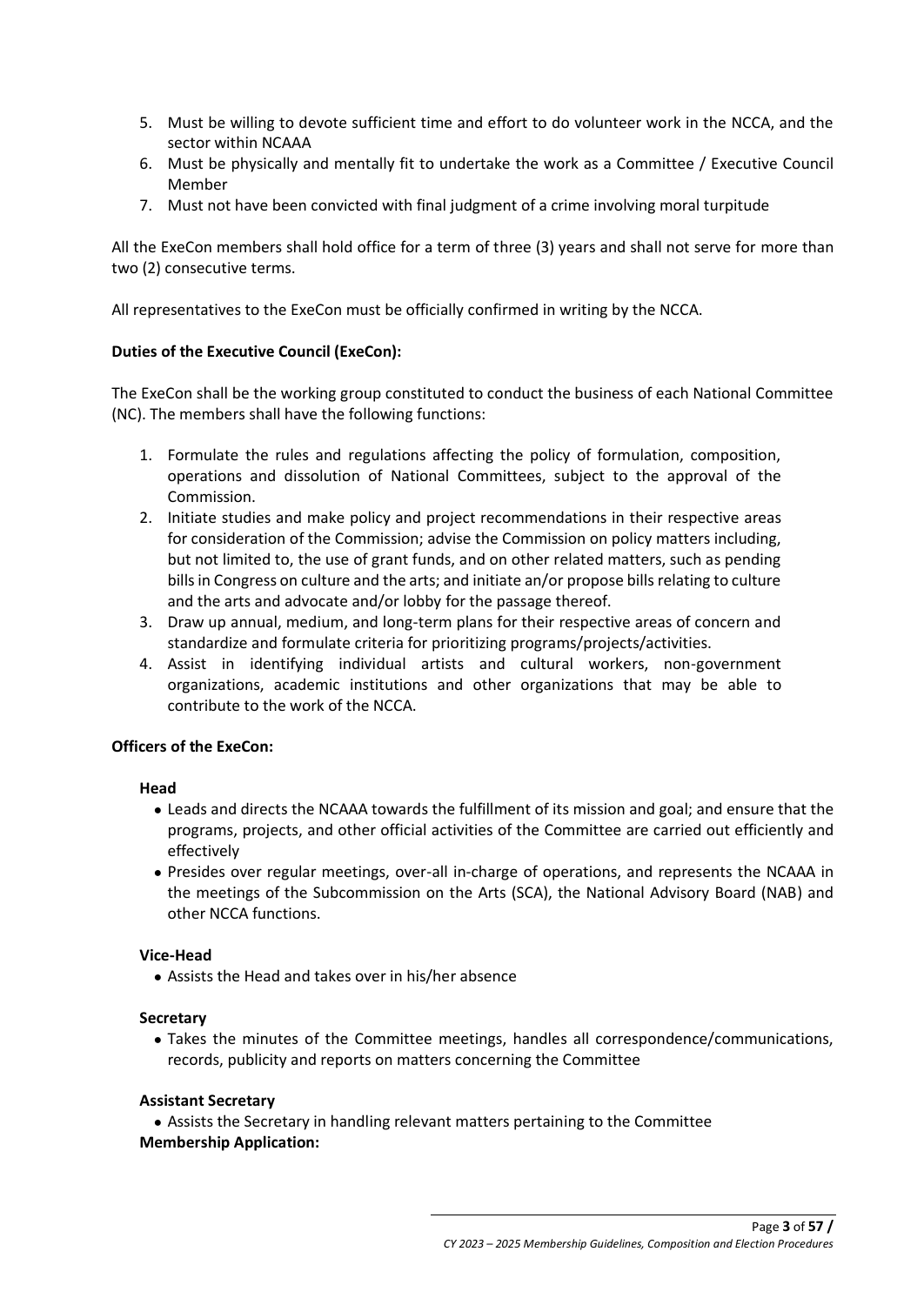- 1. The Heads of the six (6) institutions shall be requested in writing to designate their official representative to the Executive Council (ExeCon) of the National Committee on Architecture and Allied Arts (NCAAA). The letter shall contain a reply form to be filled out by the Head of the institution indicating the name and contact information of the designated representative.
- 2. The NCCA Secretariat shall notify, in writing, the parties endorsed by heads of their respective institutions. The designated representative shall then be required to give their confirmation by submitting the following requirements to be returned at the deadline set:
	- Duly-accomplished membership application form (*download from [www.ncca.gov.ph\)](http://www.ncca.gov.ph/)*
	- Curriculum vitae with recent 2x2 picture of the official representative
- 3. In the event that the designated representative declines the appointment, the NCCA Secretariat shall again request the Head for another representative. There shall be no alternate members.
- 4. Invitation for application of general membership / regional representative shall be done via tri-media campaign (major dailies, TV, and radio).
- 5. Application should be submitted to the NCCA at the deadline set. The following requirements should be submitted to the NCCA:
	- Duly-accomplished membership application form (*download from [www.ncca.gov.ph\)](http://www.ncca.gov.ph/)*
	- Two (2) Endorsement Letters from recognized theater /cultural organization
	- Curriculum vitae with recent 2x2 picture of the official representative

Please ensure that your submission is complete. Incomplete requirements shall not be accepted /processed.

- 6. Application/confirmation forms shall be subject to a thorough screening. Only the forms received on or before the designated deadline shall be accommodated.
- 7. NCCA shall evaluate and approve the qualified regional representatives to be a member of the national committee, who shall comprise the prospective list of nominees and voters for the election of regional representatives.
- 8. The NCCA Secretariat shall notify, in writing, the parties approved for membership. The approved members of the National Committee together with the Institutional Representatives shall then be invited and will be required to give their confirmation for attendance to the election of the regional representatives.
- 9. To constitute an election, there should be at least twelve (12) confirmations/attendees. Failure to reach the minimum number of attendees necessitates a declaration for a failure of election. Should there be a failure of election, the NCCA reserves the right to formally install into office individuals who are deemed highly qualified to serve the committee's best interest.

## **Election Proper:**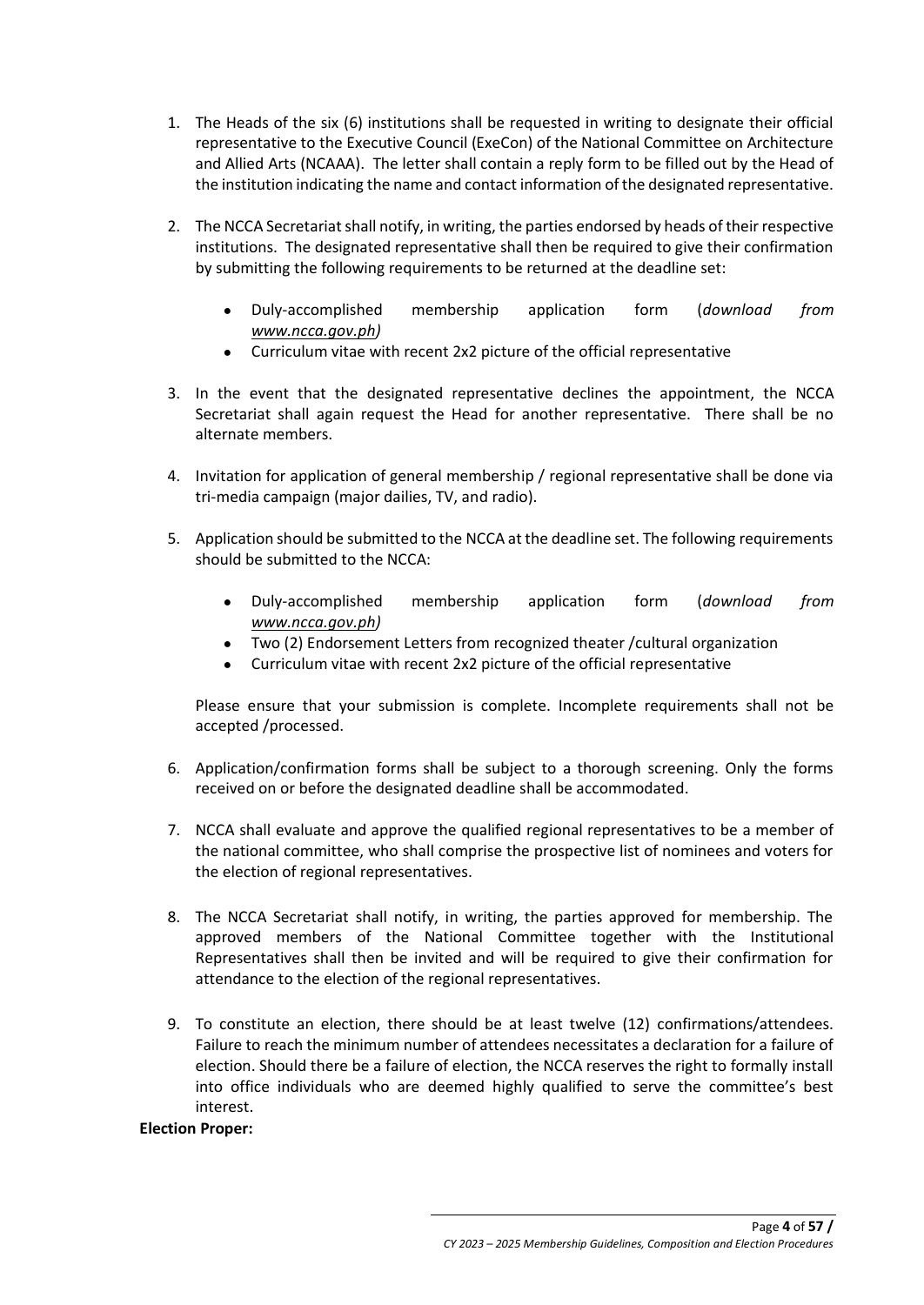- 1. The NCCA Secretariat shall serve as the Election Committee (ELECOM). An election without the NCCA secretariat shall be considered null and void.
- 2. The NCCA shall provide the official list of members/nominees for each region.
- 3. The members of the general assembly (GA) shall nominate and elect the candidates to represent the identified region.
- 4. Official participants/members will be entitled to only one vote. A person who is not in the said list is not eligible to vote. Proxies shall not be allowed.
- 5. Secret-balloting shall be the process for the election.
- 6. Counting of the ballots shall be done by the ELECOM with all voters present, as witnesses. Candidates with the most number of votes shall be declared members of the ExeCon. There shall be no alternate members.
- 7. The ELECOM shall formally announce the composition of the new Executive Council.
- 8. The officers, namely, the Head, Vice-Head, Secretary and Assistant Secretary, shall be elected from among the ExeCon Members.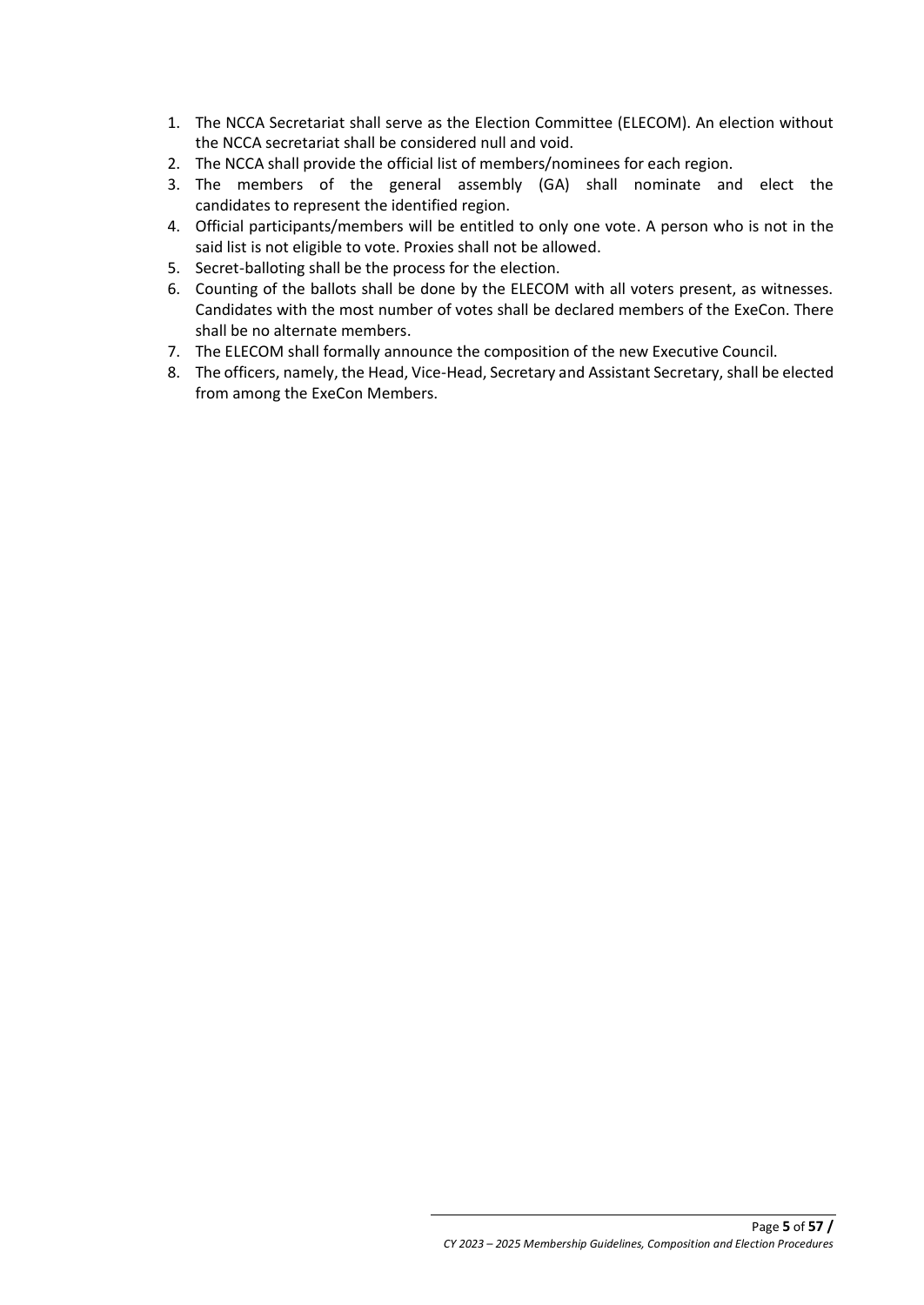## **SUBCOMMISSION ON THE ARTS (SCA)**

# **NATIONAL COMMITTEE ON CINEMA (NCCinema) MEMBERSHIP GUIDELINES AND ELECTION RULES (2023-2025) Resolution No. 2022-273 / 17 February 2022** *Rescinding Board Res. No. 2019-329 /18 June 2019*

#### **MEMBERSHIP**

Membership to the National Committee on Cinema (NCCinema) is *sectoral* in nature. It shall be composed of distinguished sectoral representatives from the Filipino cinema community specifically in the areas of mainstream filmmaking, independent cinema, film education, film restoration and archiving, film journalism (quad-media) / criticism, Film Exhibition / Distribution / Theater Owners Sectors, Animation, Indigenous People and Regional Film Festivals. The cinematic media considered by the Committee are film, video and digital works.

The National Committee Members on Cinema shall come from organizations with the following qualifications:

- 1. established and fully-functioning cinema organization;
- 2. at least one year in operation;
- 3. have a good track record;
- 4. have members who are professional film practitioners; and,
- 5. educational institutions with film course/programs.

#### **Composition of the Executive Council (ExeCon) Members:**

The **ExeCon** shall consist of thirteen (13) members and shall be composed as follows:

- One (1) institutional representative from the Society of Filipino Archivists for Film (SOFIA)\*;
- One (1) representative from the Mainstream Sector;
- Two (2) representatives from the Education Sector;
- One (1) representative from the Independent Cinema Sector;
- One (1) representative from Film Journalism (quad-media) / Criticism Sector;
- Two (2) representatives from Film and Digital Exhibition/Distribution Sector;
- One (1) representative from the Animation Sector;
- One (1) representative from the Indigenous Peoples;
- Three (3) regional representatives (Luzon, Visayas, Mindanao)

**\***Following the provisions in the NCCA Implementing Rules and Regulations, particularly Rule X, that no person may be a member of more than one National Committee, therefore, SOFIA should have separate officially designated institutional representatives in both the *NCCA National Committees on Cinema under the Subcommission on the Arts,* and, *Archives under the Subcommission on Cultural Heritage.*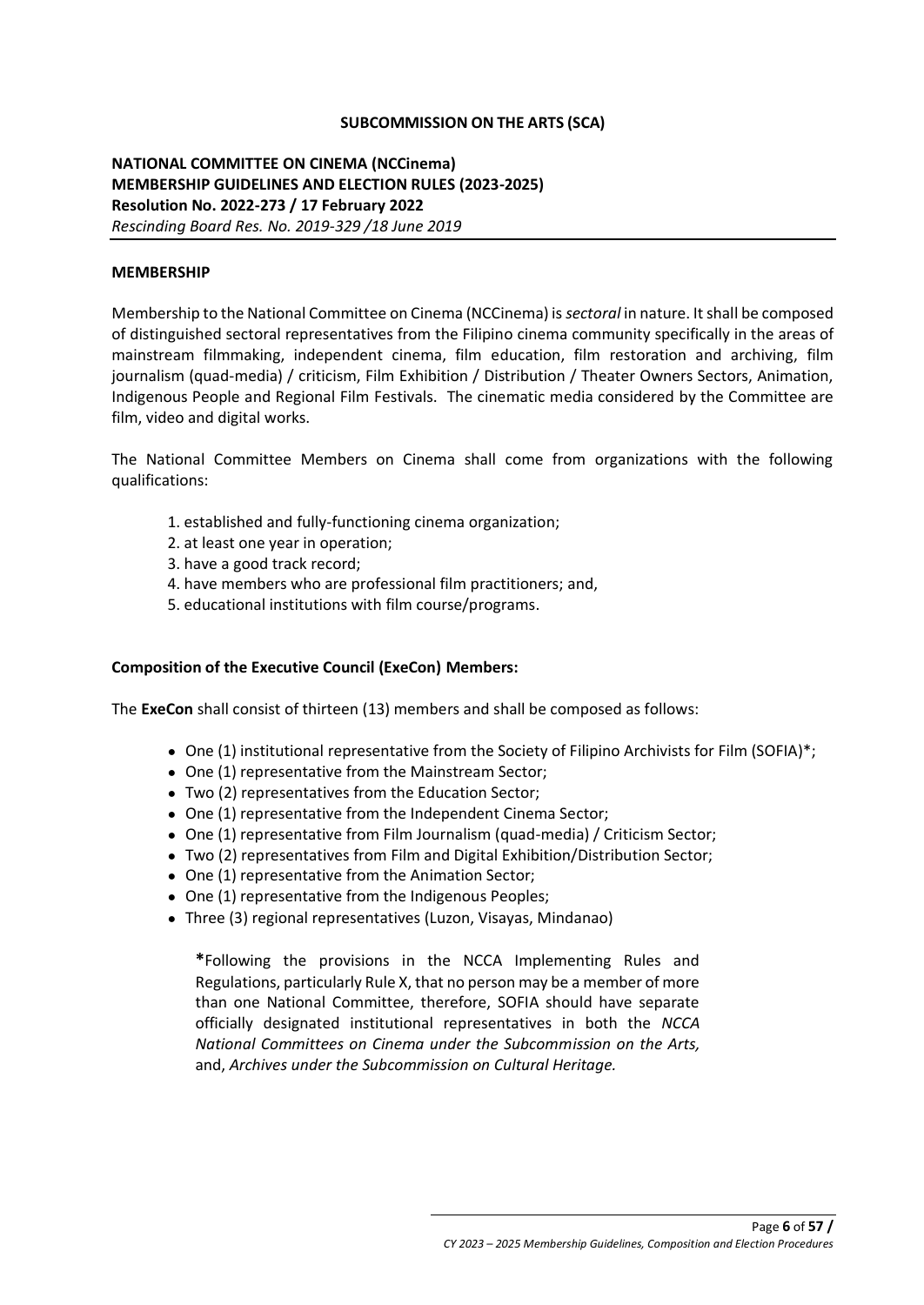## **General Qualifications:**

The ExeCon Members shall have the following qualifications:

- Must be Filipino citizen, residing in the country, with a good standing in his/her community and with the NCCA;
- Must be a certified member of an established cinema institution/organization or for region-based members:
	- 1) his/her practice and residence must be primarily based in the region; and,
	- 2) he/she must have achieved credibility and track record in the development of Philippine cinema in general, or within the context of a particular community/locality/region;
- Must be an active cultural professional/practitioner in his/her own field of specialization;
- Must have achieved credibility and considerable experience /track record in the development of Philippine arts and culture, specifically in the field of cinema;
- Must be willing and able to support and assess policies, programs, projects, and general goals of the NCCinema;
- Must be willing to devote sufficient time and effort to do volunteer work in the NCCA and the cinema sector;
- Must be physically and mentally fit to undertake the work as a Committee/Executive Council member; and,
- Must not have been convicted with final judgment of a crime involving moral turpitude.

All the ExeCon members shall hold office for a term of three (3) years, and is eligible for election to a  $2<sup>nd</sup>$ term, but shall not serve for more than two (2) consecutive terms. Any ExeCon member who had served the committee for two consecutive terms may vote but will no longer be eligible to be nominated to be a member of the Executive Council. However, incumbent Committee Members who have served for two consecutive terms that has a new designated representative in the organization he/she represents will no longer be entitled to vote.

## **Specific Qualifications:**

## *Regional Representatives:*

- 1. Festival Director (or equivalent) of a duly recognized NCCA-funded or NCCA-supported film festival in good standing with no outstanding liens or sanctions from the NCCA
- 2. A festival may only be represented by one (1) official festival director; likewise, an individual may only represent one (1) film festival

## *Academe Representatives:*

1. A person currently employed of good standing in a tertiary educational institution, as part of the institution's Film or Communication Programs, teaching specific courses in Film, Film Production, and/or Film Studies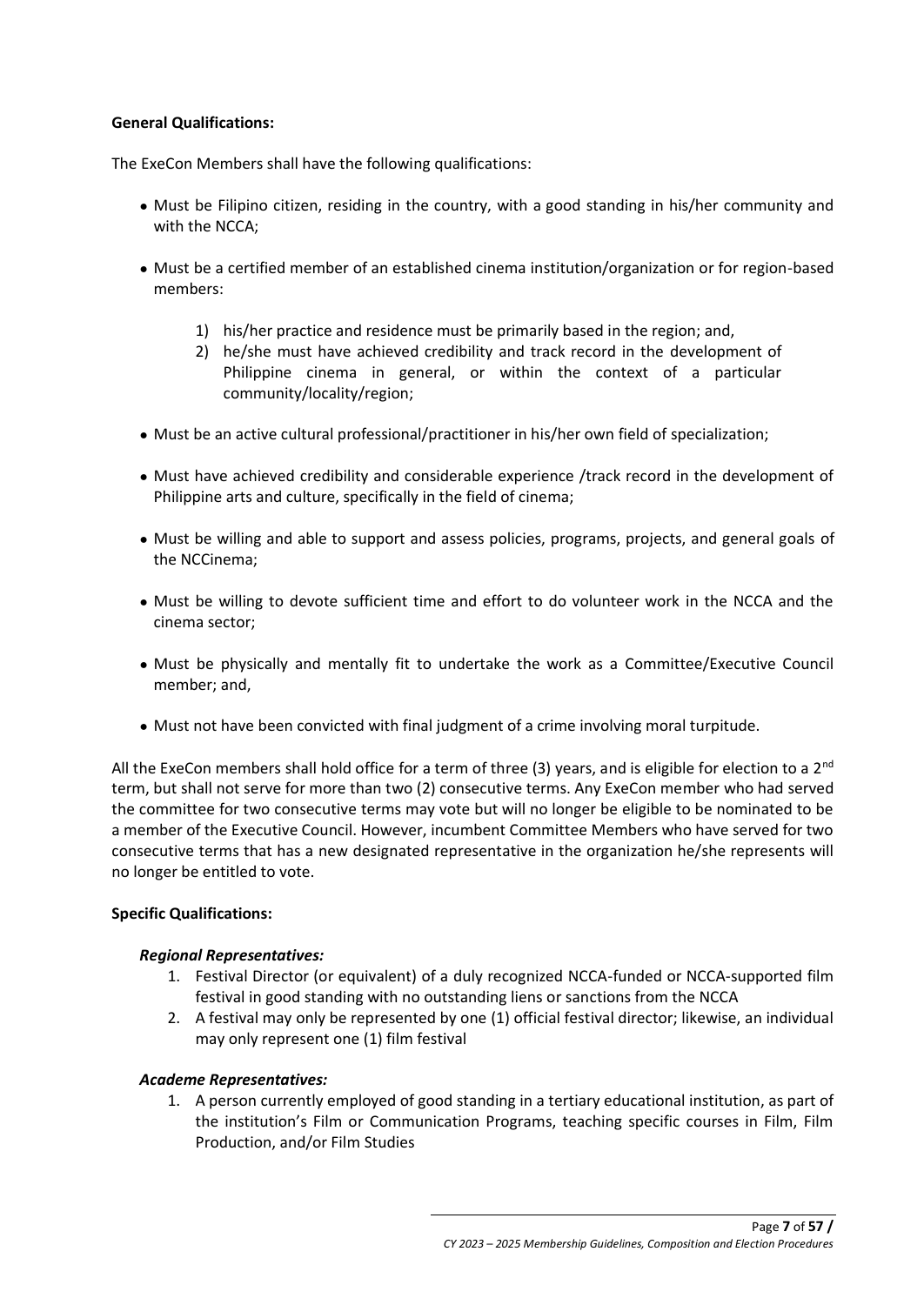2. The applicant should secure an endorsement from the head/supervisor/dean of the department, college and/or institution.

## *Indigenous Peoples Representative:*

- 1. A recognized and accepted member of a Philippine indigenous group as defined by the NCIP
- 2. A practicing filmmaker, programmer, film educator, and/or festival organizer
- 3. Must submit, together with the application, a written endorsement by either of the following: a recognized Elder, Indigenous Peoples' Organization/ NCIP, or Tribal Council of the representative's particular indigenous group
- 4. Must be affiliated with an institutional or recognized cultural communities and traditional arts agency or civil society organization or indigenous peoples' organization

## *Animation Representative:*

- 1. A member or duly designated representative of an animation production studio, collective, and/or educational institution
- 2. Must be engaged in any form of animation production including, but not limited to: traditional cell, 2D/ 3D computer animation, game design

## *Digital Media and Distribution*

1. A member or duly designated representative of an organization or entity engaged in the development and distribution of cinematic content for non-theatrical venues and delivery modalities this includes but is not limited to: Video on Demand (VOD) and online distribution platforms, educational technologies, applications, and the like

All ExeCon members must be officially confirmed in writing by the NCCA.

## **Duties of the Executive Council (ExeCon):**

The ExeCon shall be the working group constituted to conduct the business of each National Committee (NC). The members shall have the following functions:

Formulate the rules and regulations affecting the policy of formulation, composition, operations and dissolution of National Committees, subject to the approval of the Commission.

Initiate studies and make policy and project recommendations in their respective areas for consideration of the Commission; advise the Commission on policy matters including, but not limited to, the use of grant funds, and on other related matters, such as pending bills in Congress on culture and the arts; and initiate an/or propose bills relating to culture and the arts and advocate and/or lobby for the passage thereof.

Draw up annual, medium, and long-term plans for their respective areas of concern and standardize and formulate criteria for prioritizing programs / projects / activities.

Assist in identifying individual artists and cultural workers, non-government organizations, academic institutions and other organizations that may be able to contribute to the work of the NCCA.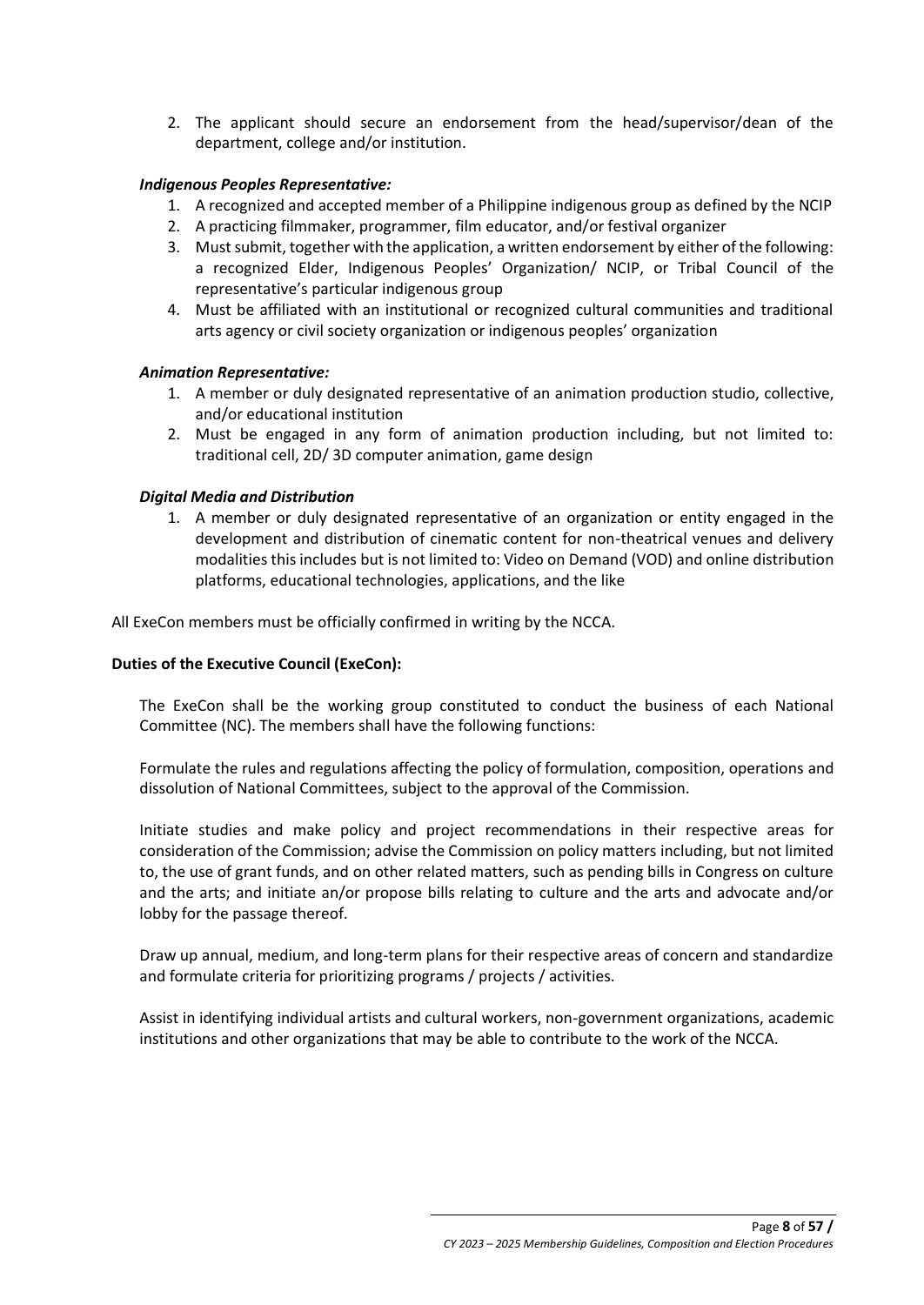## **Officers of the ExeCon:**

#### **Head**

- Leads and directs the NCCinema towards the fulfillment of its mission and goal; and ensure that the programs, projects, and other official activities of the Committee are carried out efficiently and effectively.
- Presides over regular meetings, over-all in-charge of operations, and represents the NCCinema in the meetings of the Subcommission on the Arts (SCA), the National Advisory Board (NAB) and other NCCA functions.

#### **Vice-Head**

● Assists the Head and takes over in his/her absence

## **Secretary**

● Takes the minutes of the Committee meetings, handles all correspondences / communications, records, publicity and reports on matters concerning the Committee

## **Assistant Secretary**

● Assists the Secretary in handling relevant matters pertaining to the Committee

## **Membership Application:**

- The NCCA will officially write SOFIA to designate the official representative of the institution to the committee.
- The official representative will be considered as the official of the Executive Council of the NCCA National Committee on Cinema representing the Film Archives Sector.
- For the Mainstream Sector, the NCCA will officially request the Film Academy of the Philippines to designate 1 official representative per guild to be part of the election.
- The NCCA will open the application of membership to the National Committee on Cinema thru quad-media to interested individuals for the following sectors:
	- o Independent Cinema
	- o Education
	- o Film Journalism (quad-media) / Criticism
	- o Film and Digital Media Exhibition / Distribution Sector
	- o Animation
	- o Indigenous Peoples Representative
	- o Luzon Representative
	- o Visayas Representative
	- o Mindanao Representative
- Interested Applicants should submit:
	- a) duly-accomplished membership application form (*download fro[m www.ncca.gov.ph\)](http://www.ncca.gov.ph/)*
	- b) Curriculum vitae with recent 2x2 picture
	- c) Endorsement from the head of the institution of the sector he/she is representing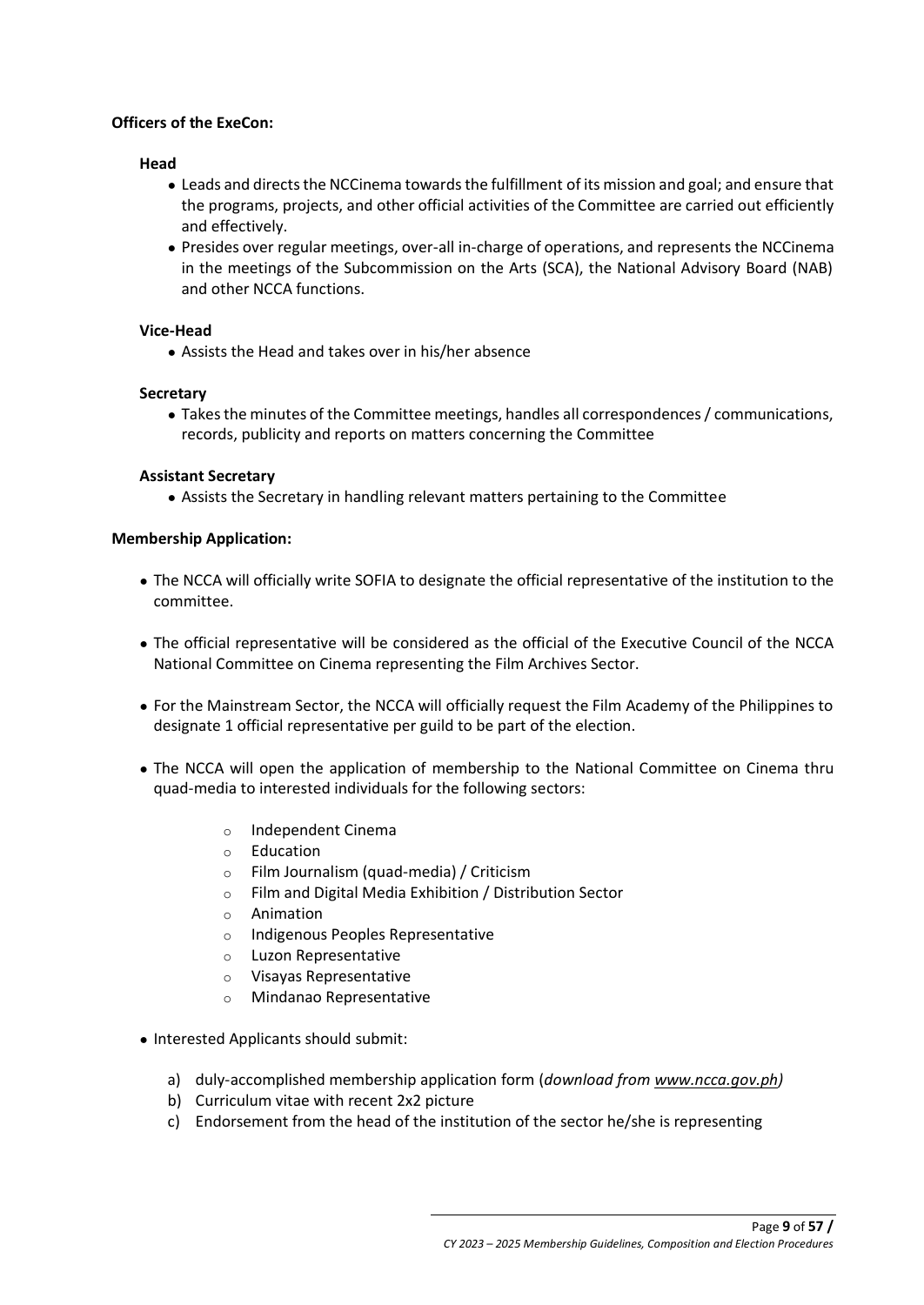- Application form and requirement should be submitted to the NCCA on the deadline set by the NCCA.
- The NCCA Cinema Executive Council will evaluate and approve the qualified applicants to be a member of the National Cinema Committee who will be part of the election.
- The NCCA Secretariat shall notify the approved members of the National Committee on Cinema and will be invited in the national election on the date set by the NCCA.

## **Election Proper:**

- The NCCA Secretariat shall serve as the Election Committee (ELECOM) for the election of the ExeCon. An election without the NCCA secretariat shall be considered null and void. The NCCA shall provide the official list of participants of the election.
- Only the official participants present during the assembly can nominate and be nominated to be an Executive Council member.
	- o Institutional Representative from the Film Archives sector shall be officially elected/designated by SOFIA (1)
- Election will be conducted per Sector for the following:
	- o Mainstream (1)
	- o Independent Cinema (1)
	- o Education (2)
	- o Film Journalism (quad-media) / Criticism (1)
	- o Film and Digital Exhibition / Distribution Sector (2)
	- o Animation (1)
	- o Indigenous Peoples Representative (1)
	- o Luzon Representative (1)
	- o Visayas Representative (1)
	- o Mindanao Representative (1)
- The process for nomination shall be by open nomination
- Nominees shall be given three (3) minutes to introduce themselves and their cultural engagements
- Official participants / members will be entitled to only one vote. Proxies shall not be allowed.
- Secret-balloting shall be the process for the election
- Counting of the ballots shall be done by the ELECOM with all voters present, as witnesses. Candidates with the most number of votes shall be declared the members of the Executive Council (ExeCon) Members. There shall be no alternate members.
- The ELECOM shall formally announce the composition of the newly elected Executive Council (ExeCon) Members.
- The newly elected ExeCon members shall elect the officers, Head, Vice-Head, Secretary and Assistant Secretary of the committee.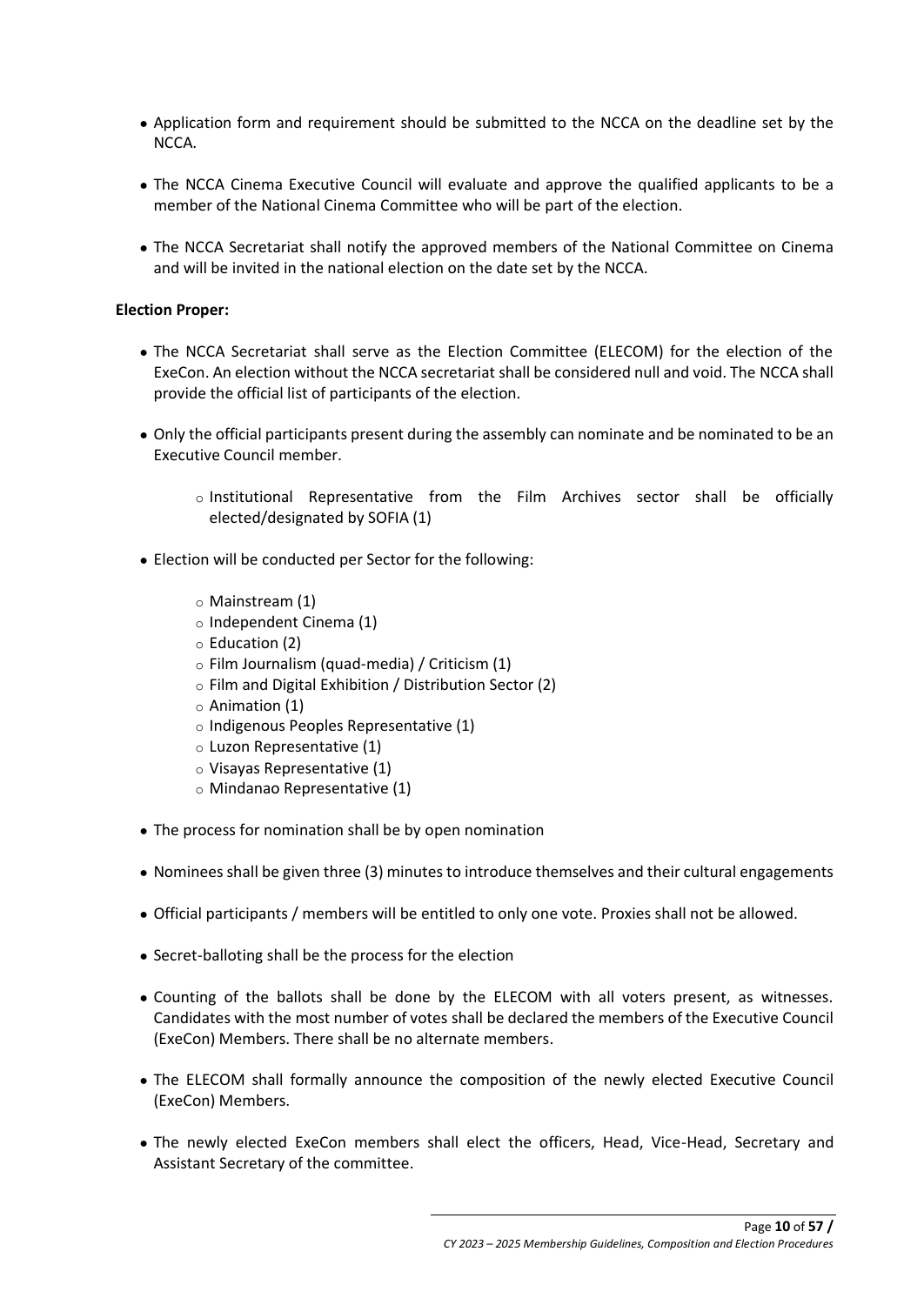● In case there will be a vacant position in the ExeCon, the newly elected officials can co-opt a qualified General Member present during the election.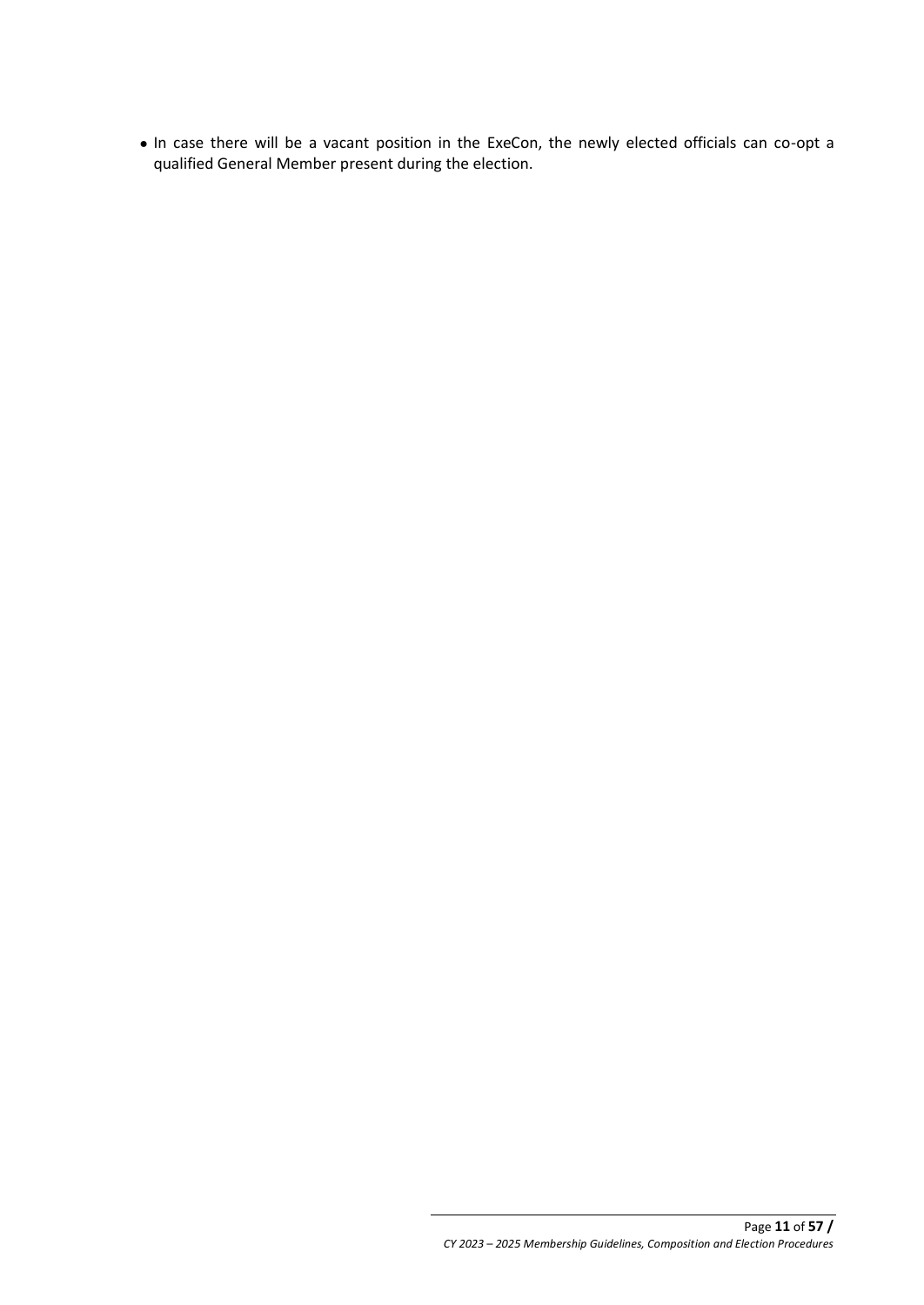## **SUBCOMMISSION ON THE ARTS (SCA)**

# **NATIONAL COMMITTEE ON DANCE (NCDance) MEMBERSHIP GUIDELINES AND ELECTION RULES (2020-2022) Resolution No. 2019-308 / 21 March 2019** *Rescinding Board Res. No. 2016-364 / July 28, 2016*

### **MEMBERSHIP**

Membership to the National Committee on Dance (NCDance) is *individual* in nature. It shall be composed of individuals who excel as Filipino dance teachers/educators, choreographers, dance practitioners/artists (professional or semi-professional), and dance directors representing the folk dance, ballet, contemporary/modern dance, hip-hop, ballroom, jazz and commercial dance sectors.

#### **General Qualifications of National Committee Members:**

- 1. Be a Filipino citizen of legal age and good standing in the community;
- 2. Has substantial interest, experience and or service in the sector;
- 3. Has achieved a high level of expertise relative to the concerned Committee;
- 4. Has a broad grasp of the Philippine arts and culture in general, and of his/her specific sector in particular;
- 5. Has a capacity to represent the NCCA or the sector in various types of gatherings or meetings relative to the position;
- 6. Possess potential in establishing networks for the NCCA;
- 7. Be willing to devote sufficient time and effort to the work of the Committee
- 8. Must be a certified member and/or endorsed by an established dance institution/organization;
- 9. Must be an active cultural professional/practitioner in his/her own field of specialization;
- 10. Must be willing and able to support and assess policies, programs, projects, and general goals of the NCDance;
- 11. Must be a Bachelor Degree Holder.

## **Composition of the Executive Council (ExeCon) Members:**

The ExeCon of the Committee shall consist of thirteen (13) members to be composed of the following:

- 1. Three (3) representatives from any sector representing Luzon;
- 2. Three (3) representatives from any sector representing Visayas;
- 3. Three (3) representatives from any sector representing Mindanao; and,
- 4. Four (4) representatives from any sector representing the National Capital Region.

All the ExeCon members shall hold office for a term of three (3) years and shall not serve for more than two (2) consecutive terms. Incumbent ExeCon Members are entitled to nominate, be nominated and vote. However, ExeCon members who have served the committee for two consecutive terms may vote but will no longer be eligible to be nominated to be a member of the Executive Council (ExeCon).

All representatives to the ExeCon must be officially confirmed in writing by the NCCA.

## **Duties of the Executive Council (ExeCon):**

The ExeCon shall be the working group constituted to conduct the business of each National Committee (NC). The members shall have the following functions: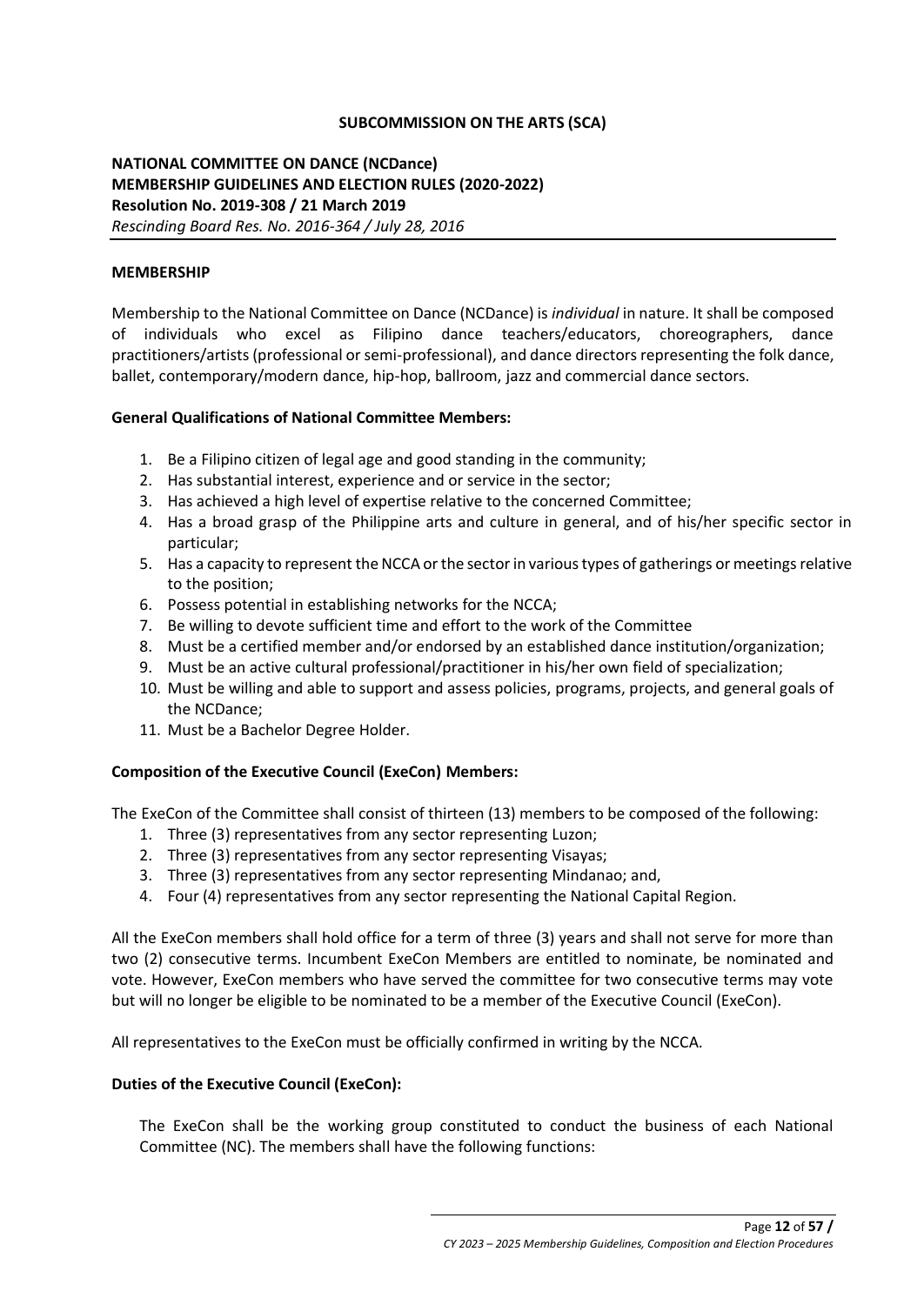- 1. Formulate the rules and regulations affecting the policy of formulation, composition, operations and dissolution of National Committees, subject to the approval of the Commission.
- 2. Initiate studies and make policy and project recommendations in their respective areas for consideration of the Commission; advise the Commission on policy matters including, but not limited to, the use of grant funds, and on other related matters, such as pending bills in Congress on culture and the arts; and initiate an/or propose bills relating to culture and the arts and advocate and/or lobby for the passage thereof.
- 3. Draw up annual, medium, and long-term plans for their respective areas of concern and standardize and formulate criteria for prioritizing programs/projects/activities and;
- 4. Assist in identifying individual artists and cultural workers, non-government organizations, academic institutions and other organizations that may be able to contribute to the work of the NCCA.

# **Officers of the ExeCon:**

## **Head**

- Leads and directs the NCDance towards the fulfillment of its mission and goal; and ensure that the programs, projects, and other official activities of the Committee are carried out efficiently and effectively
- Presides over regular meetings, over-all in-charge of operations, and represents the NCDance in the meetings of the SubCommission on the Arts (SCA), the National Advisory Board (NAB) and other NCCA functions.

## **Vice-Head**

• Assists the Head and takes over in his/her absence

## **Secretary**

● Takes the minutes of the Committee meetings, handles all correspondence/communications, records, publicity and reports on matters concerning the Committee

## **Assistant Secretary**

● Assists the Secretary in handling relevant matters pertaining to the Committee

# **Membership Application:**

- 1. Invitation for application of general membership shall be done via tri-media campaign (major dailies, TV, and radio).
- 2. Application should be submitted to the NCCA at the deadline set. The following requirements should be submitted to the NCCA:
	- Duly-accomplished membership application form (*download fro[m www.ncca.gov.ph\)](http://www.ncca.gov.ph/)*
	- Two (2) Endorsement letters from recognized dance/cultural organizations
	- Curriculum vitae with recent 2x2 picture
- 3. Application forms shall be subject to a thorough screening. Only the forms received on or before the designated deadline shall be accommodated.
- 4. NCCA shall evaluate and approve the qualified members, who shall comprise the prospective list of nominees and voters.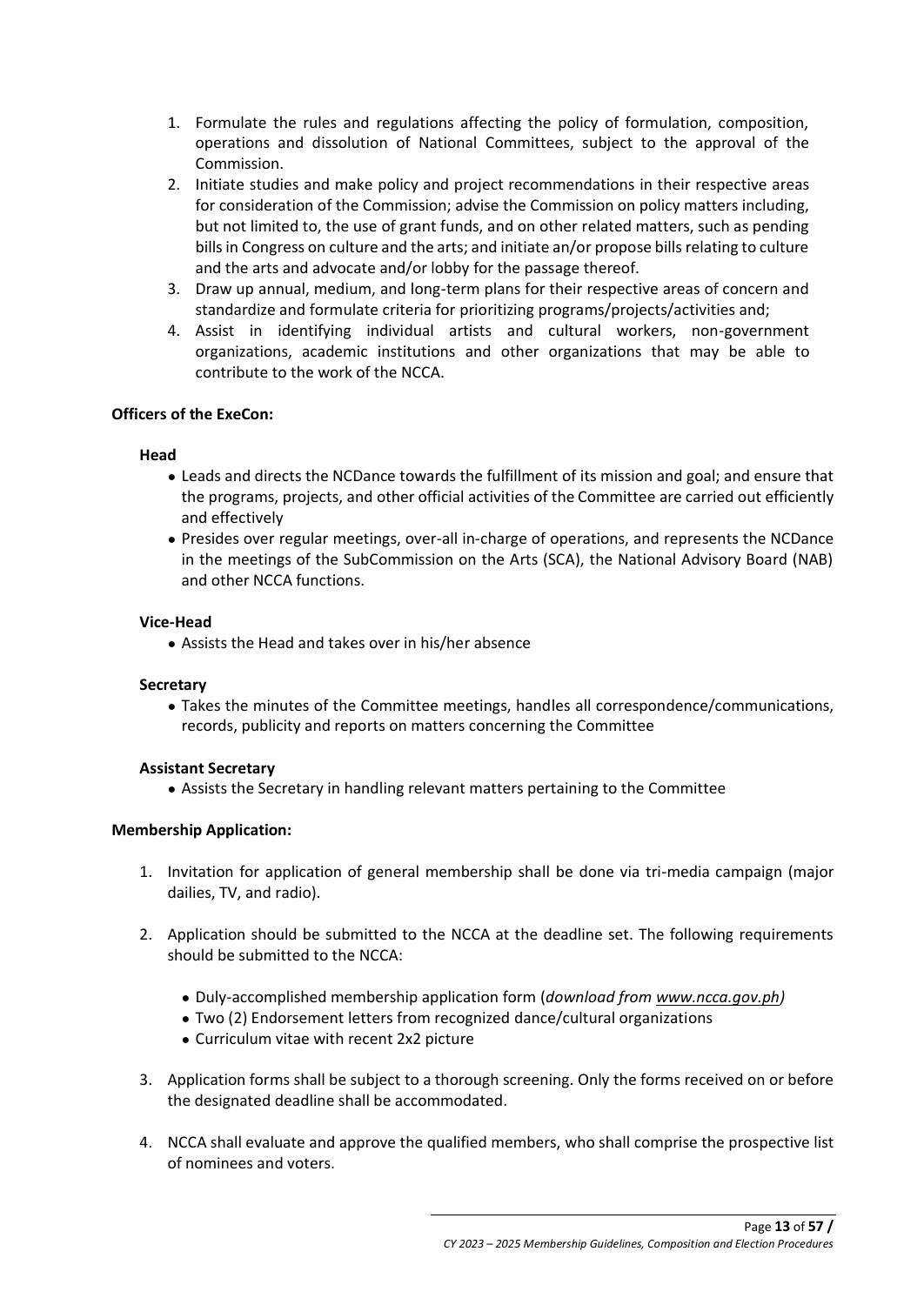- 5. The NCCA Secretariat shall notify, in writing, the parties approved for membership. The selected members shall then be invited and will be required to give their confirmation for attendance to one national election of the ExeCon.
- 6. Only those who confirmed will be included in the final list of NCDance members.

## **Election Process:**

- 1. The election of the National Committee on Dance is conducted in a General Assembly being participated in by the approved national committee membership.
- 2. The NCCA ELECOM shall provide the official list of members/nominees for each island group.
- 3. The members of the NCCA National Dance Committee shall nominate candidates in attendance to represent NCR, Luzon, Visayas and Mindanao.
- 4. The general assembly shall vote the 4 (four) representatives for NCR, 3 (three) for Luzon, 3 (three) for Visayas and 3 (three) for Mindanao.
- 5. Official participants/members present will be entitled to only one vote. A person who is not in the said list is not eligible to vote. Proxies shall not be allowed.
- 6. The NCCA Secretariat shall serve as the Election Committee (ELECOM). An election without the NCCA secretariat shall be considered null and void.
- 7. Secret-balloting shall be the process for the election.
- 8. Counting of the ballots shall be done by the ELECOM with all voters present, as witnesses. Candidates with the most number of votes shall be declared members of the ExeCon.
- 9. In case of tie, the General Assembly will cast their vote again. There shall be no alternate members.
- 10. In case that the qualified nominees in the island group does not exceed the minimum required number of participants three (3) for Luzon, three (3) for Visayas, three (3) for Mindanao and four (4) for NCR) the General Assembly should still elect the nominees in attendance to signify vote of confidence. The qualified nominees should garner at least 30% of vote of the attendees of NCCA National Committee General Assembly. Failure to meet the required number of votes will consider the position vacant.
- 11. The ELECOM shall formally announce the composition of the new Executive Council.
- 12. The officers, namely the: Head, Vice-Head, Secretary and Assistant Secretary shall be elected by the newly elected members of the Executive Council.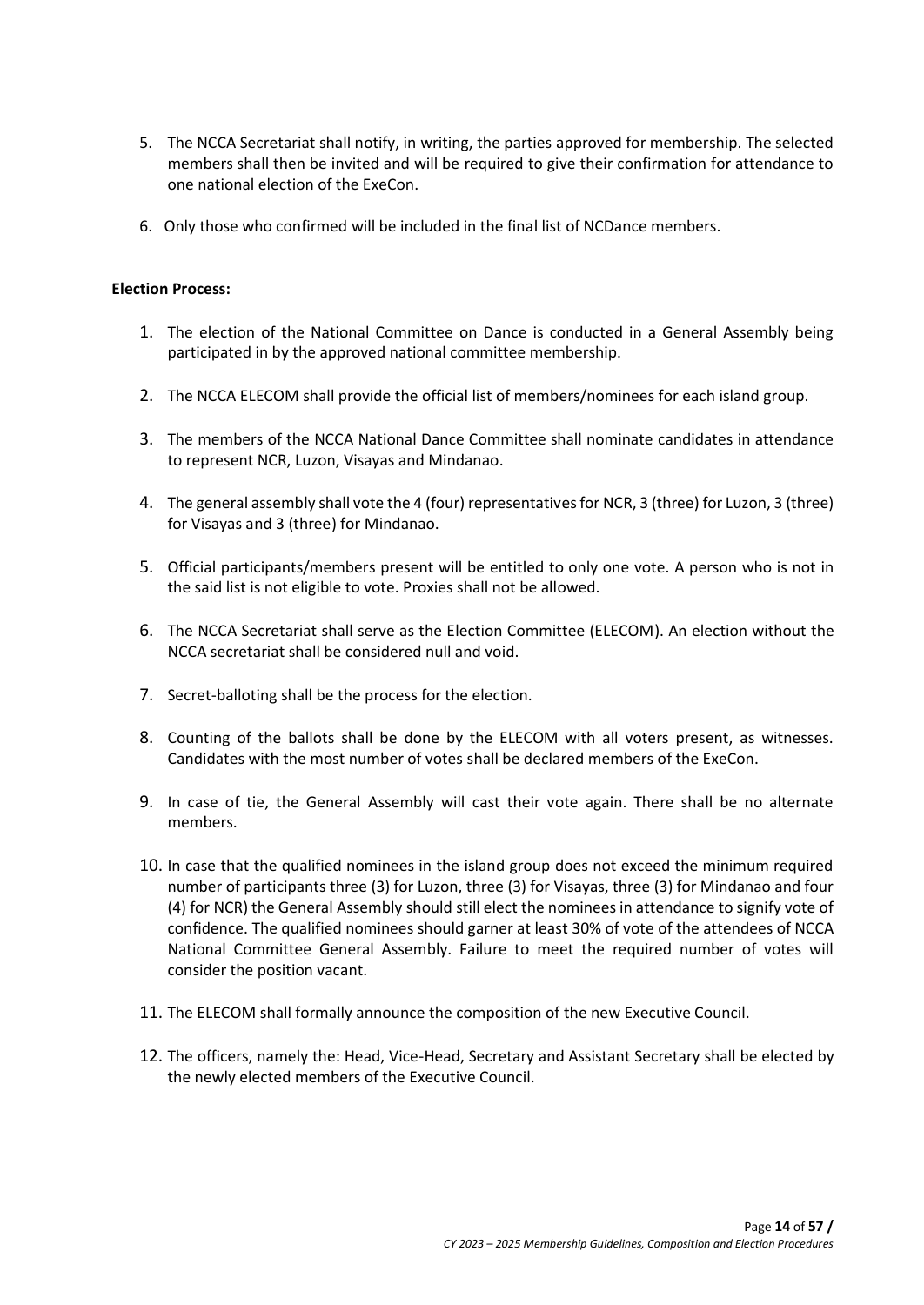## **SUBCOMMISSION ON THE ARTS (SCA)**

# **NATIONAL COMMITTEE ON DRAMATIC ARTS (NCDA) MEMBERSHIP GUIDELINES AND ELECTION RULES (2023-2025) Resolution No. 2022-274 / 17 February 2022** *Rescinding Board Res. No. 2019-307 / 21 March 2019*

### **MEMBERSHIP**

The National Committee on Dramatic Arts (NCDA) primarily services the theater networks of the country. It shall forge partnership with all theater organizations in the Philippines that are willing to participate in the activities of the NCDA within the mandate of the NCCA.

Membership to the NCDA is organizational in nature. The organizations should be an established and recognized theater organizations, in existence / active for three (3) years. Organizations who wish to be part of the National Committee will be required to submit accomplishment report for the past three years duly sworn and notarized. For Theater organizations in existence for three (3) years and had been part of NCCA projects and has been an NCCA grantee with good track record will not be required to submit accomplishment report.

#### **Qualifications of Theater Organizations:**

- 1. Organizations should be established, fully-functioning theater arts organizations;
- 2. Organizations should have a good track record;
- 3. Organizations must have members who are theater artists.

Qualified Theater Art Organizations will be required to designate one (1) official representative to the NCCA Committee on Dramatic Arts election who will be entitled to nominate, be nominated and vote. The official designated representative of the organization duly approved by the Committee will be included in the final list of the National Committee. Only the approved designated representative will be entitled to participate in the election.

## **General Qualifications of Designated Representative:**

- 1. Must be a Filipino citizen, at least 25 years old, residing in the country, with a good standing in his/her community and with NCCA
- 2. Filipino theater / creative practitioners (designers, technical directors, playwrights, directors, actors, theater artists), who are recommended by a recognized organization or theater institution / group.
- 3. Must be an active cultural professional / practitioner in his/her own field of specialization in the region or sub-region he/she is representing
- 4. Must have sufficient understanding of the network, at least sub-regional and must have the capacity to represent his respective region/sub-region
- 5. Must have achieved credibility and considerable experience/track record in the development of Philippine arts and culture, specifically in the field of dramatic arts
- 6. Preferably, must have been involved in an NCCA-supported project/activity
- 7. Must be willing and able to support and assess policies, programs, projects, and general goals of the NCDA
- 8. Must be willing to devote sufficient time and effort to do volunteer work in the NCCA and the dramatic arts sector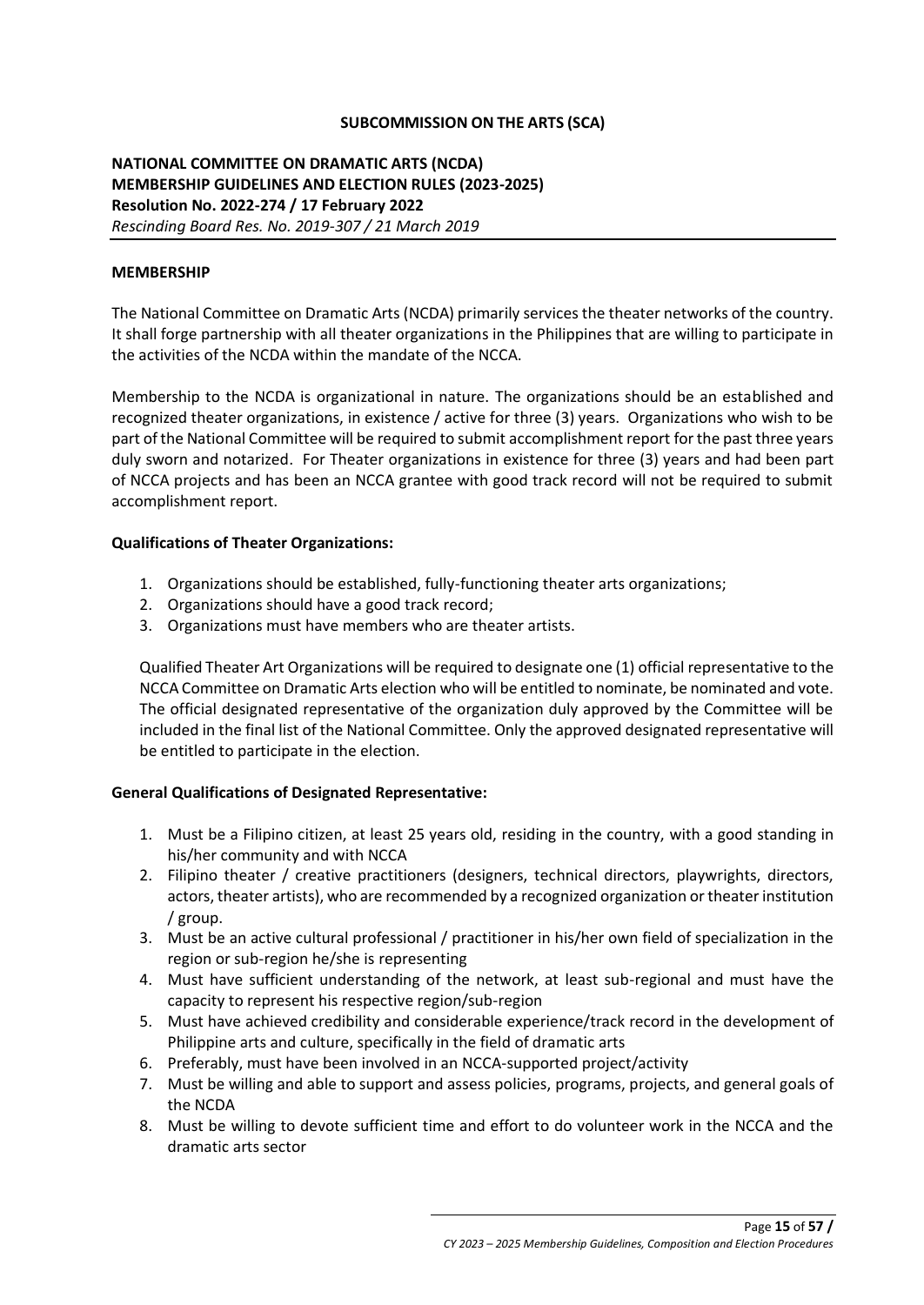- 9. Must be physically and mentally fit to undertake the work as a Committee/Executive Council member
- 10. Must not have been convicted with final judgement of a crime involving moral turpitude

## **Composition of the Executive Council (ExeCon) Members:**

The ExeCon of the Committee shall consist of thirteen (13) members composed of the following:

- 1. **Three (3)** representatives from Luzon; Northern (Region 1, 2 & CAR), Central (Region 3 and 4AB) and Southern (Region 5, Bikol)
- 2. **Three (3)** representatives from Visayas; (Eastern, Central and Western)
- 3. **Three (3)** representatives from Mindanao; (North-Eastern, North-Western, South-Central)
- 4. **Three (3)** representatives from the National Capital Region: (North, East, South-West)
- 5. **One (1)** Co-opted member

All the ExeCon Members shall hold office for a term of three (3) years and shall not serve for more than two (2) consecutive terms. Incumbent ExeCon members are who are still qualified to run for a position is entitled to nominate, be nominated and vote. Incumbent ExeCon members who have served for two consecutive terms and are therefore not qualified to run for a position are entitled to attend and witness the elections, but may not nominate, be nominated, or vote. Instead, newly designated representatives of organizations represented by the outgoing incumbents shall have the right to nominate, be nominated, and vote.

All representatives to the ExeCon must be officially confirmed in writing by the NCCA.

## **Duties of the Executive Council (ExeCon):**

The ExeCon shall be the working group constituted to conduct the business of each National Committee (NC). The members shall have the following functions:

- 1. Formulate the rules and regulations affecting the policy of formulation, composition, operations and dissolution of National Committees, subject to the approval of the Commission.
- 2. Initiate studies and make policy and project recommendations in their respective areas for consideration of the Commission; advise the Commission on policy matters including, but not limited to, the use of grant funds, and on other related matters, such as pending bills in Congress on culture and the arts; and initiate an/or propose bills relating to culture and the arts and advocate and/or lobby for the passage thereof.
- 3. Draw up annual, medium, and long-term plans for their respective areas of concern and standardize and formulate criteria for prioritizing programs/projects/activities.
- 4. Assist in identifying individual artists and cultural workers, non-government organizations, academic institutions and other organizations that may be able to contribute to the work of the NCCA.

## **Officers of the ExeCon:**

## **Head**

• Leads and directs the NCDA towards the fulfillment of its mission and goal; and ensure that the programs, projects, and other official activities of the Committee are carried out efficiently and effectively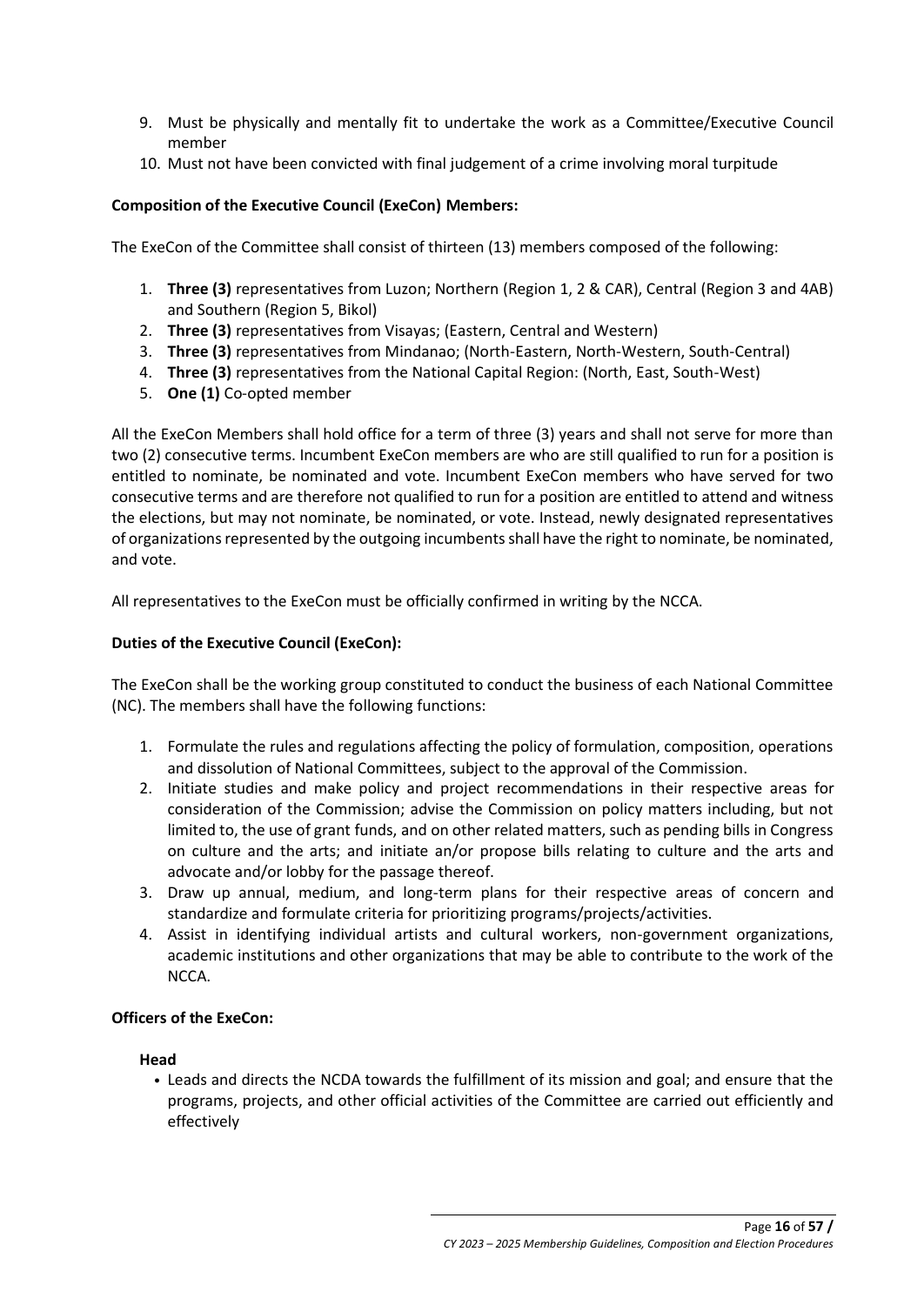• Presides over regular meetings, over-all in-charge of operations, and represents the NCDA in the meetings of the SubCommission on the Arts (SCA), the National Advisory Board (NAB) and other NCCA functions.

## **Vice-Head**

• Assists the Head and takes over in his/her absence

## **Secretary**

• Takes the minutes of the Committee meetings, handles all correspondence/ communications, records, publicity and reports on matters concerning the Committee

## **Assistant Secretary**

• Assists the Secretary in handling relevant matters pertaining to the Committee

## **Election Process:**

- 1. Invitation for application of general membership shall be done via tri-media campaign (major dailies, TV, and radio).
- 2. Application should be submitted to the NCCA at the deadline set. The following requirements should be submitted to the NCCA:
	- Application letter of the theater organization
	- Duly notarized record of accomplishments of the theater organization
	- Official letter of designation of representative from recognized theater organization
	- Duly-accomplished membership application form of the official representative (download from [www.ncca.gov.ph\)](http://www.ncca.gov.ph/)
	- Curriculum vitae with recent 2x2 picture of the official representative

# **Please ensure that your submission is complete. Incomplete requirements shall not be accepted /processed.**

- 3. Application/confirmation forms shall be subject to a thorough screening. Only the forms received on or before the designated deadline shall be accommodated.
- 4. NCCA shall evaluate and approve the qualified members, who shall comprise the prospective list of nominees and voters.
- 5. The NCCA Secretariat shall notify, in writing, the parties approved for membership. The selected members shall then be invited and will be required to give their confirmation for attendance to one national election of the ExeCon.
- 6. To constitute an election, there should be at least three (3) confirmations/attendees from each region. Failure to reach the minimum number of attendees (per region) necessitates a declaration for a failure of election within the respective region/s. Should there be a failure of election, the NCCA reserves the right to formally install into office individuals who are deemed highly qualified to serve the committee's best interest.
- 7. Election Proper
	- The NCCA Secretariat shall serve as the Election Committee (ELECOM). An election without the NCCA secretariat shall be considered null and void.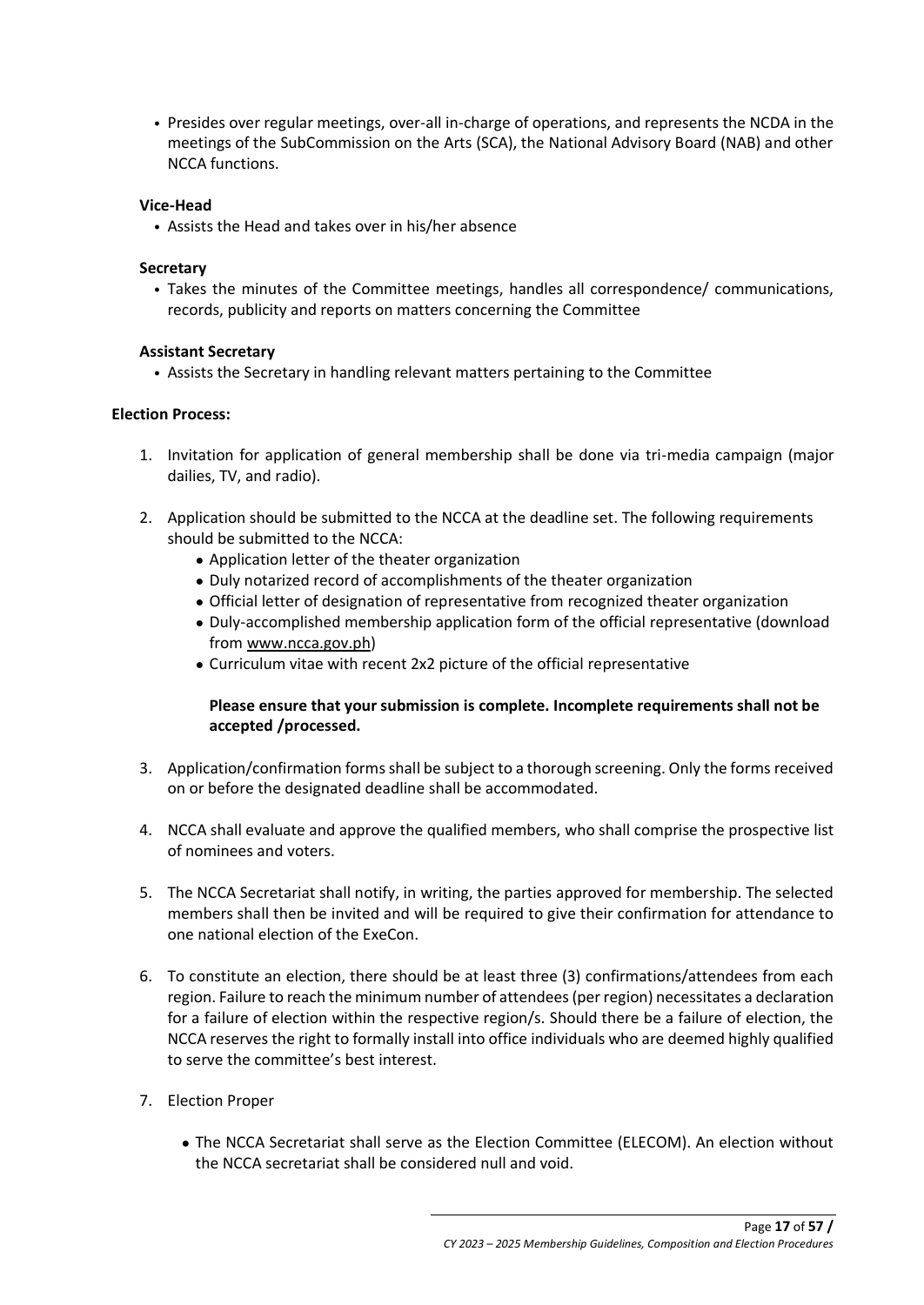- The NCCA shall provide the official list of members/nominees for each region.
- The members of the general assembly (GA) per region (Luzon, Visayas, Mindanao and NCR) shall nominate and elect the regional representatives.
- Official participants/members will be entitled to only one vote. A person who is not in the said list is not eligible to vote. Proxies shall not be allowed.
- Secret-balloting shall be the process for the election. Counting of the ballots shall be done by the ELECOM with all voters present, as witnesses. Candidates with the most number of votes shall be declared members of the ExeCon. There shall be no alternate members.
- The ELECOM shall formally announce the composition of the new twelve (12) Executive Council Members.
- The officers, namely: The Head, Vice-Head, Secretary and Assistant Secretary shall be elected from among the newly elected Twelve (12) ExeCon Members.
- The newly elected ExeCon shall then identify one designated member *present during the General Assembly*,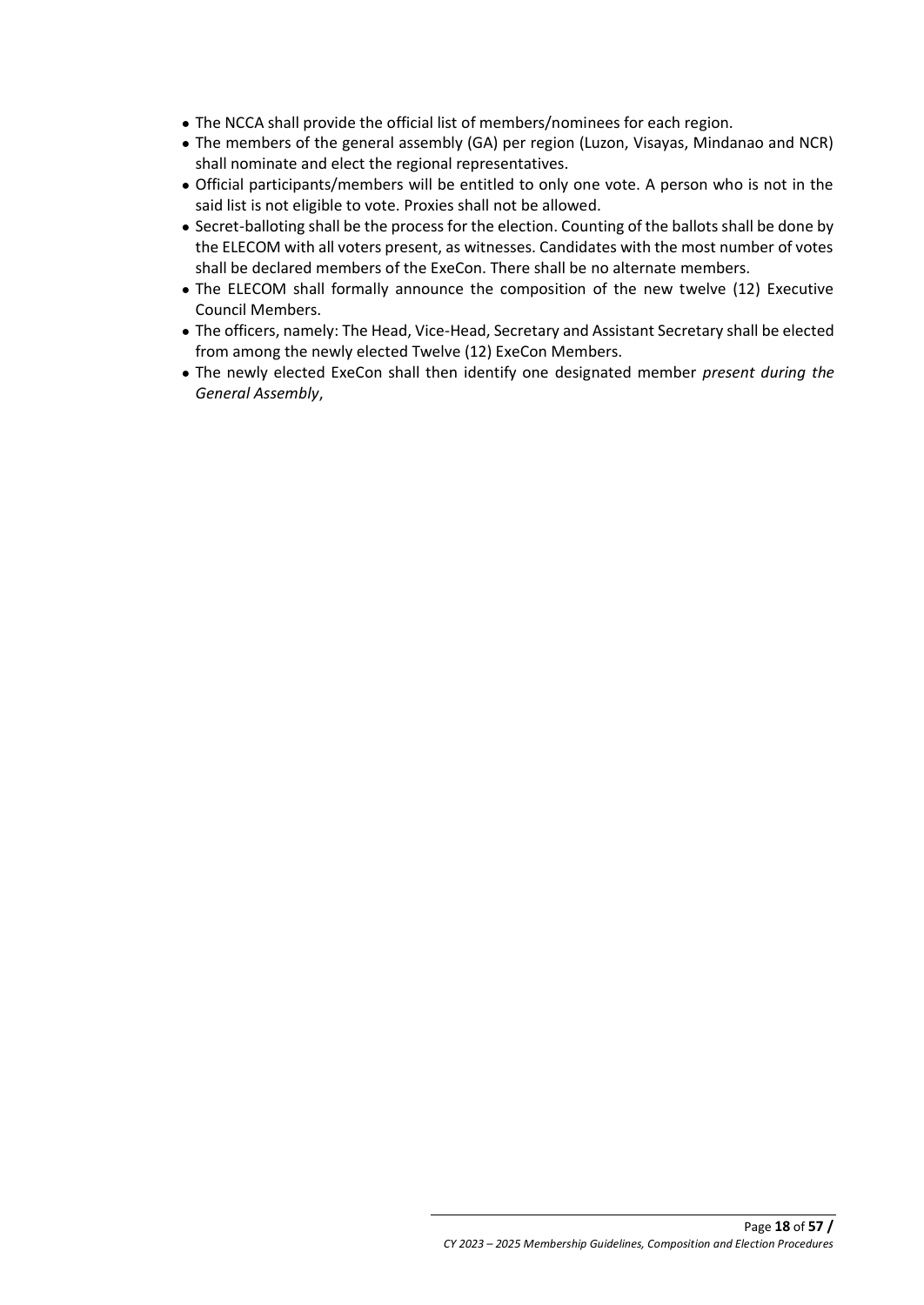## **SUBCOMMISSION ON THE ARTS (SCA)**

# **NATIONAL COMMITTEE ON LITERARY ARTS (NCLA) MEMBERSHIP GUIDELINES AND ELECTION RULES (2023-2025) Resolution No. 2022-275 / 17 February 2022** *Rescinding Board Res. No. 2016-365 / 28 July 2016*

#### **MEMBERSHIP**

Membership to the National Committee on Literary Arts (NCLA) is through organizations and geographical area. The organizations shall be composed of *literary practitioners.*

#### **General Qualifications of National Committee Member:**

- 1. Organizations should be established, fully-functioning literary arts organizations (e.g. conducted literary activities and/or published literary works)
- 2. Organizations should be at least three (3) years and active for the year prior to the election;
- 3. Must have a good track record
- 4. Organizations must have members who are creative writers.
- 5. Student organizations are ineligible

## **General Qualifications of the Executive Council (ExeCon) Member:**

- 1. Must be Filipino citizens, residing in the country, with a good standing in their communities;
- 2. Must be certified members of established literary arts institutions/organizations;
- 3. Must be practicing published writers in the literary arts;
- 4. Must be willing and able to support and assess policies, programs, projects, and general goals of the NCLA;
- 5. Must be willing to devote sufficient time and effort to do volunteer work in the NCCA and the literary arts sector;
- 6. Must be physically and mentally fit to undertake the work as a Committee / Executive Council members;
- 7. Must not have been convicted with final judgment of a crime involving moral turpitude.

## **Composition of the Executive Council (ExeCon) Members:**

The ExeCon shall consist of thirteen (13) members composed of representatives from Luzon, NCR, Visayas, and Mindanao.

- 1. Four (4) representatives from Luzon (Cordillera, Northern Luzon, Central Luzon and Southern Luzon);
- 2. Three (3) representatives from Visayas (Central Visayas, Western Visayas and Eastern Visayas);
- 3. Three (3) representatives from Mindanao (East and South Mindanao, North and Central Mindanao, Western Mindanao); and,
- 4. Three (3) representatives from the National Capital Region.

#### **Membership Application:**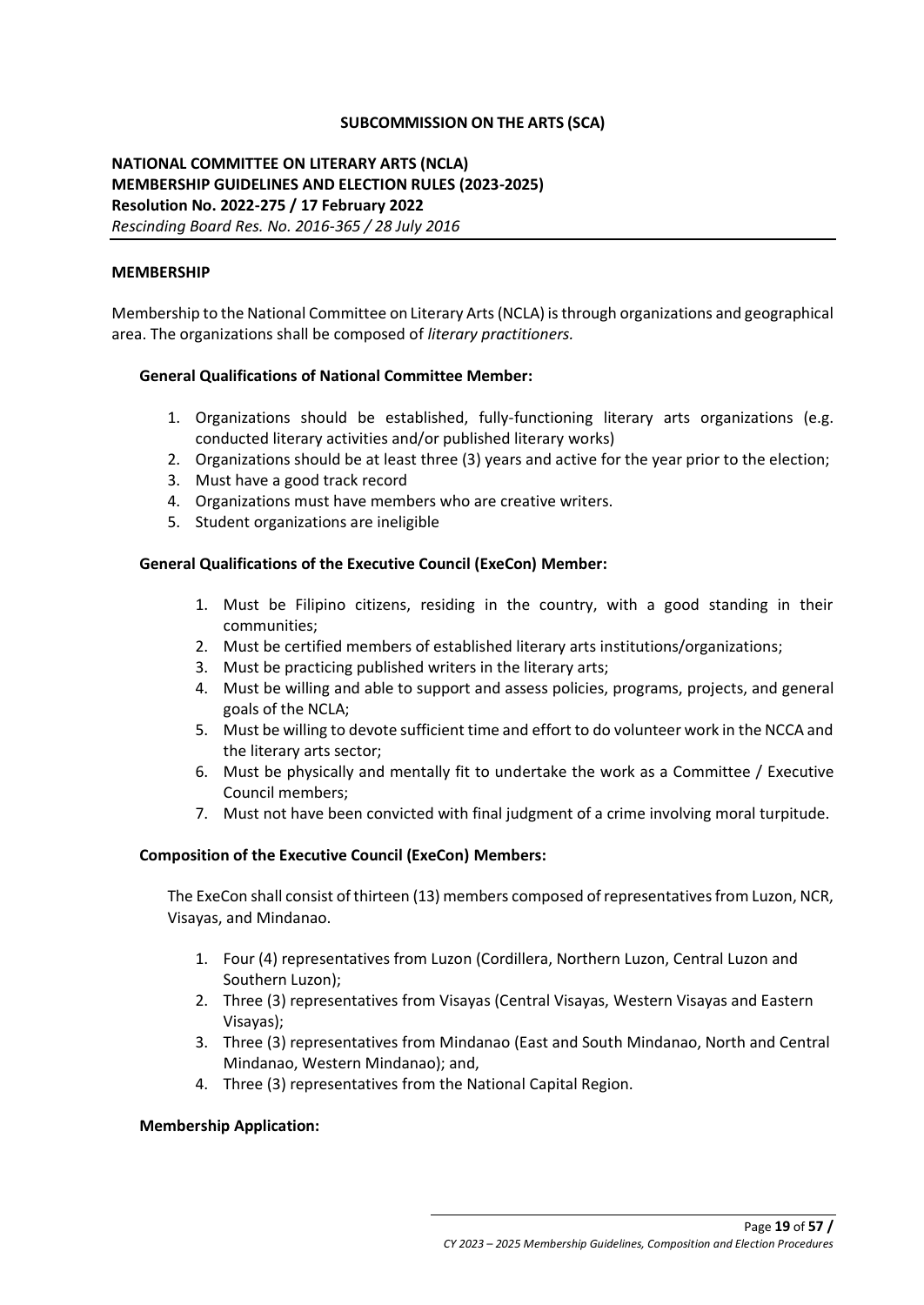- 1. Invitation for application of general membership shall be done via *multi*-media campaign (major dailies, TV, radio and social media)
- 2. Organizations should select only one (1) official representative.
- 3. Application should be submitted to the NCCA at the deadline set. The following requirements should be submitted to the NCCA:
	- *For new applicants:*
		- a) Record of accomplishments in the form of literary publications, activities, etc. implemented in the last three years
		- b) List of Members
		- c) Notarized affidavit certifying that it is a literary organization and is not a student organization
		- d) Endorsement of the designated official representative signed by the President or the Secretary
		- e) Duly accomplished application form of the designated official representative (download from www.ncca.gov.ph)
		- f) Curriculum vitae with recent 2x2 picture of the official representative
	- *For incumbent members:*
		- a) Endorsement signed by the officers designating official representative
		- b) Duly accomplished membership application form of the designated official representative (download from www.ncca.gov.ph)
		- c) Curriculum vitae with recent 2x2 picture of the official representative
- 4. Applications shall be subject to a thorough screening by the NCCA. Only the applications with complete requirements received on or before the deadline shall be considered.
- 5. NCCA shall evaluate and approve the qualified members, who shall comprise the prospective list of nominees and voters
- 6. The NCCA Secretariat shall notify, in writing, the parties approved for membership. The selected members shall then be invited and will be required to give their confirmation for attendance to one national election of the Executive Council.
- 7. There should be at least three (3) attendees per island cluster to hold a valid election. Failure to reach the minimum number of attendees (per island cluster) necessitates a declaration for a failure of election within the respective island/s. Should there be a failure of election, the NCCA reserves the right to formally install into office individuals who are deemed highly qualified to serve the committee's best interest.

# **Election Process:**

- 1. The NCCA Secretariat shall serve as the Election Committee (ELECOM). An election without the NCCA secretariat shall be considered null and void.
- 2. The NCCA shall provide the official list of members/nominees for each island cluster.
- 3. The members of the general assembly (GA) per island cluster (Luzon, Visayas, Mindanao and NCR) shall elect the Executive Committee Members.
- 4. Official participants/members will be entitled to only one vote. A person who is not in the list is not eligible to vote. Proxies shall not be allowed.
- 5. Incumbent ExeCon members may cast their votes provided that one vote per qualified organization/institution is observed.
- 6. Proxies shall not be allowed.
- 7. Secret-balloting shall be the process for the election.
- 8. Counting of the ballots shall be done by the ELECOM with all voters present, as witnesses.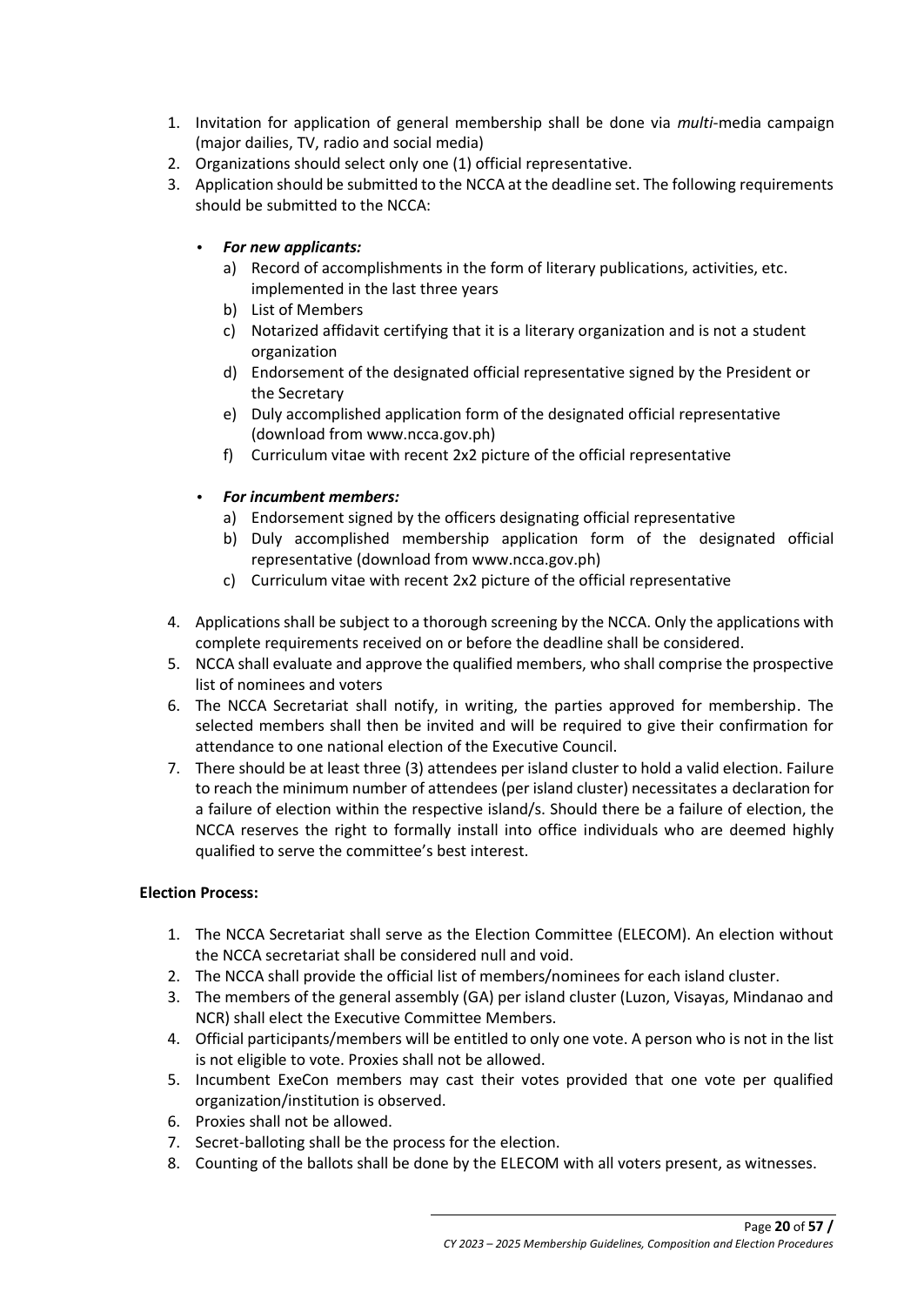- 9. Candidates with the most number of votes shall be declared members of the Executive Council. There shall be no alternate members.
- 10. The ELECOM shall formally announce the composition of the new Executive Council.
- 11. The Officers namely the Head, Vice Head, Secretary and Asst. Secretary shall be nominated and elected by the new Executive Committee.

### **Replacement:**

In case of resignation, disqualification, or removal from office / committee per the NCCA Implementing Rules and Regulations (IRR), the candidate from the same region who ranked second in the election shall be recommended by the Committee to the Board. In the absence of such a person the Committee shall recommend a substitute.

All the ExeCon members shall hold office for a term of three years, and are eligible for election to a 2<sup>nd</sup> term, but shall not serve for more than two consecutive terms. Any ExeCon member who had served the committee for two consecutive terms may vote but will no longer be eligible to be nominated as member of the Executive Council.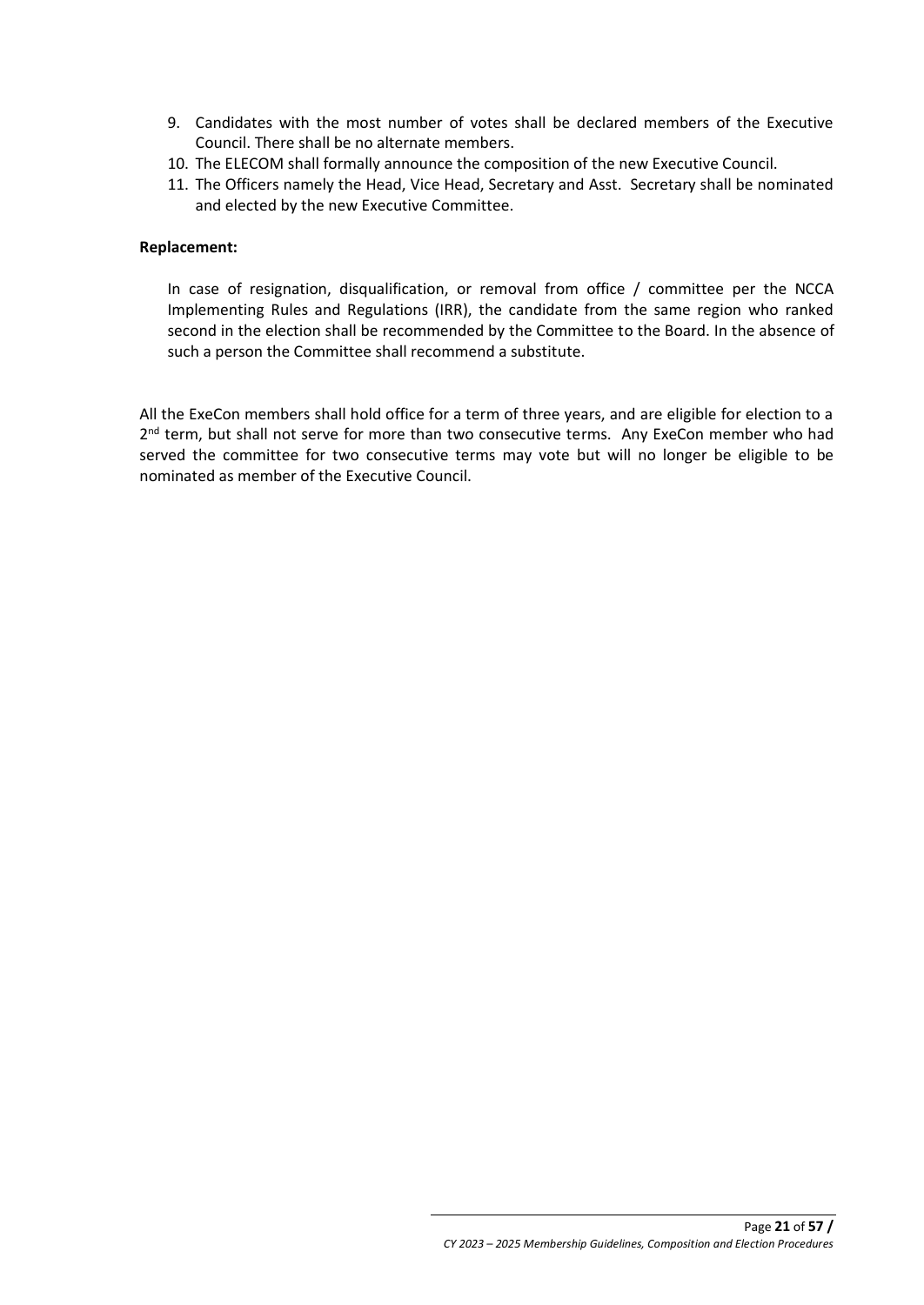## **SUBCOMMISSION ON THE ARTS (SCA)**

# **NATIONAL COMMITTEE ON MUSIC (NCMusic) MEMBERSHIP GUIDELINES AND ELECTION RULES (2020-2022) Resolution No. 2016-366 / 28 July 2016**

#### **MEMBERSHIP**

Membership to the National Committee on Music (NCMusic) is *individual* in nature. The Executive Council (ExeCon) shall consist of thirteen (13) members; eight (8) of whom shall represent the six areas of music expertise/sectors: *industry, composition and theory, research, education, performance, and administration/management*, and five (5) co-opted members who shall represent the regions; one (1) from Luzon, two (2) each from Visayas, and Mindanao. Regional members should be based in the region he/she is representing.

## **Composition of the Executive Council (ExeCon) Members:**

The ExeCon of the Committee shall consist of Thirteen (13) members to be composed of the following:

- 1. One (1) representative from the Industry sector;
- 2. One (1) representative from the Composition and Theory sector;
- 3. Two (2) representatives from the Education sector;
- 4. One (1) representative from the Research sector;
- 5. Two (2) representatives from the Performance sector;
- 6. One (1) representative from the Administration / Management sector;
- 7. Five (5) co-opted members from Luzon (1), Visayas (2), and Mindanao (2) to be selected/identified by the eight (8) newly-elected ExeCon.

## **The ExeCon member must:**

- 1. be Filipino citizen of good standing in his/her community;
- 2. demonstrate interest, experience/ service in the music sector;
- 3. have achieved authority and credibility through personal achievement in his/her expertise;
- 4. be willing to support and assess the policies, programs and projects of the Committee; and,
- 5. not have been convicted with final judgment of a crime involving moral turpitude.

## **Duties of the ExeCon Member:**

The ExeCon shall be the working group constituted to conduct the business of each National Committee (NC). The members shall have the following functions:

- 1. Formulate the rules and regulations affecting the policy of formulation, composition, operations and dissolution of National Committees, subject to the approval of the Commission.
- 2. Initiate studies and make policy and project recommendations in their respective areas for consideration of the Commission; advise the Commission on policy matters including, but not limited to, the use of grant funds, and on other related matters, such as pending bills in Congress on culture and the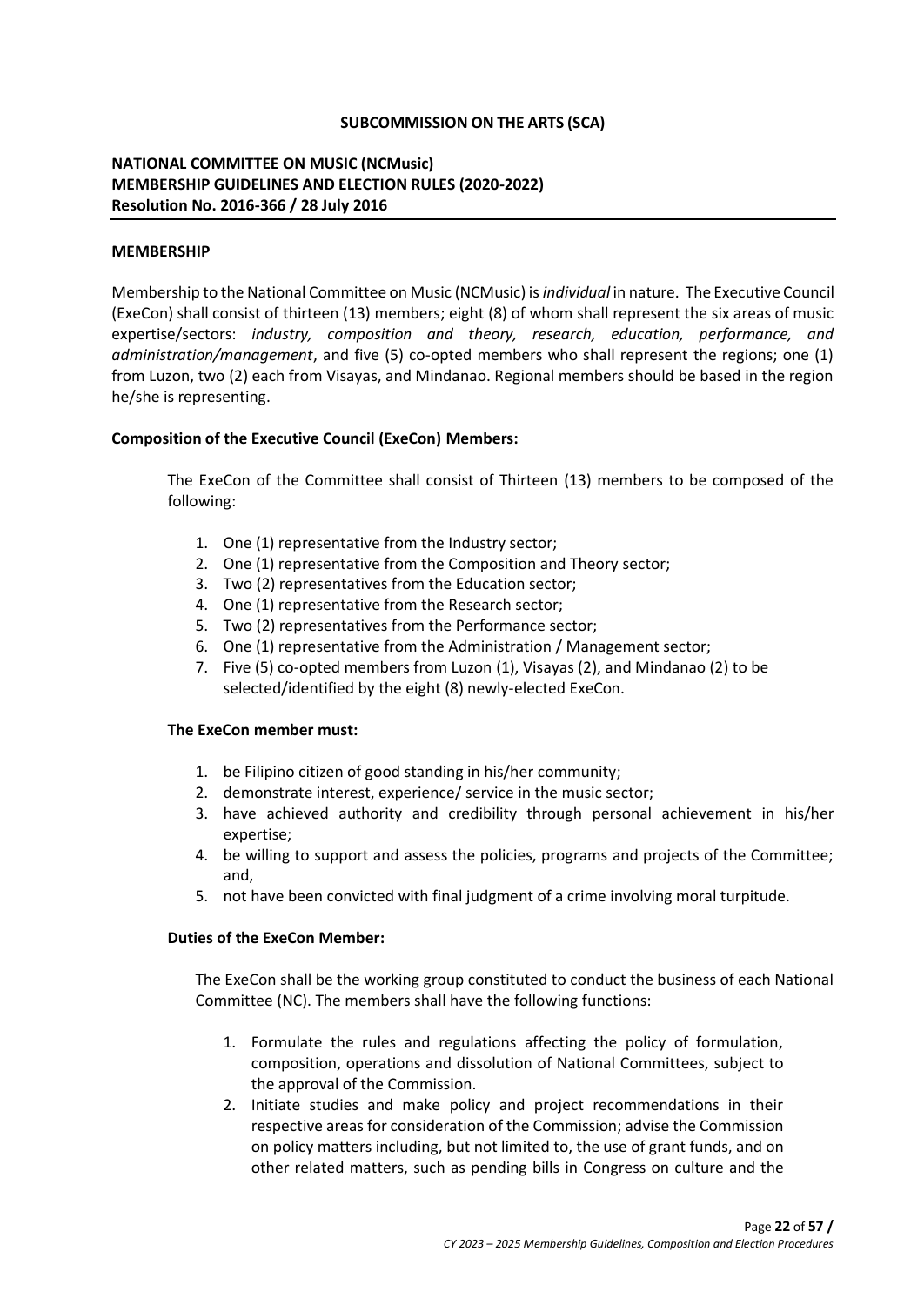arts; and initiate an/or propose bills relating to culture and the arts and advocate and/or lobby for the passage thereof.

- 3. Draw up annual, medium, and long-term plans for their respective areas of concern and standardize and formulate criteria for prioritizing programs / projects / activities.
- 4. Assist in identifying individual artists and cultural workers, non-government organizations, academic institutions and other organizations that may be able to contribute to the work of the NCCA.

## **Officers of the ExeCon:**

## **Head**

- Leads and directs the NCMusic towards the fulfillment of its mission and goal; and ensure that the programs, projects, and other official activities of the Committee are carried out efficiently and effectively
- Presides over regular meetings, over-all in-charge of operations, and represents the NCMusic in the meetings of the Subcommission on the Arts (SCA), the National Advisory Board (NAB) and other NCCA functions.

## **Vice-Head**

• Assists the Head and takes over in his/her absence

## **Secretary**

• Takes the minutes of the Committee meetings, handles all correspondence / communications, records, publicity and reports on matters concerning the Committee

## **Assistant Secretary**

• Assists the Secretary in handling relevant matters pertaining to the Committee

## **Membership Application:**

- 1. Invitation for application of general membership shall be done via tri-media campaign (major dailies, TV, and radio).
- 2. Application should be submitted to the NCCA at the deadline set. The following requirements should be submitted to the NCCA:
	- Duly-accomplished membership application form (*download from [www.ncca.gov.ph\)](http://www.ncca.gov.ph/)*
	- 2 Endorsement Letters from established and recognized music/art organizations
	- Curriculum vitae with recent 2x2 picture of the official representative
- 3. Application/confirmation forms shall be subject to a thorough screening. Only the forms received on or before the designated deadline shall be accommodated. The applicant shall indicate two (2) sectors that he/she can best represent, which the committee will use as basis in the evaluation.
- 4. NCCA shall evaluate the application. The Committee on Music will classify sectoral representation and approve the qualified members. There will be no change of sectoral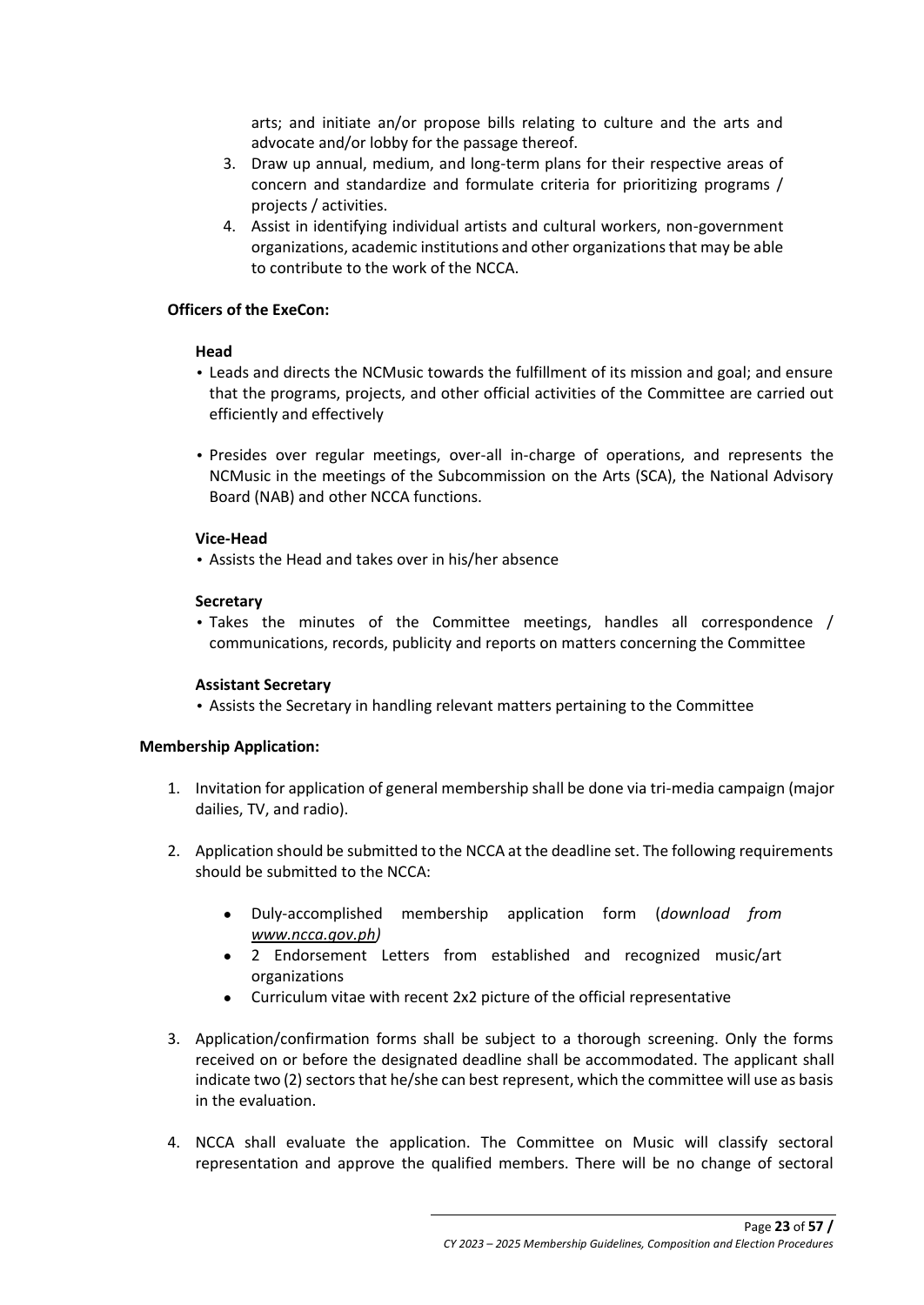representation after this point. The approved applications shall comprise the prospective list of nominees and voters.

- 5. The NCCA Secretariat shall notify, in writing, the parties approved for membership. The selected members shall then be invited and will be required to give their confirmation for attendance to one national election of the ExeCon.
- 6. Only those who confirmed will be included in the final list of NCMusic members.
- 7. The Nominees per sector should garner at least 50% + 1 vote of the attendees of NCCA National Committee General Assembly. Failure to meet the required number of votes would mean failure of election and will consider the position vacant. The Newly elected ExeCon Members may co-opt a qualified representative of the sector to fill-up the vacant position.

# **Election Proper:**

- 1. The NCCA Secretariat shall serve as the Election Committee (ELECOM). An election without the NCCA secretariat shall be considered null and void.
- 2. The NCCA shall provide the official list of members / nominees per sector.
- 3. The members of the general assembly (GA) shall nominate the candidates to represent the sector.
- 4. Official participants / members will be entitled to only one vote. A person who is not in the said list is not eligible to vote. Proxies shall not be honored.
- 5. Secret-balloting shall be the process for the election.
- 6. Counting of the ballots shall be done by the ELECOM with all voters present, as witnesses. Candidates with the most number of votes shall be declared members of the ExeCon. There shall be no alternate members.
- 7. The ELECOM shall formally announce the composition of the new eight (8) Executive Council Members.
- 8. The officers, namely: The Head, Vice-Head, Secretary and Assistant Secretary shall be elected from among the eight (8) newly elected ExeCon Members.
- 9. The newly elected ExeCon shall then identify the five (5) co-opted regional members, who should come from the list of official participants present during the assembly. In case a region is not represented during the election, the committee will have the option to designate a regional representative coming from the list of the general members.

All the ExeCon members shall hold office for a term of three years, and are eligible for election to a 2<sup>nd</sup> term, but shall not serve for more than two consecutive terms. Any ExeCon member who had served the committee for two consecutive terms may vote but will no longer be eligible to be nominated as member of the Executive Council.

All ExeCon members must be officially confirmed in writing by the NCCA.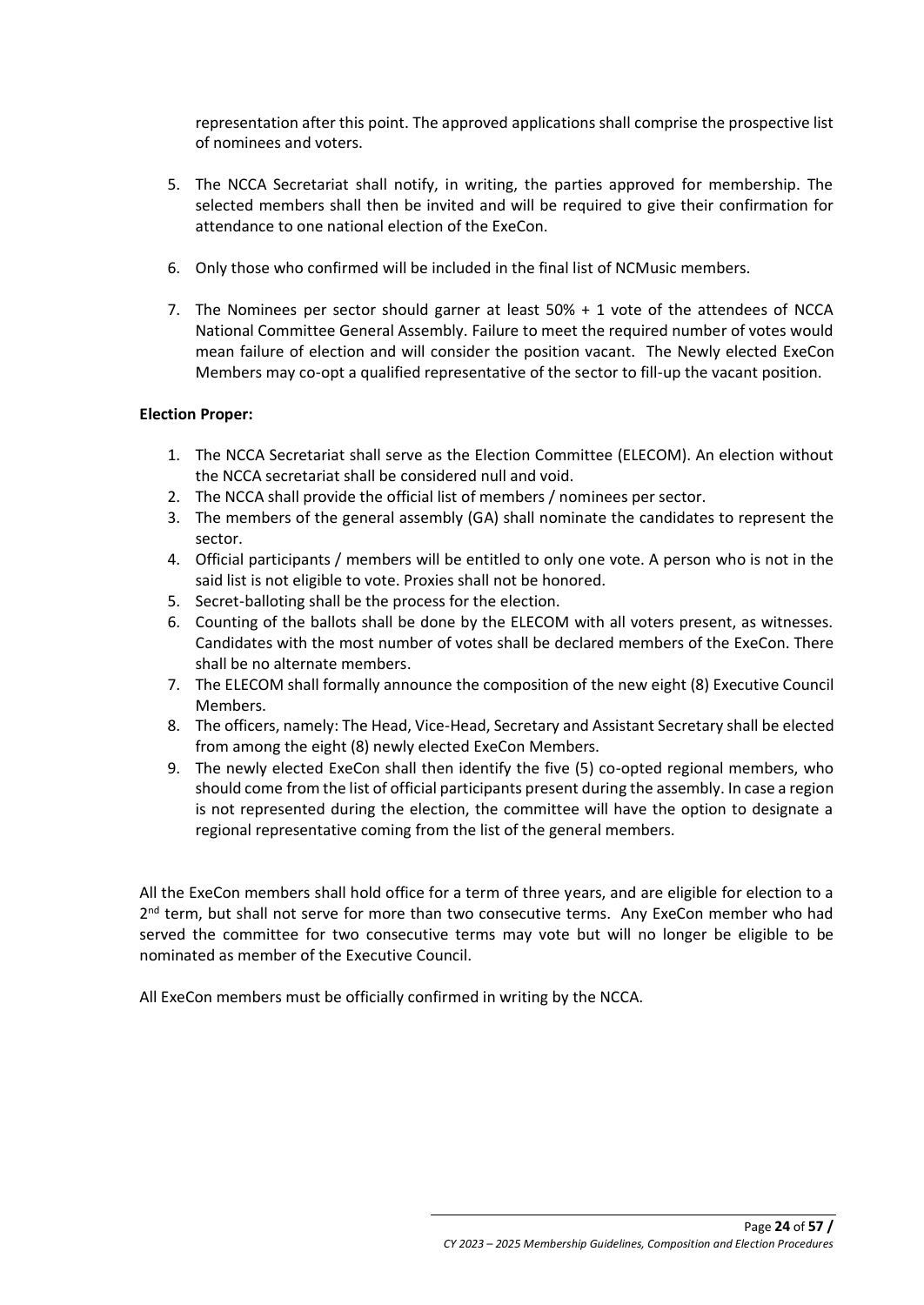## **SUBCOMMISSION ON THE ARTS (SCA)**

# **NATIONAL COMMITTEE ON VISUAL ARTS (NCVA) MEMBERSHIP GUIDELINES AND ELECTION RULES (2023-2025) Resolution No. 2022-276 / 17 February 2022** *Rescinding Board Res. No. 2016-367 / 28 July 2016*

### **MEMBERSHIP**

Membership to the National Committee on Visual Arts (NCVA) is *individual* in nature. It shall be composed of individuals representing recognized organizations and institutions in visual arts, and open to all *Filipino practicing visual artists.*

#### **General Qualifications of National Committee Member:**

- 1. Must be a Filipino citizen, residing in the country, with a good standing in his/her community and with the NCCA
- 2. Must be a certified member and/or endorsed by an established visual arts institution/organization
- 3. Must be an active cultural professional/practitioner in his/her own field of specialization
- 4. Must have achieved credibility and considerable experience/track record in the development of Philippine arts and culture, specifically in the field of visual arts
- 5. Must be willing and able to support and assess policies, programs, projects, and general goals of the NCVA
- 6. Must be willing to devote sufficient time and effort to do volunteer work in the NCCA and the visual arts communities
- 7. Must be physically and mentally fit to undertake the work as a Committee / Executive Council member
- 8. Must not have been convicted with final judgment of a crime involving moral turpitude.

## **Composition of the Executive Council (ExeCon) Members:**

The ExeCon of the Committee shall consist of thirteen (13) members to be composed of the following:

- 1. Three (3) representatives from Luzon: *(Northern, Central and Southern);*
- 2. Three (3) representatives from Visayas: *(Eastern, Central and Western);*
- 3. Three (3) representatives from Mindanao: *(Northern, Western and Southern);*
- 4. Three (3) representatives from the National Capital Region; and,
- 5. One (1) member to be designated by the elected twelve (12) ExeCon. The designated member is to bring to the ExeCon the expertise/capability that the present composition would primarily in need of. He/ she shall be selected from attendees/members present during the election

## **Duties of the Executive Council (ExeCon) member:**

The ExeCon Member shall be the working group constituted to conduct the business of each National Committee (NC). The members shall have the following functions: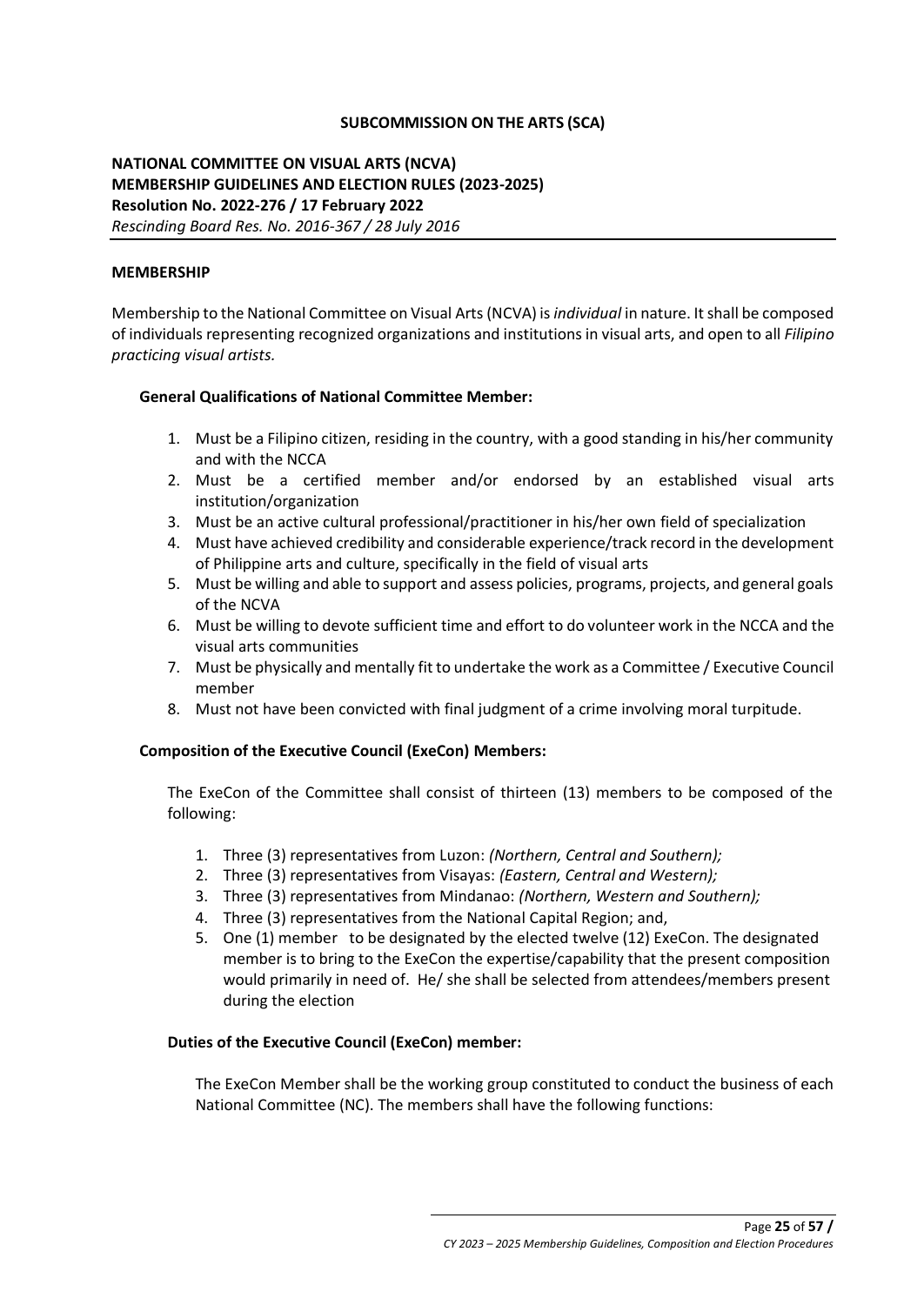- 1. Formulate the rules and regulations affecting the policy of formulation, composition, operations and dissolution of National Committees, subject to the approval of the Commission.
- 2. Initiate studies and make policy and project recommendations in their respective areas for consideration of the Commission; advise the Commission on policy matters including, but not limited to, the use of grant funds, and on other related matters, such as pending bills in Congress on culture and the arts; and initiate an/or propose bills relating to culture and the arts and advocate and/or lobby for the passage thereof.
- 3. Draw up annual, medium, and long-term plans for their respective areas of concern and standardize and formulate criteria for prioritizing programs/projects/activities.
- 4. Assist in identifying individual artists and cultural workers, non-government organizations, academic institutions and other organizations that may be able to contribute to the work of the NCCA.

# **Officers of the ExeCon:**

## **Head**

- Leads and directs the NCVA towards the fulfillment of its mission and goal; and ensure that the programs, projects, and other official activities of the Committee are carried out efficiently and effectively
- Presides over regular meetings, over-all in-charge of operations, and represents the NCVA in the meetings of the Subcommission on the Arts (SCA), the National Advisory Board (NAB) and other NCCA functions.

## **Vice-Head**

• Assists the Head and takes over in his/her absence

## **Secretary**

• Takes the minutes of the Committee meetings, handles all correspondence / communications, records, publicity and reports on matters concerning the Committee

## **Assistant Secretary**

• Assists the Secretary in handling relevant matters pertaining to the Committee

## **Membership Application:**

- 1. Invitation for application of general membership shall be done via tri-media campaign (major dailies, TV, and radio)
- 2. Application should be submitted to the NCCA at the deadline set. The following requirements should be submitted to the NCCA:
	- Duly-accomplished membership application form (*download from [www.ncca.gov.ph\)](http://www.ncca.gov.ph/)*
	- *2 Endorsement letters from recognized / established art organizations, LGUs. Current / incumbent ExeCon members of the NCVA are not allowed to issue endorsements.*
	- Curriculum vitae with recent 2x2 picture of the official representative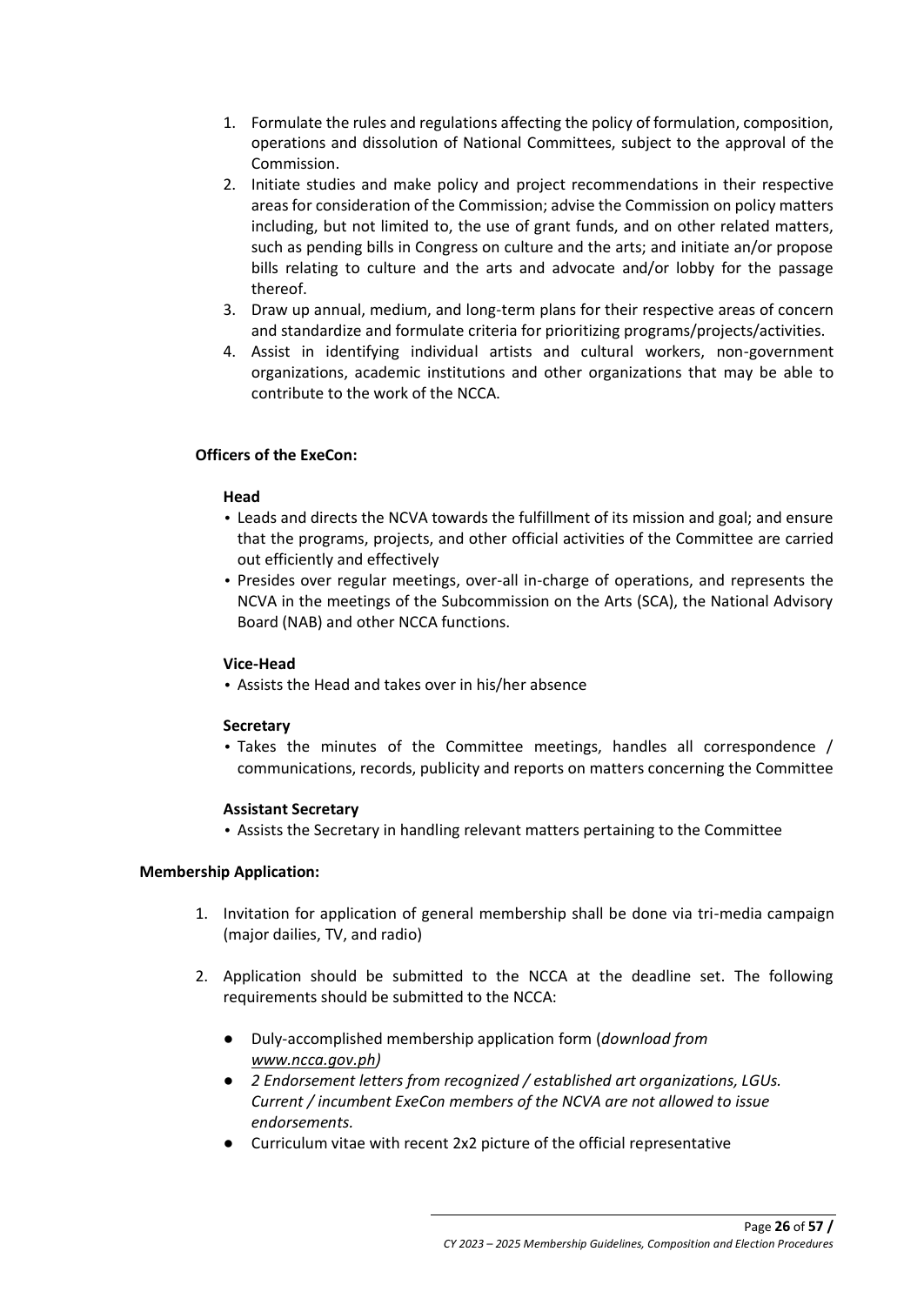- 3. Application / confirmation forms shall be subject to a thorough screening. Only the forms received on or before the designated deadline shall be accommodated
- 4. NCCA shall evaluate and approve the qualified members, who shall comprise the prospective list of nominees and voters
- 5. The NCCA Secretariat shall notify, in writing, the parties approved for membership. The selected members shall then be invited and will be required to give their confirmation for attendance to one national election of the ExeCon.
- 6. Current General Members shall be retained and shall be eligible to participate in the election in addition to the newly approved members, and both shall be included in the final list of NCVA members. Previous and current members are encouraged to submit application forms to update their information.
- 7. To constitute an election, there should be at least three (3) confirmations/attendees from each island group. Failure to reach the minimum number of attendees (per island group) necessitates a declaration for a failure of election within the respective island/s. Should there be a failure of election, the NCCA reserves the right to formally install into office individuals who are deemed highly qualified to serve the committee's best interest.

## **Election Process:**

- 1. The NCCA Secretariat shall serve as the Election Committee (ELECOM). An election without the NCCA secretariat shall be considered null and void.
- 2. The NCCA shall provide the official list of members/nominees for each island group.
- 3. The members of the general assembly (GA) shall nominate and elect the candidates to represent the identified island group.
- 4. Official participants / members will be entitled to only one vote. A person who is not in the said list is not eligible to vote. Proxies shall not be allowed.
- 5. Secret-balloting shall be the process for the election. Counting of the ballots shall be done by the ELECOM with all voters present, as witnesses. Candidates with the most number of votes shall be declared members of the ExeCon. There shall be no alternate members.
- 6. The ELECOM shall formally announce the composition of the new Executive Council.
- 7. The officers, namely, the Head, Vice-Head, Secretary and Assistant Secretary, shall be elected from among the ExeCon Members.
- 8. The newly elected ExeCon shall then co-opt one (1) member.

All the ExeCon members shall hold office for a term of three (3) years and shall not serve for more than two (2) consecutive terms. Incumbent ExeCon Members are entitled to nominate, be nominated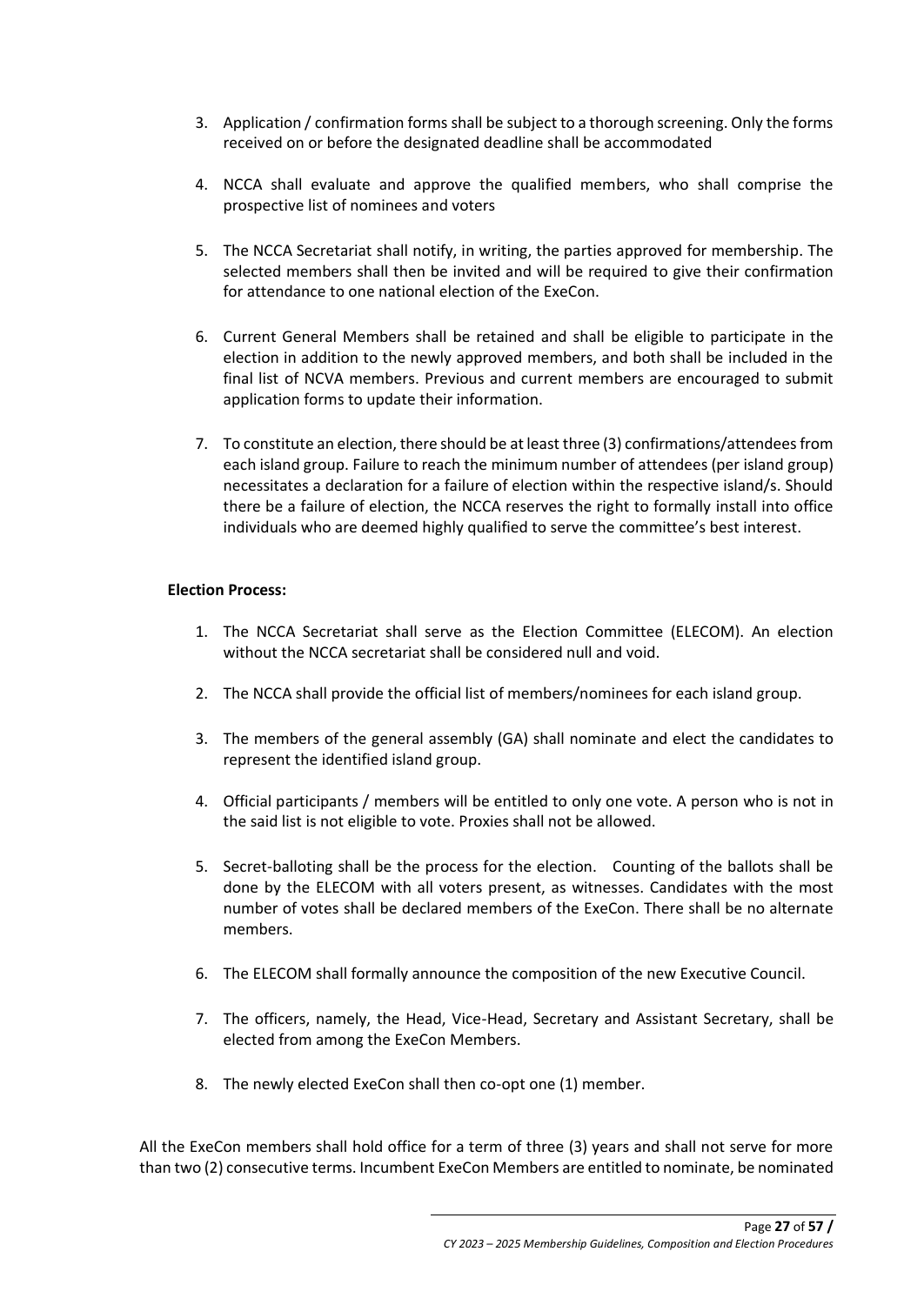and vote. However, ExeCon members who have served the committee for two consecutive terms may vote but will no longer be eligible to be nominated to be a member of the Executive Council.

All representatives to the ExeCon must be officially confirmed in writing by the NCCA.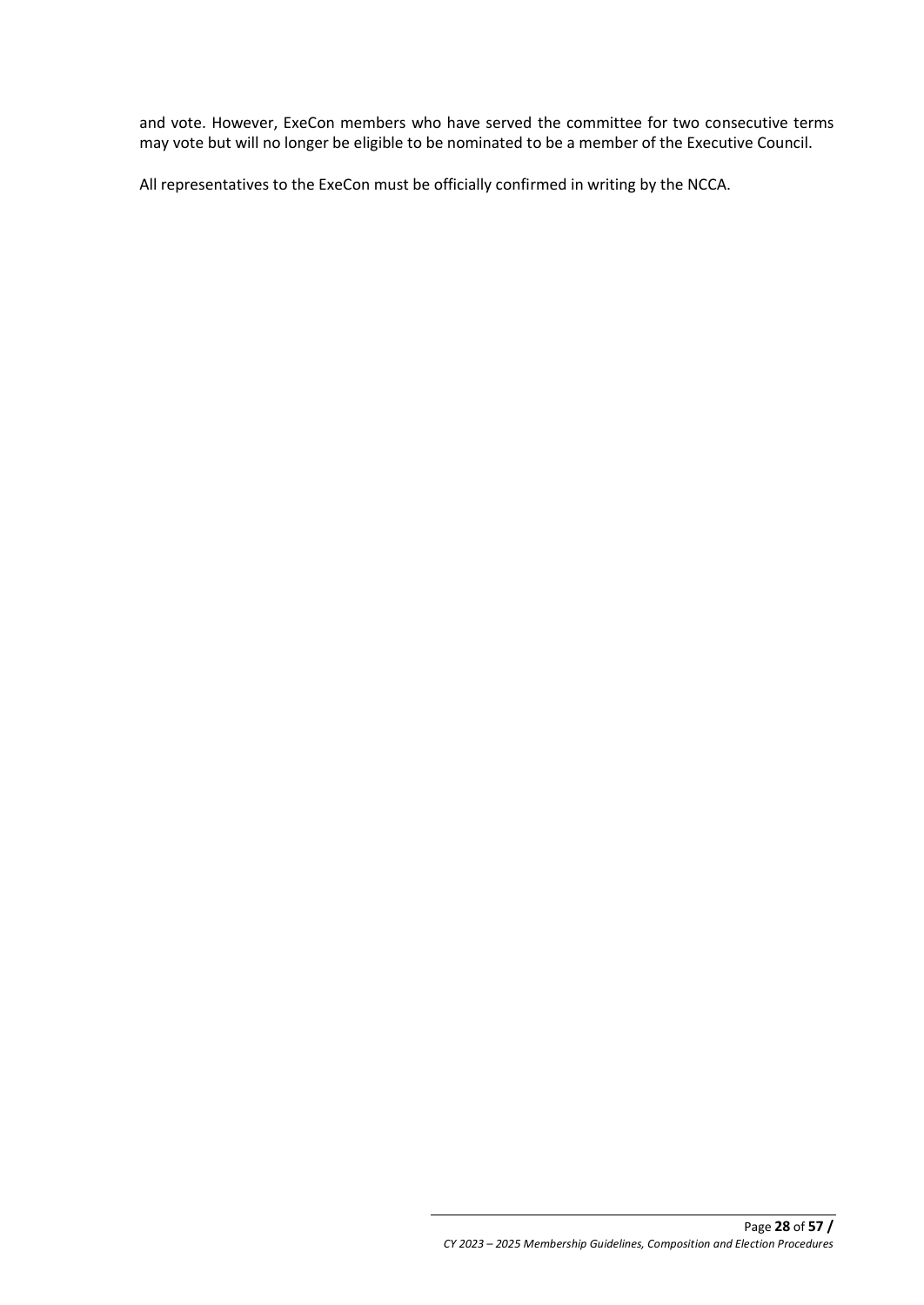## **SUBCOMMISSION ON CULTURAL DISSEMINATION (SCD)**

# **NATIONAL COMMITTEE ON COMMUNICATION (NCCom) MEMBERSHIP GUIDELINES AND ELECTION RULES (2023-2025) Resolution No. 2022-277 / 17 February 2022** *Rescinding Board Res. No. 2019-328 / 18 June 2019*

Membership to the Committee on Communication (NCCOM) is institutional and individual in nature. It is open to individuals and association actively involved in the practice of cultural communications, specifically in the fields of print, broadcast, social media and communication education (academe);

- 1. For **Institutional/Association Membership**, the applicants shall have the following qualifications:
	- a. Established and fully-functioning organization/association;
	- b. At least 3 years in operation and have a good track record;
	- c. Have members who are professional practitioners in the field mentioned above; and
	- d. Each organization/association is allowed only to have one (1) representative for membership to the National Committee
- 2. For **Individual Membership**, interested applicants shall have the following qualifications:
	- a. Filipino citizen, residing in the country, of good moral character, and in good standing in his/her community;
	- b. Must be active cultural professional/practitioner in his/her own field of expertise;
	- c. Must have achieved credibility and considerable experience/track records for at least two (2) years in the development of Philippine Arts and Culture, specifically in the field of cultural communications;
	- d. Must be willing and able to support and assist policies, programs, projects and general goals of the NCCA-NCCOM;
	- e. Must be willing to devote sufficient time and effort to do volunteer works in the NCCA and the cultural communications sector; and
	- f. Must be physically and mentally fit to undertake the works as Committee/Executive Council Member
- 3. **Requirements for submission,** interested applicants must submit the following documents in two (2) copies:

# **3.a For Institutional/Association Membership:**

- 3.a.1 Duly accomplished NCCA Committee Membership Application;
- 3.a.2 Organization/Association profile;
- 3.a.3 Official Representative's Curriculum Vitae whose qualifications must meet the qualifications of an individual member with 2x2 latest I.D. picture taken within six (6) months;
- 3.a.4 Endorsement letter from the organization/association of the Official Representative; and
- 3.a.5 Authenticated copy of the Latest Certificate of Registration issued by a pertinent government agency (SEC, DTI, NTC, NCIP, etc.)

# **3.b For Individual Membership:**

- 3.b.1 Duly accomplished NCCA Committee membership application form;
- 3.b.2 Latest Curriculum Vitae with 2x2 Latest I.D. picture taken within six (6) months;
- 3.b.3 At least Bachelor's Degree Holder;
- 3.b.4 Individual applicant claiming to be employee or connected with any media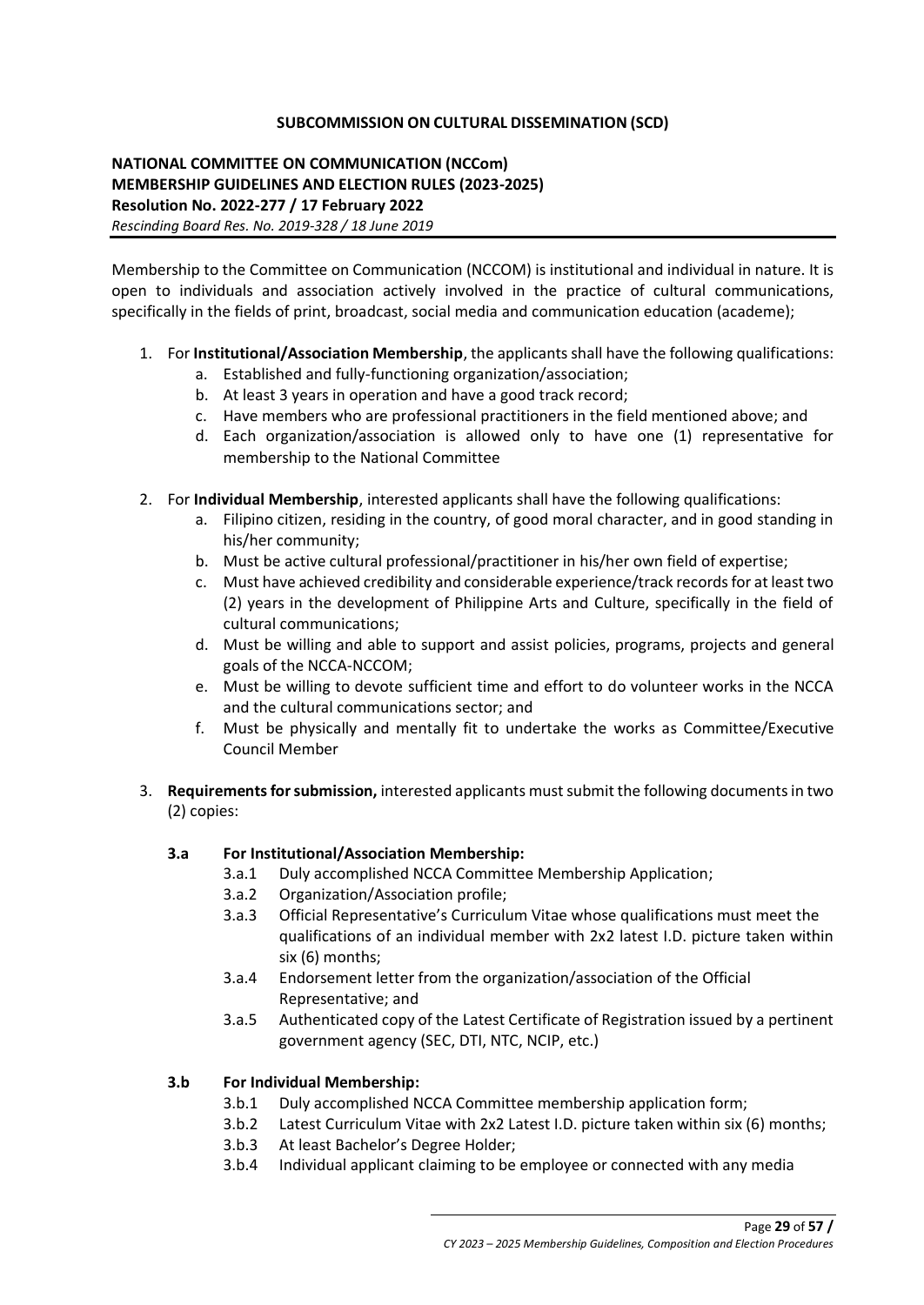network, broadcast and print media Publications Company should submit an Endorsement Letter from the Chief Executive or Publisher, except from Social Media;

- 3.b.5 For Social Media Category, either applicant must be an influencer or in charge as an owner, administrator or editor of social media accounts with at least 10,000 or more aggregate subscribers/followers, including individual and corporate accounts. The ability to create and execute integrated marketing communications is an advantage.
- 4. Incumbent/ Existing NCCOM Members need not re-submit the Membership Application Form;
- 5. For election of the Executive Council Members, the following shall be followed:
	- 5.a The Executive Council Members shall consist of thirteen (13) representatives from each island cluster (Luzon, Visayas, Mindanao) composed of:
		- 5.a.1 Four (4) representatives from *Luzon* for 1. TV/Cable TV/ Radio Broadcast Media 2. Print Media, 3. Communication Education (Academe), 4. Media Organization;
		- 5.a.2 Four (4) representatives from *Visayas* for 1. TV/Cable TV/ Radio Broadcast Media, 2. Print Media, 3. Communication Education (Academe), 4. Media Organization;
		- 5.a.3 Four (4) representatives from **Mindanao** for 1. TV/Cable TV/ Radio Broadcast Media, 2. Print Media, 3. Communication Education (Academe), 4. Media Organization;
		- 5.a.4 One (1) representative from Social media
	- 5.b Those to be elected as Executive Council Members has not been involved in an NCCA related election controversies and fraud
- 6. Manners of Election:
	- 6.1 Election shall be made by secret balloting;
	- 6.2 All members in each island cluster shall elect as a body one (1) representative for each category (1. TV/Cable TV/ Radio Broadcast media, 2. Print Media, 3. Communication Education (Academe), 4. Media Organization which means there will be for (4) representatives for each island cluster, and one (1) representative shall be elected at large for the Social Media.
	- 6.3 Election of the Head, Vice-Head, Secretary, and Assistant Secretary shall come from the 13 elected executive council members.
	- 6.4 All the Executive Council Members shall hold office for a term of three years, and are eligible for election to a 2nd term, but shall not serve for more than two consecutive terms.
	- 6.5 Any Executive Council Member who had served the committee for two consecutive terms may vote but will no longer be eligible for nomination or election as member of the Executive Council.

All Executive Council Members must be officially confirmed in writing by the NCCA Secretariat.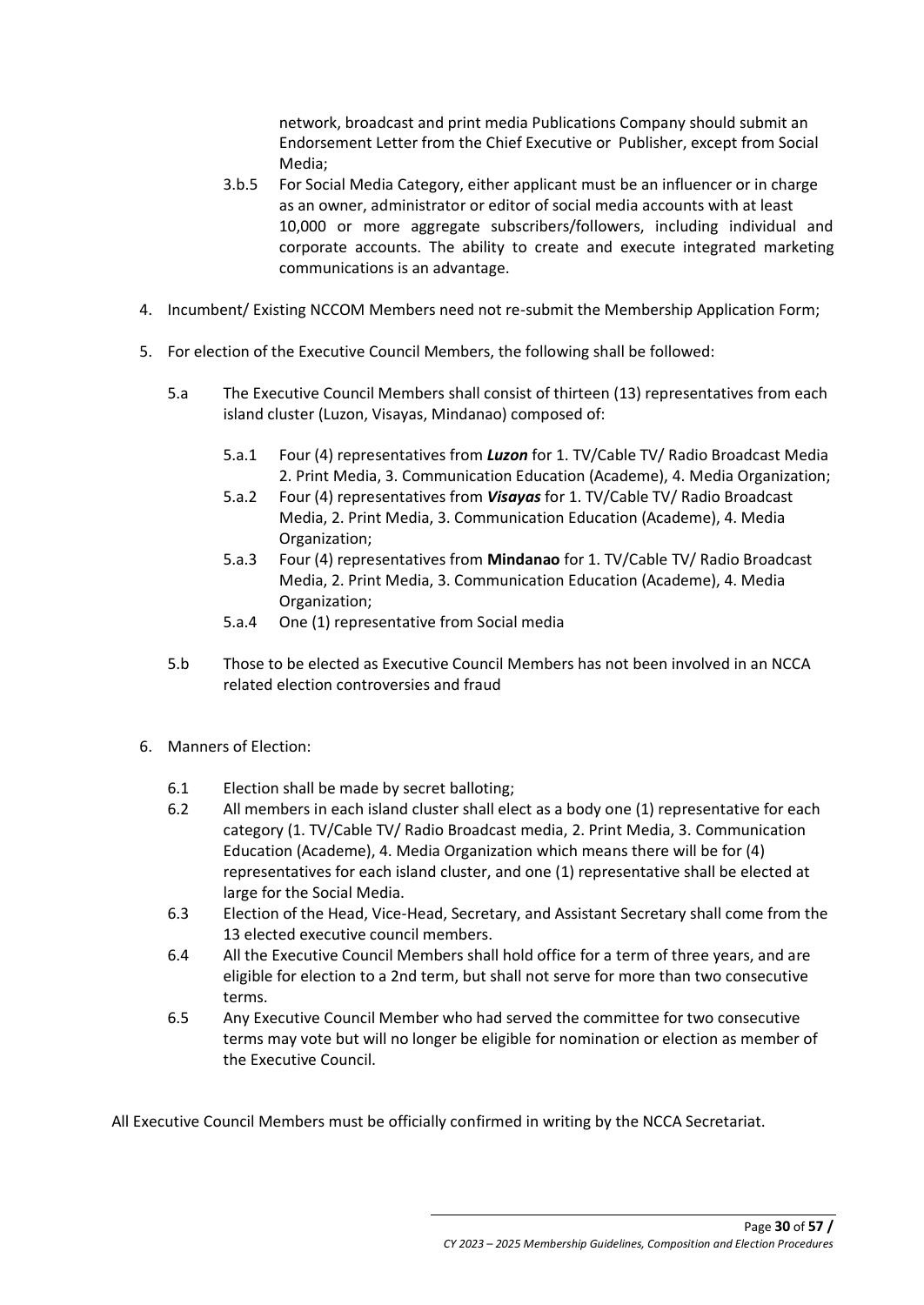## **SUBCOMMISSION ON CULTURAL DISSEMINATION (SCD)**

**PAMBANSANG KOMITE SA WIKA AT SALIN /**  *NATIONAL COMMITTEE ON LANGUAGE AND TRANSLATION (NCLT)* **MEMBERSHIP GUIDELINES AND ELECTION RULES (2020-2022) Resolution No. 2022-279 / 17 February 2022**  *Rescinding Board Res. 2019-327 / 18 JUNE 2019* 

#### **MEMBERSHIP**

There shall be two kinds of membership to the National Committee on Language and translation (NCLT), *institutional* and *individual,* provided that the applicants adhere to the vision and mission of the NCCA and NCLT.

#### **Institutional:**

To qualify for institutional membership, the institution/organization should be involved in any one of the following: translation, research, teaching, and advocacy for the preservation, development and promotion of the Filipino language and other Philippine languages.

- 1. For academic institutions, the institution/organization should have an MA and/or PhD program with certificate of program compliance on any related discipline. Applicants for both academic institutions and NGOs/private organizations/institutions should be regional-based.
- 2. For research centers, the institution/organization should have a major research output and/or already publishing a minimum of one refereed journal every year. For NGOs/private organizations/institutions, Securities and Exchange Commission (SEC) registration with annual reports of accomplishment and financial statements is a requirement.
- 3. For language and translation organizations, active and updated SEC registration with annual reports of accomplishment and financial statement is a requirement.

#### **Individual:**

To qualify for individual membership, an applicant should be an advocate of the Filipino language and other Philippine languages and either a translator, researcher, or educator, and should have any two of the following:

- 1. An MA/MS degree or any equivalent expertise evidenced by a body of works related to language and translation.
- 2. A published work of at least (1) book in any reputable publishing house / at least 2 (two) scholarly articles in a referred journal related to language and translation.
- 3. Awards, citation or recognition on Language and Translation by any reputable national or international body.

## **Composition of the Executive Council (ExeCon) Members:**

The Executive Council (ExeCon) of the Committee shall consist of thirteen (13) members composed of the following:

• Not more than five (5) individual members;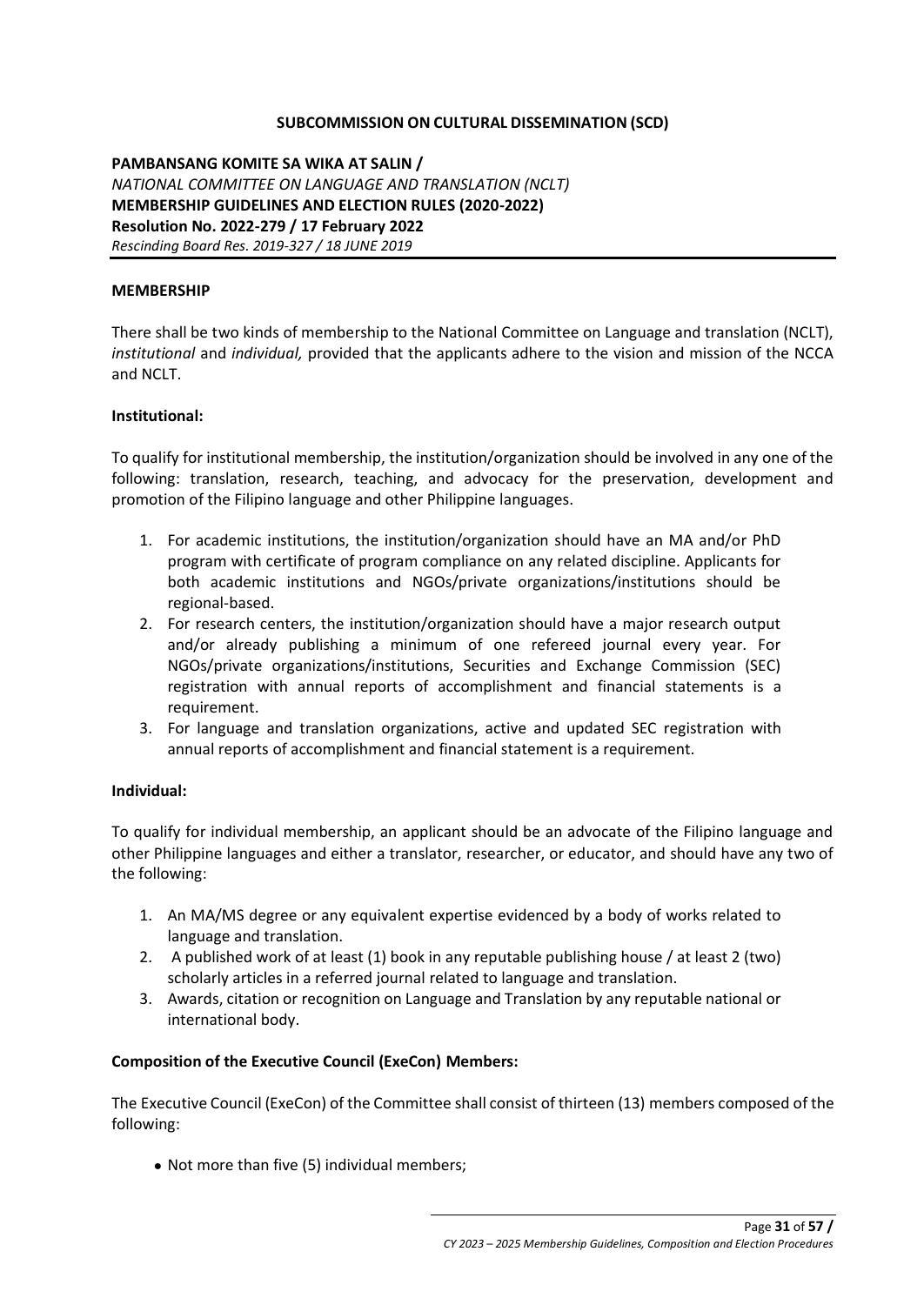- At least seven (7) organization/institution members;
- One (1) representative of Komisyon sa Wikang Filipino *(preferably from KWF Sangay ng Salin)*.

If the number of applicants did not reach the required numbers for both of the individual and institutional category, the Executive Council members shall call for another membership application.

## **Documentary requirements for new applicants:**

- 1. Letter of Intent addressed to the NCCA Executive Director;
- 2. New applicant membership form (*download from [www.ncca.gov.ph\)](http://www.ncca.gov.ph/);*
- 3. For individual membership, two recommendation letters from respected persons in the field of language and translation;
- 4. For institutional membership, one endorsement letter from the head of organization/institution and one recommendation letter from any of the incumbent ExeCon members and/or two recommendation letters from respected persons in the field of language and translation;
- 5. Portfolio for institutional membership should have the following: a. organization profile highlighting its vision and mission, b. official documentation of activities conducted in the last 2 years;
- 6. Portfolio for individual membership should have the following: a. comprehensive CV, b. comprehensive list of publications in language and translation, c. list of awards and citation
- 7. Two copies of 2x2 recent pictures.

# **Call for Elections**

- 1. Quorum means 25 members bodily present.
- 2. Voting in absentia is not allowed.
- 3. All individuals and institutional members present during the election are automatic candidates for ExeCon. The composition of the ExeCon shall be:
	- 5 top individual members
	- 7 top institutional members
	- 1 KWF representative *(preferably from KWF Sangay ng Salin)*
- 4. In case of tie in the 5<sup>th</sup> individual member and the  $7<sup>th</sup>$  institutional member, the tie breaker shall be done by voting of all general members.
- 5. In case of resignation and expulsion due to absences, the  $6<sup>th</sup>$  individual and the 8<sup>th</sup> institutional member with the most number of votes shall sit as ExeCon.

All the ExeCon members (individual, official representative of the organization/institution) shall hold office for a term of three years, and are eligible for election to a 2<sup>nd</sup> term, but shall not serve for more than two consecutive terms. Any ExeCon member who has served the committee for two consecutive terms at the time of elections may vote but will no longer be eligible to be nominated as member of the Executive Council.

All ExeCon Members must be officially confirmed in writing by the NCCA.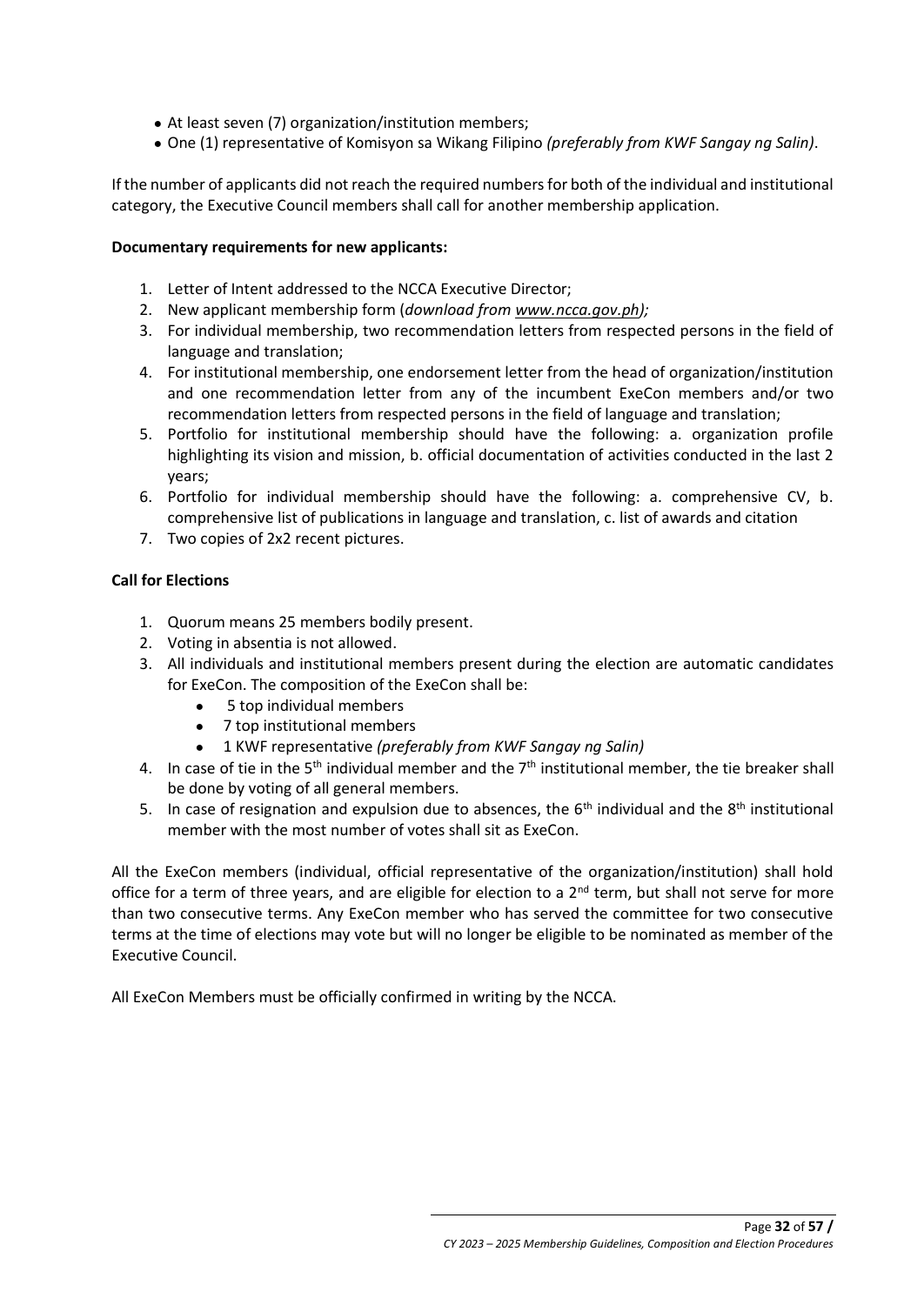## **SUBCOMMISSION ON CULTURAL DISSEMINATION (SCD)**

**NATIONAL COMMITTEE ON CULTURAL EDUCATION (NCCEd) MEMBERSHIP GUIDELINES AND ELECTION RULES (2020-2022) Resolution No. 2022-278 / 17 February 2022** *Rescinding Resolution no. 2013-468 / April 24, 2013*

Membership to the National Committee on Cultural Education (NCCEd) is individual in nature but with affiliation to a culture and arts organization.

The Executive Council (ExeCon) shall consist of a maximum of fifteen (15) members, who shall be elected from among the qualified members of the NCCEd. It shall be composed of the following:

- 1. Two (2) members representing NCR and one (1) member from each of the following geographical clusters:
	- a. Northern Luzon (Regions I, II and CAR)
	- b. Central Luzon and CALABARZON
	- c. MIMAROPA and Bicol Region
	- d. Western Visayas
	- e. Eastern Visayas
	- f. Central Visayas
	- g. Northern Central Mindanao (Cotabato Area to Region X )
	- h. Southern Central Mindanao (Region Davao Region, CARAGA and portion of Region X-Bukidnon)
	- i. Zamboanga Peninsula (Region IX)
	- j. BARMM
- 2. A thirteenth (13th), fourteenth (14th), and fifteenth (15th) ex-officio members will represent the Department of Education (DepED), Commission on Higher Education (CHED) and the Cultural Center of the Philippines (CCP);
- 3. The ExeCon Members of the NCCEd shall have the following qualifications:
	- Must have sufficient understanding of the network, at least in the sub-region and must have the capacity to represent his respective region/sub-region;
	- Must be willing and able to support and assess policies, programs, projects, and general goals of the NCCEd;
	- Must be willing to devote sufficient time and effort to do volunteer work in the NCCA aside from attending the minimum of four official meetings in a year;
	- Fully understands that he/she or his/her organization where he/she is an officer, cannot be eligible to receive any grant from NCCA during the 3 year term;
	- Must have at least five (5) years of proven, sustained and pro-active engagement in cultural education and advocacy, a proven track record on cultural education programming and advocacy, as evidenced by 2 letters of recommendation from an acknowledged culture and/or education expert or institution; and,
	- An age limit of seventy (70) years old at the time of election provided that the individual is mentally and physically fit.

All ExeCon members shall hold office for a term of three years and are eligible for election to a second term, but shall not serve for more than two consecutive terms. Any ExeCon member who had served the committee for two consecutive terms may vote but will no longer be eligible to be nominated as member of the Executive Council.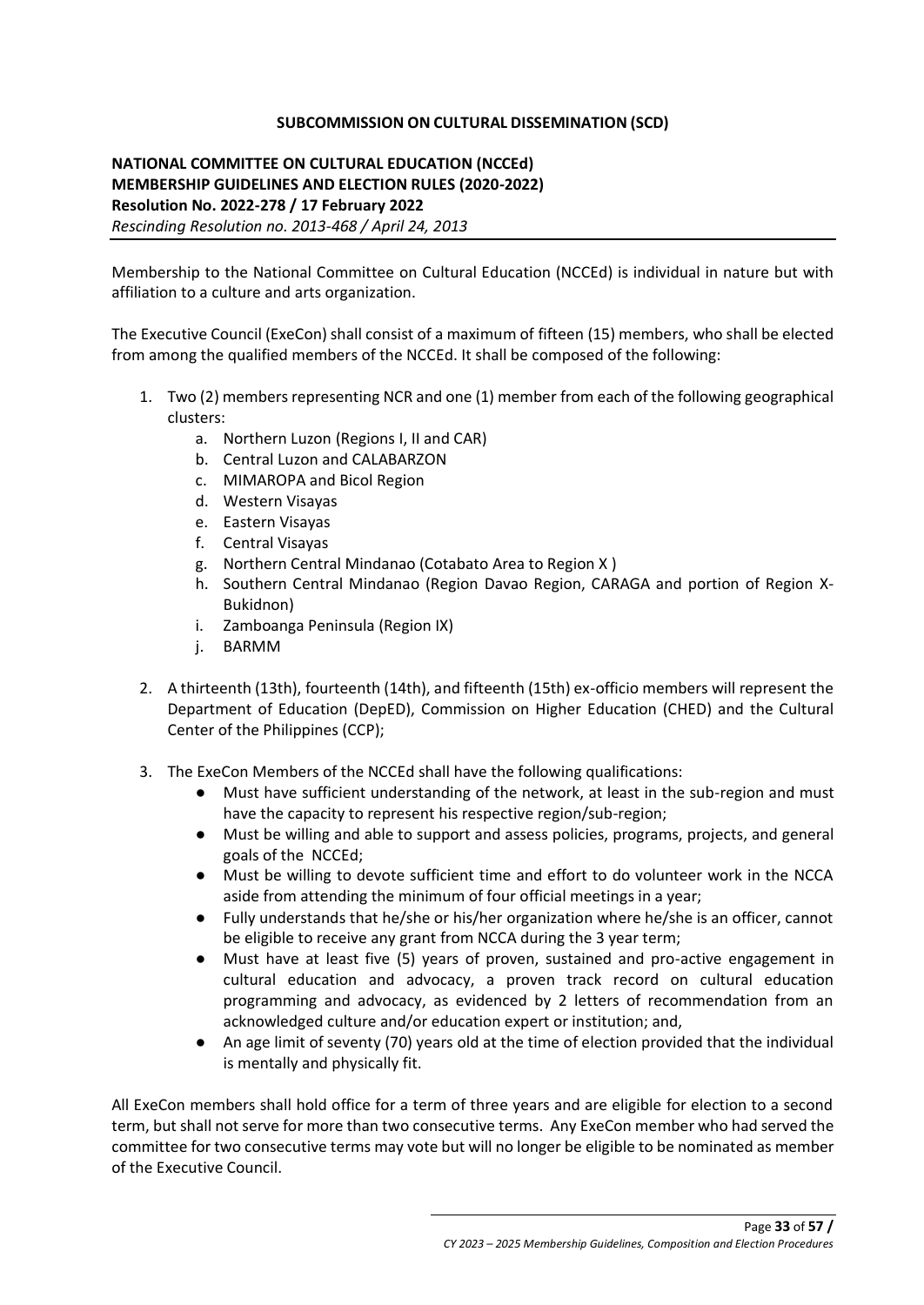All ExeCon members must be officially confirmed in writing by the NCCA.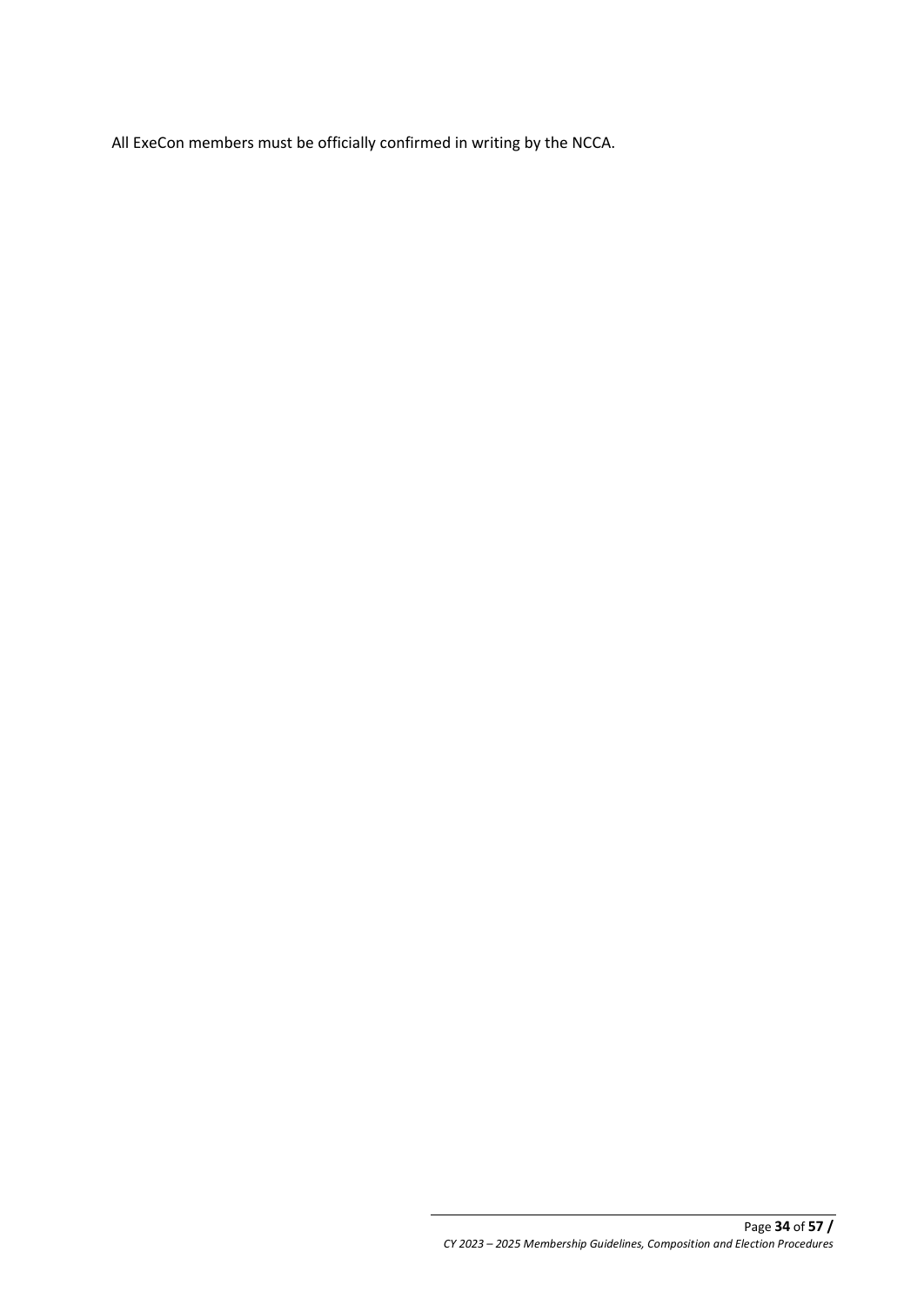#### **SUBCOMMISSION ON CULTURAL COMMUNITIES AND TRADITIONAL ARTS (SCCTA)**

**NATIONAL COMMITTEE ON CENTRAL CULTURAL COMMUNITIES (NCCCC) MEMBERSHIP GUIDELINES AND ELECTION RULES (2020-2022) Resolution No. 2019-310 / 21 March 2019** *Rescinding Board Res. No. 2013-459 / March 7, 2013*

#### **MEMBERSHIP**

Membership to the *National Committee on Central Cultural Communities (NCCCC),* National Committee on Northern Cultural Communities (NCNCC) and National Committee on Southern Cultural Communities (NCSCC) shall be institutional, to represent major cultural communities identified based on ethnic distribution and shall be grouped into clusters. The members of the National Committees (NCs) should represent a legitimate community-based Indigenous Peoples (IP) organization such as People's Organizations, and Non-Government Organizations representing/ working for the cultural communities and have been established for at least one (1) year, and properly recognized and endorsed by the said organization. The cluster representatives officially elected by their respective community or cluster of communities sit as members of the NCs Executive Council (ExeCon).

#### **Composition of the Executive Council (ExeCon) Members:**

The Executive Council (ExeCon) of the Committee shall consists of fifteen (15) members from the legitimate community-based IP organizations representing but not limited to the following cultural communities from Regions IV, V, VI, VIl and VIII:

#### **Region IV**

- 1. Molbog /Palawani / JamaMapun
- 2. Mangyan
- 3. Agutaynen / Cuyunon
- 4. Tagbanua / Pala'wan / Batak
- 5. Tagalog / Rombloanon / Bantoanon
- 6. Dumagat

#### **Region V**

- 7. Agta/ Ita / Kabihug
- 8. Bikolano

#### **Region VI**

- 9. Ati of Guimaras / lloilo / Capiz
- 10. Ati of Antique / Aklan
- 11. Ati/Bukidnon of Negros Island
- 12. Sulod / Panay Bukidnon
- 13. Ilonggo / Hiligaynon / Kiniray-a / Aklanon

#### **Region VII**

14. Boholano / Cebuano

#### **Region VIII**

15. Abaknon / Waray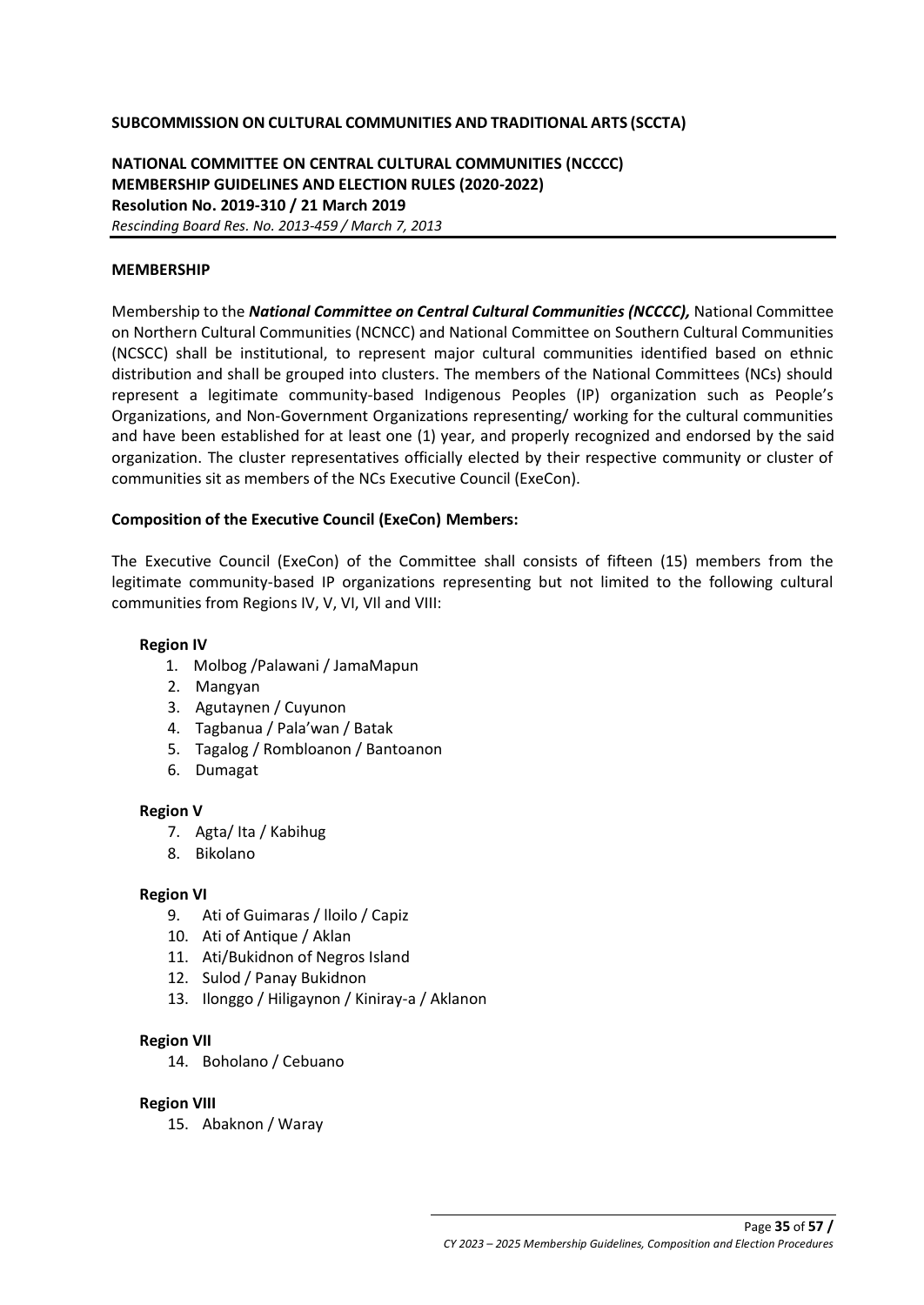# **Qualifications:**

The members of the NC's ExeCon must:

- 1. be based in the community;
- 2. have an in-depth understanding of the culture including the language of the indigenous peoples being represented;
- 3. must have relevant, quantifiable and significant contributions to cultural development work;
- 4. have a bloodline as a member of the cultural community;
- 5. practice the cultural traditions;
- 6. have good moral integrity;
- 7. must have leadership and coordination skills;
- 8. be able to read and write;
- 9. be in good health condition (with medical certificate).

For cultural leaders and workers (including cultural administrators, researchers, culture bearers, artists and practitioners) aspiring to become a member of the NC, one must be actively working for the protection, promotion and development of the cultural communities and traditional arts. The organization that the member represents shall not have any cases or records of unliquidated/pending project with NCCA.

## **Functions:**

The ExeCon members shall be able to do the following functions based on the Republic Act No. 7356 Implementing Rules and Regulations (IRR) Rule XI, Section 62:

- 1. Formulate the rules and regulations affecting the policy on formation, composition, operations and dissolution of National Committees, subject to the approval of the Commission;
- 2. Initiate studies and make policy and project recommendations in their respective areas for consideration of the Commission, advise the Commission on policy matters including but not limited to the use of grant funds, and on other related matters such as pending bills in Congress on culture and the arts; and initiate and/or propose bills relating to culture and the arts, and advocate and/or lobby for the passage thereof;
- 3. Draw up annual, medium and long-term plans for their respective areas of concern and standardize and formulate criteria for prioritizing programs/projects/activities;
- 4. Evaluate the impact of the annual programs, projects and grant assistance submitted by proponents in relation to the committee's annual, medium and long-term plans; and
- 5. Assist in identifying individual artists and cultural workers, non-government organizations, academic institutions and other organizations that may be able to contribute to the work of the NCCA.

Once elected, the ExeCon members must submit monthly accomplishment report on the initiatives undertaken in their respective communities.

All the ExeCon members shall hold the office for a term of three years, and, are eligible for election to a second term, provided he/she has a satisfactory record during his/her term upon evaluation of track record by the NCCA for both the clusters and committees; but shall not serve for more than two consecutive terms. Any ExeCon members who had served the committee for two consecutive terms may be a member of the cluster but will no longer be nominated and seated as member of the Executive Council.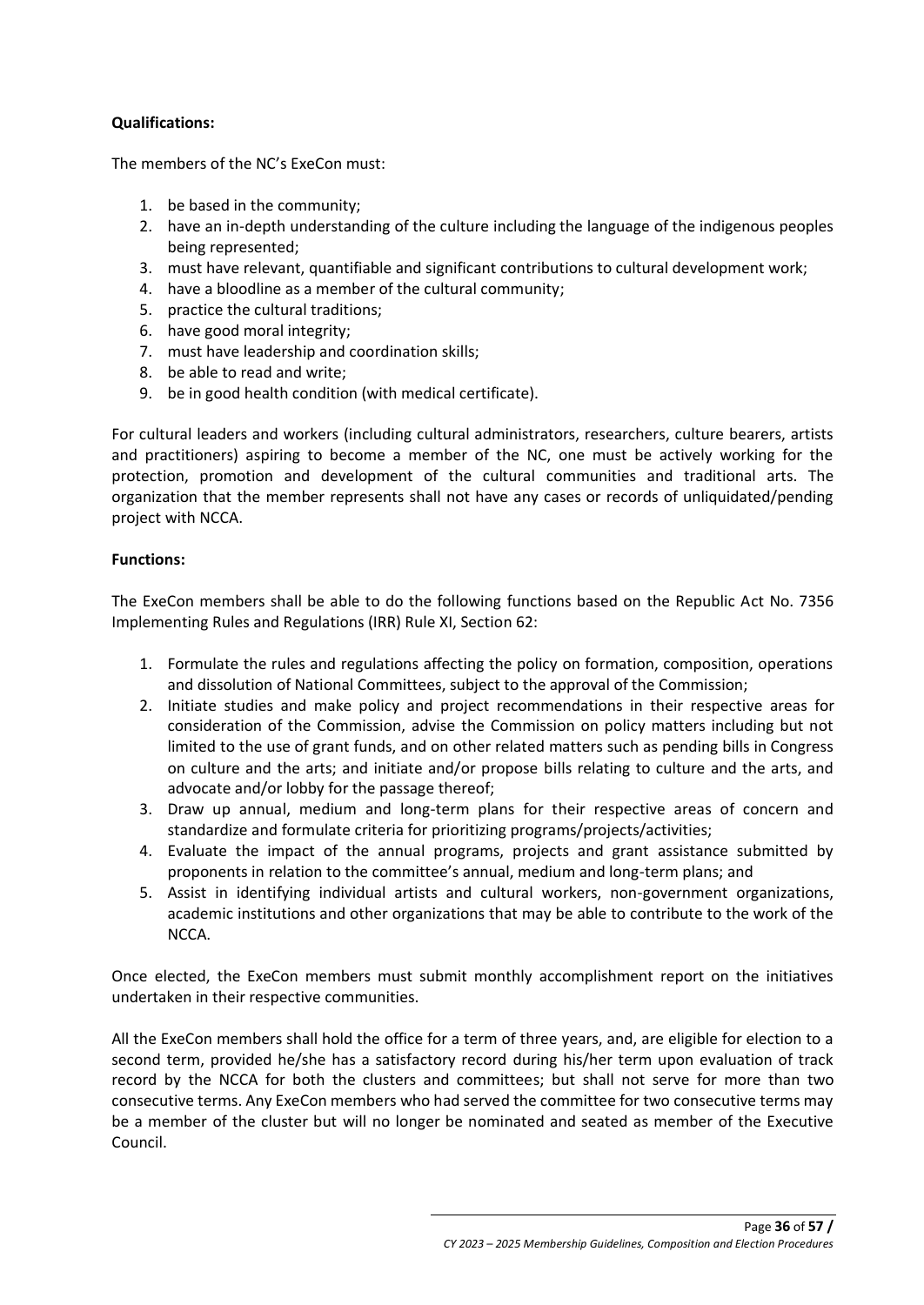All ExeCon members must be officially confirmed in writing by the NCCA.

## **Membership Application:**

- 1. Invitation for application for membership shall be disseminated by the NCCA Secretariat through different organizations and agencies.
- 2. Applicants shall not be related by affinity or consanguinity (up to  $2^{nd}$  degree) to the current ExeCon member.
- 3. Application should be submitted to the NCCA at the deadline set. The following requirements shall be submitted to the NCCA:
	- Duly accomplished membership application form (download from [www.ncca.gov.ph\)](http://www.ncca.gov.ph/)
	- Two (2) endorsement letters from the organization
	- Curriculum vitae with recent 2x2 picture
	- Written 3-year project plan for the cluster or cultural communities represented

Incomplete requirements shall not be accepted/processed.

- 4. All application forms submitted on or before the deadline shall be subject to a thorough screening by the current members of the ExeCon.
- 5. The NCCA shall evaluate and approve the qualified applicants.
- 6. The NCCA Secretariat shall notify, in writing, the approved applications. This will also serve as invitation for attendance to the orientation/election of the qualified applicants who must, in turn, confirm their attendance. Only those who confirmed will be included in the short list of election participants for the Cluster elections of the committee.

## **Election Proper:**

## **A. Cluster Election**

- 1. To conduct the cluster election, there shall be a minimum of seven (7) confirmations from qualified applicants officially representing their organization. Failure to reach the minimum number of attendees necessitates a declaration of failure of election within the respective cluster. Should there be a failure of election, the NCCA Board of Commissioners in consultation with the current Executive Council members of the committee concerned, reserves the right to formally install into office individuals who are deemed highly qualified to serve the cluster's best interest.
- 2. The NCCA Secretariat shall serve as the Election Committee (ELECOM) for the election of the cluster head. An election without the NCCA secretariat shall be considered null and void. The NCCA shall provide the official list of election participants for each cluster.
- 3. Only those present can nominate and be nominated to be a Cluster Representative who will sit as ExeCon member.
- 4. The process for nomination will be by secret ballot.
- 5. Official participants/general members will be entitled to only one vote. Proxies shall not be allowed.
- 6. Counting of the ballots shall be done by the ELECOM with all voters present, as witnesses. Candidates with the most number of votes shall be declared Cluster Representatives.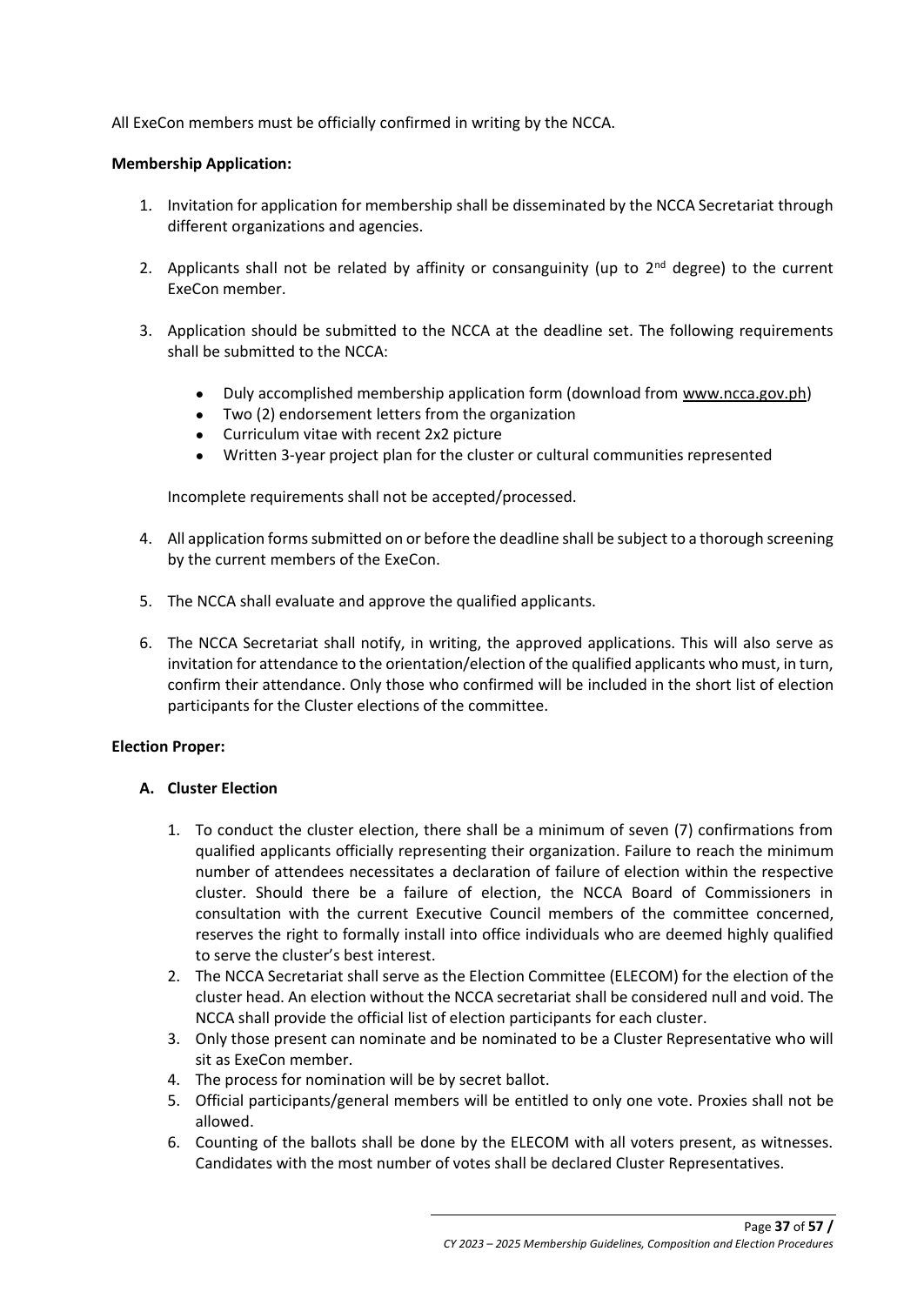7. The ELECOM shall formally announce the composition of the newly elected Cluster Representatives/ExeCon members.

## **B. Committee Election**

- 1. The newly elected Cluster Representatives sitting as ExeCon members shall elect the officers, Head, Vice-Head, Secretary and Assistant Secretary of the committee.
- 2. The NCCA shall then make final announcements of the complete list of ExeCon members and officers which shall be officially confirmed in writing by the NCCA.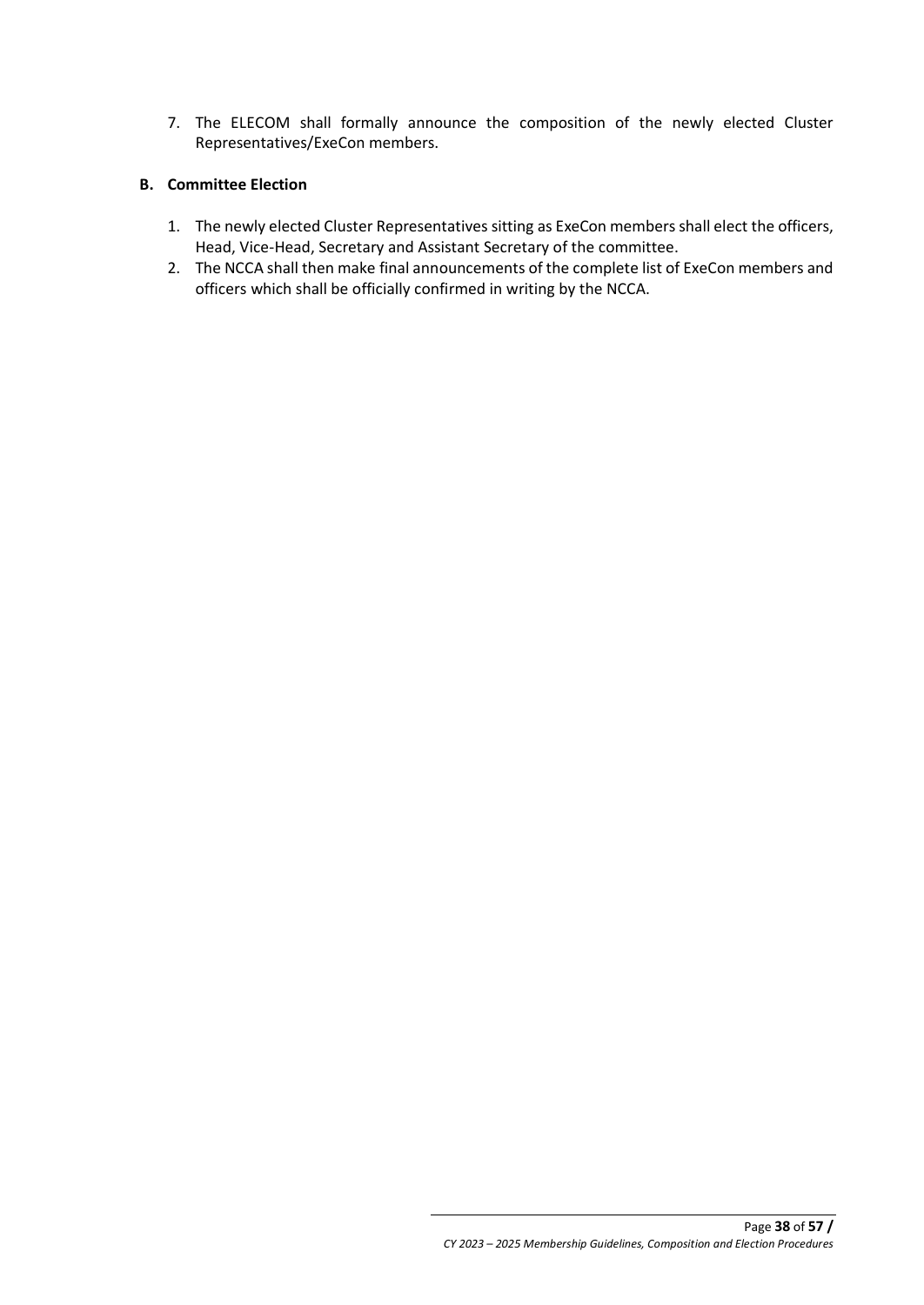### **SUBCOMMISSION ON CULTURAL COMMUNITIES AND TRADITIONAL ARTS (SCCTA)**

## **NATIONAL COMMITTEE ON NORTHERN CULTURAL COMMUNITIES (NCNCC) MEMBERSHIP GUIDELINES AND ELECTION RULES (2020-2022) Resolution No. 2019-310 / 21 March 2019** *Rescinding Board Res. No. 2013-458 / March 7, 2013*

#### **MEMBERSHIP**

Membership to the National Committee on Central Cultural Communities (NCCCC), *National Committee on Northern Cultural Communities (NCNCC)* and, National Committee on Southern Cultural Communities (NCSCC) shall be institutional, to represent major cultural communities identified based on ethnic distribution and shall be grouped into clusters. The members of the National Committees (NCs) should represent a legitimate community-based Indigenous Peoples (IP) organization such as People's Organizations, and Non-Government Organizations representing/ working for the cultural communities and have been established for at least one (1) year, and properly recognized and endorsed by the said organization. The cluster representatives officially elected by their respective community or cluster of communities sit as members of the NCs Executive Council (ExeCon).

#### **Composition of the Executive Council (ExeCon) Members:**

The Executive Council (ExeCon) of the Committee shall consists of fifteen (15) members from the legitimate community-based IP organizations representing but not limited to the following cultural communities from Regions I, II, III and CAR:

#### **Region I**

- 1. Iloko/Bago
- 2. Pangasinan

#### **Region II**

- 3. Gaddang/Isinay
- 4. Bugkalot
- 5. Ibanag/Yogad/Itawit/Malaweg
- 6. Ivatan/Itbayat

#### **Region III**

- 7. Ayta of Tarlac, Pampanga, Bataan and Zambales
- 8. Kapampangan/Tagalog/Sambal
- 9. Kasiguran

#### **CAR**

- 10. Tingguian/Itneg
- 11. Kalinga
- 12. Kalanguya/Ifugao
- 13. Ibaloy/Kankanaey
- 14. Balangao/Bontok/Applai
- 15. Isnag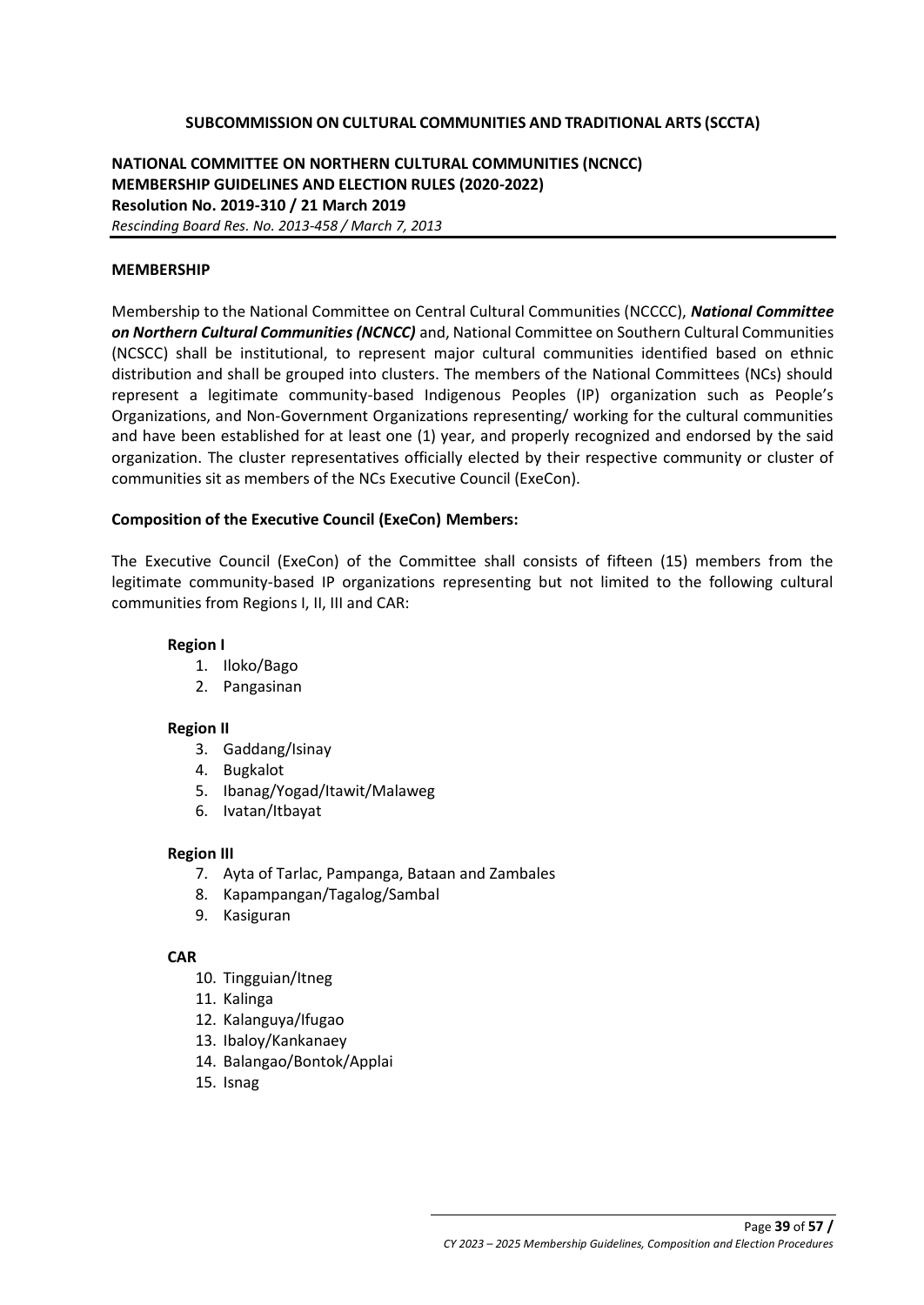# **Qualifications:**

The members of the NC's ExeCon must:

- 1. be based in the community;
- 2. have an in-depth understanding of the culture including the language of the indigenous peoples being represented;
- 3. must have relevant, quantifiable and significant contributions to cultural development work;
- 4. have a bloodline as a member of the cultural community;
- 5. practice the cultural traditions;
- 6. have good moral integrity;
- 7. must have leadership and coordination skills;
- 8. be able to read and write;
- 9. be in good health condition (with medical certificate).

For cultural leaders and workers (including cultural administrators, researchers, culture bearers, artists and practitioners) aspiring to become a member of the NC, one must be actively working for the protection, promotion and development of the cultural communities and traditional arts. The organization that the member represents shall not have any cases or records of unliquidated/pending project with NCCA.

## **Functions:**

The ExeCon members shall be able to do the following functions based on the Republic Act No. 7356 Implementing Rules and Regulations (IRR) Rule XI, Section 62:

- 1. Formulate the rules and regulations affecting the policy on formation, composition, operations and dissolution of National Committees, subject to the approval of the Commission;
- 2. Initiate studies and make policy and project recommendations in their respective areas for consideration of the Commission, advise the Commission on policy matters including but not limited to the use of grant funds, and on other related matters such as pending bills in Congress on culture and the arts; and initiate and/or propose bills relating to culture and the arts, and advocate and/or lobby for the passage thereof;
- 3. Draw up annual, medium and long-term plans for their respective areas of concern and standardize and formulate criteria for prioritizing programs/projects/activities;
- 4. Evaluate the impact of the annual programs, projects and grant assistance submitted by proponents in relation to the committee's annual, medium and long-term plans; and
- 5. Assist in identifying individual artists and cultural workers, non-government organizations, academic institutions and other organizations that may be able to contribute to the work of the NCCA.

Once elected, the ExeCon members must submit monthly accomplishment report on the initiatives undertaken in their respective communities.

All the ExeCon members shall hold the office for a term of three years, and, are eligible for election to a second term, provided he/she has a satisfactory record during his/her term upon evaluation of track record by the NCCA for both the clusters and committees; but shall not serve for more than two consecutive terms. Any ExeCon members who had served the committee for two consecutive terms may be a member of the cluster but will no longer be nominated and seated as member of the Executive Council.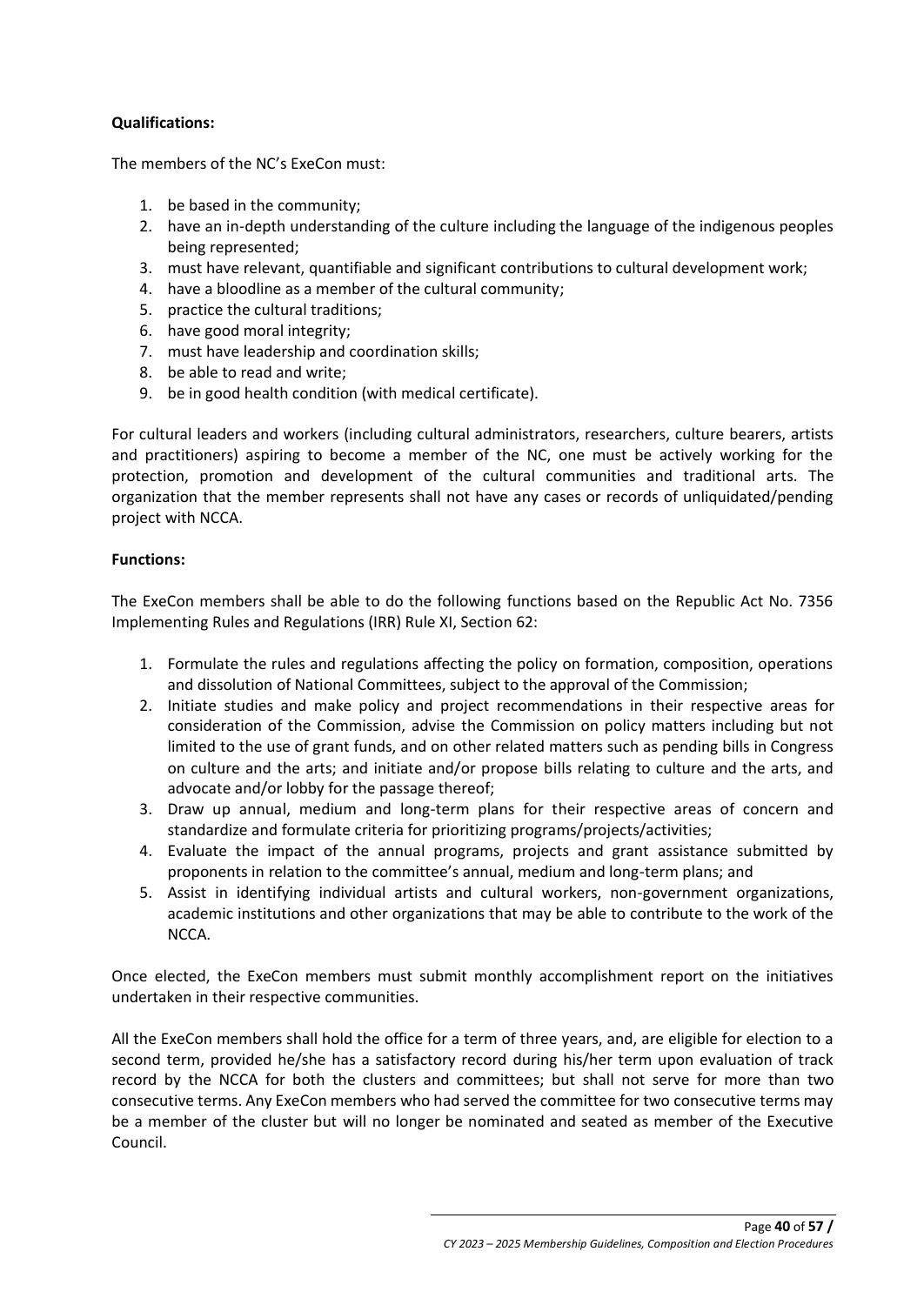All ExeCon members must be officially confirmed in writing by the NCCA.

## **Membership Application:**

- 1. Invitation for application for membership shall be disseminated by the NCCA Secretariat through different organizations and agencies.
- 2. Applicants shall not be related by affinity or consanguinity (up to  $2^{nd}$  degree) to the current ExeCon member.
- 3. Application should be submitted to the NCCA at the deadline set. The following requirements shall be submitted to the NCCA:
	- Duly accomplished membership application form (download from [www.ncca.gov.ph\)](http://www.ncca.gov.ph/)
	- Two (2) endorsement letters from the organization
	- Curriculum vitae with recent 2x2 picture
	- Written 3-year project plan for the cluster or cultural communities represented

Incomplete requirements shall not be accepted/processed.

- 4. All application forms submitted on or before the deadline shall be subject to a thorough screening by the current members of the ExeCon.
- 5. The NCCA shall evaluate and approve the qualified applicants.
- 6. The NCCA Secretariat shall notify, in writing, the approved applications. This will also serve as invitation for attendance to the orientation/election of the qualified applicants who must, in turn, confirm their attendance. Only those who confirmed will be included in the short list of election participants for the Cluster elections of the committee.

## **Election Proper:**

## **A. Cluster Election**

- 1. To conduct the cluster election, there shall be a minimum of seven (7) confirmations from qualified applicants officially representing their organization. Failure to reach the minimum number of attendees necessitates a declaration of failure of election within the respective cluster. Should there be a failure of election, the NCCA Board of Commissioners in consultation with the current Executive Council members of the committee concerned, reserves the right to formally install into office individuals who are deemed highly qualified to serve the cluster's best interest.
- 2. The NCCA Secretariat shall serve as the Election Committee (ELECOM) for the election of the cluster head. An election without the NCCA secretariat shall be considered null and void. The NCCA shall provide the official list of election participants for each cluster.
- 3. Only those present can nominate and be nominated to be a Cluster Representative who will sit as ExeCon member.
- 4. The process for nomination will be by secret ballot.
- 5. Official participants/general members will be entitled to only one vote. Proxies shall not be allowed.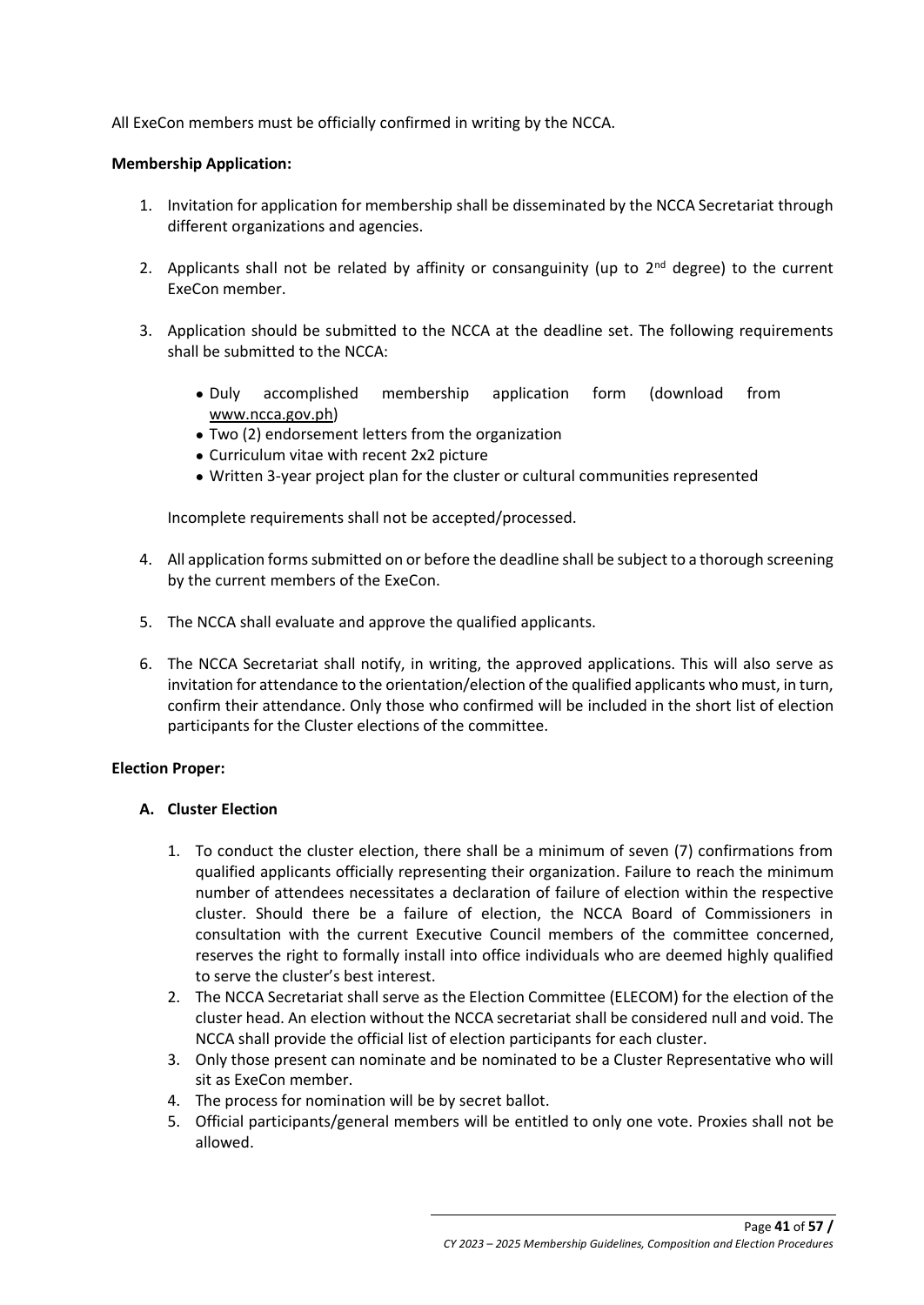- 6. Counting of the ballots shall be done by the ELECOM with all voters present, as witnesses. Candidates with the most number of votes shall be declared Cluster Representatives.
- 7. The ELECOM shall formally announce the composition of the newly elected Cluster Representatives/ExeCon members.

# **B. Committee Election**

- 1. The newly elected Cluster Representatives sitting as ExeCon members shall elect the officers, Head, Vice-Head, Secretary and Assistant Secretary of the committee.
- 2. The NCCA shall then make final announcements of the complete list of ExeCon members and officers which shall be officially confirmed in writing by the NCCA.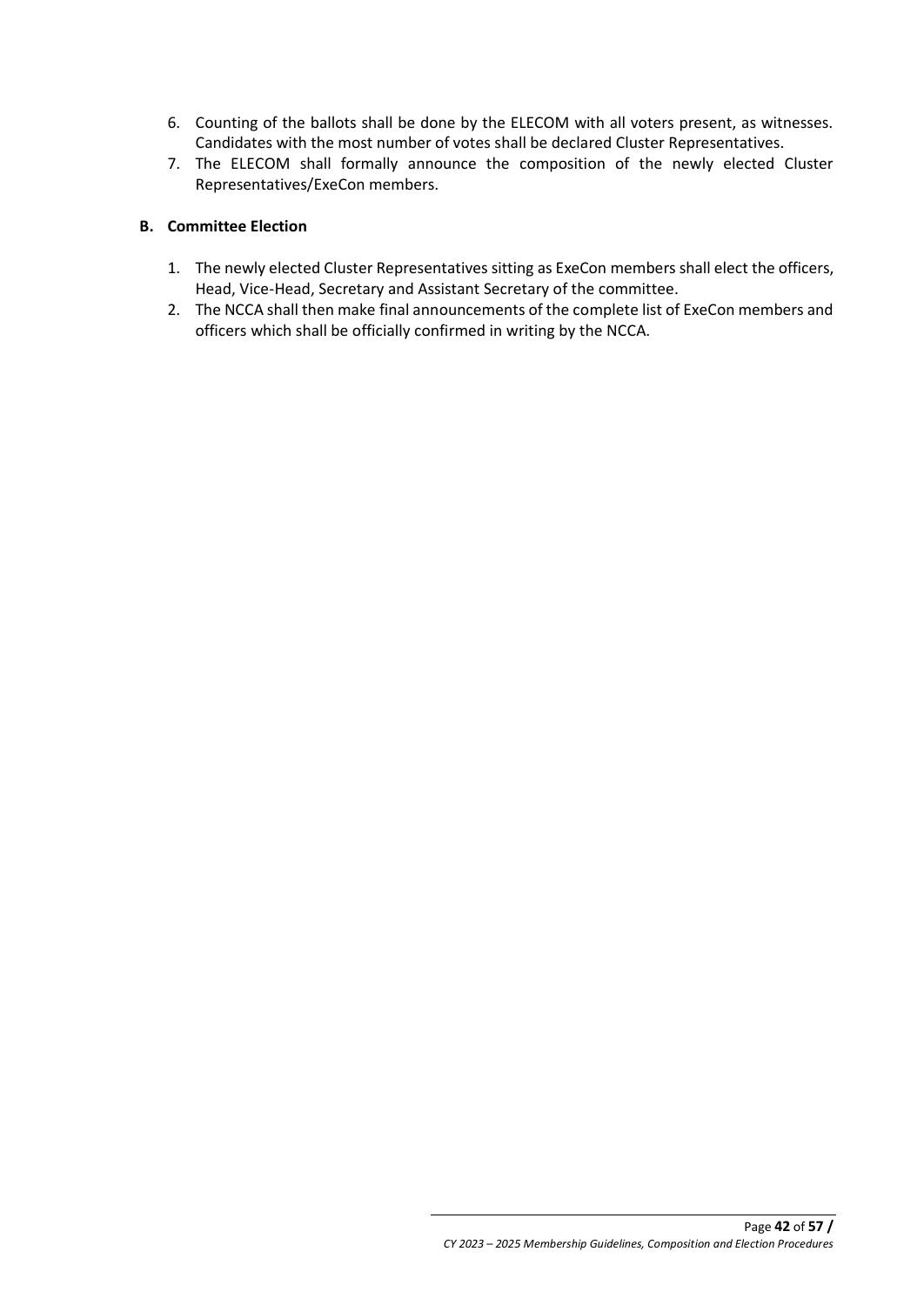## **SUBCOMMISSION ON CULTURAL COMMUNITIES AND TRADITIONAL ARTS (SCCTA)**

## **NATIONAL COMMITTEE ON SOUTHERN CULTURAL COMMUNITIES (NCSCC) MEMBERSHIP GUIDELINES AND ELECTION RULES (2020-2022) Resolution No. 2019-310 / 21 March 2019** *Rescinding Board Res. No. 2013-460 / March 7, 2013*

#### **MEMBERSHIP**

Membership to the National Committee on Central Cultural Communities (NCCCC), National Committee on Northern Cultural Communities (NCNCC) and **National Committee on Southern Cultural Communities (NCSCC)** shall be institutional, to represent major cultural communities identified based on ethnic distribution and shall be grouped into clusters. The members of the National Committees (NCs) should represent a legitimate community-based Indigenous Peoples (IP) organization such as People's Organizations, and Non-Government Organizations representing/ working for the cultural communities and have been established for at least one (1) year, and properly recognized and endorsed by the said organization. The cluster representatives officially elected by their respective community or cluster of communities sit as members of the NCs Executive Council (ExeCon).

#### **Composition of the Executive Council (ExeCon) Members:**

The Executive Council (ExeCon) of the Committee shall consists of fifteen (15) members from the legitimate community-based IP organizations representing but not limited to the following cultural communities from Regions IX, X, XI, XII, CARAGA and BARMM:

#### **Region IX**

1. Subanen/Kolibugan/Chabacano

#### **Region X**

- 2. Bukidnon/Higaonon/Talaandig
- 3. Matigsalug/Manobo/Tigwahanon/Ummayamnon

#### **Region XI**

- 4. Bagobo/Kalagan/ Kagan /Tagakaolo
- 5. Mansaka/Mandaya/Dibabawon/Manguangan/Ata Manobo

#### **Region XII**

- 6. T'boli/Ubo
- 7. Blaan/Sangir

#### **CARAGA**

- 8. Mamanwa
- 9. Kamayo/Manobo/Banwaon/Higaonon

#### **ARMM**

- 10. Maranao
- 11. Maguindanao/Iranun
- 12. Teduray/Arumanen
- 13. Yakan
- 14. Sama/Bangingi/JamaMapun/Bajau
- 15. Tausug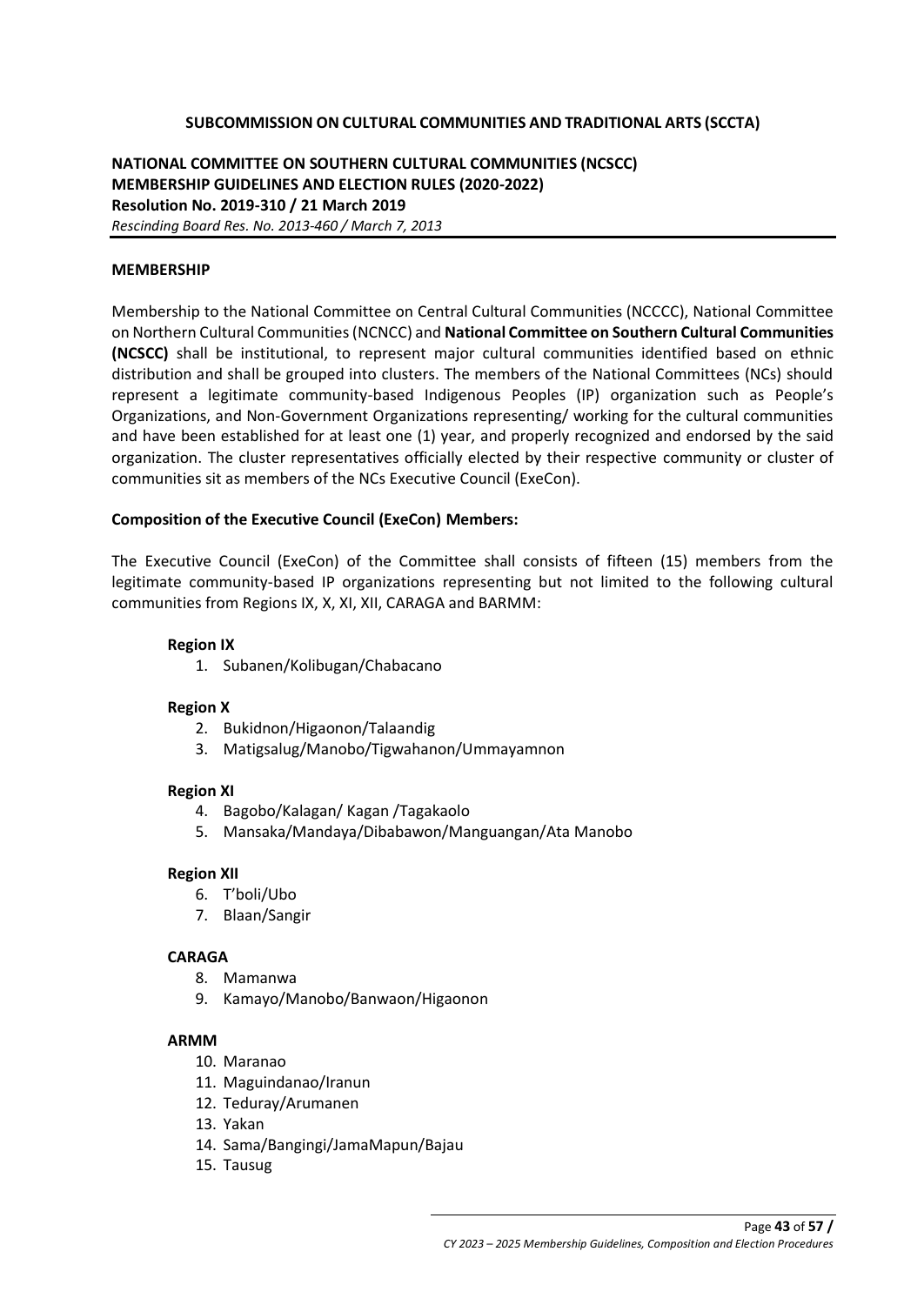# **Qualifications:**

The members of the NC's ExeCon must:

- 1. be based in the community;
- 2. have an in-depth understanding of the culture including the language of the indigenous peoples being represented;
- 3. must have relevant, quantifiable and significant contributions to cultural development work;
- 4. have a bloodline as a member of the cultural community;
- 5. practice the cultural traditions;
- 6. have good moral integrity;
- 7. must have leadership and coordination skills;
- 8. be able to read and write;
- 9. be in good health condition (with medical certificate).

For cultural leaders and workers (including cultural administrators, researchers, culture bearers, artists and practitioners) aspiring to become a member of the NC, one must be actively working for the protection, promotion and development of the cultural communities and traditional arts. The organization that the member represents shall not have any cases or records of unliquidated/pending project with NCCA.

## **Functions:**

The ExeCon members shall be able to do the following functions based on the Republic Act No. 7356 Implementing Rules and Regulations (IRR) Rule XI, Section 62:

- 1. Formulate the rules and regulations affecting the policy on formation, composition, operations and dissolution of National Committees, subject to the approval of the Commission;
- 2. Initiate studies and make policy and project recommendations in their respective areas for consideration of the Commission, advise the Commission on policy matters including but not limited to the use of grant funds, and on other related matters such as pending bills in Congress on culture and the arts; and initiate and/or propose bills relating to culture and the arts, and advocate and/or lobby for the passage thereof;
- 3. Draw up annual, medium and long-term plans for their respective areas of concern and standardize and formulate criteria for prioritizing programs/projects/activities;
- 4. Evaluate the impact of the annual programs, projects and grant assistance submitted by proponents in relation to the committee's annual, medium and long-term plans; and
- 5. Assist in identifying individual artists and cultural workers, non-government organizations, academic institutions and other organizations that may be able to contribute to the work of the NCCA.

Once elected, the ExeCon members must submit monthly accomplishment report on the initiatives undertaken in their respective communities.

All the ExeCon members shall hold the office for a term of three years, and, are eligible for election to a second term, provided he/she has a satisfactory record during his/her term upon evaluation of track record by the NCCA for both the clusters and committees; but shall not serve for more than two consecutive terms. Any ExeCon members who had served the committee for two consecutive terms may be a member of the cluster but will no longer be nominated and seated as member of the Executive Council.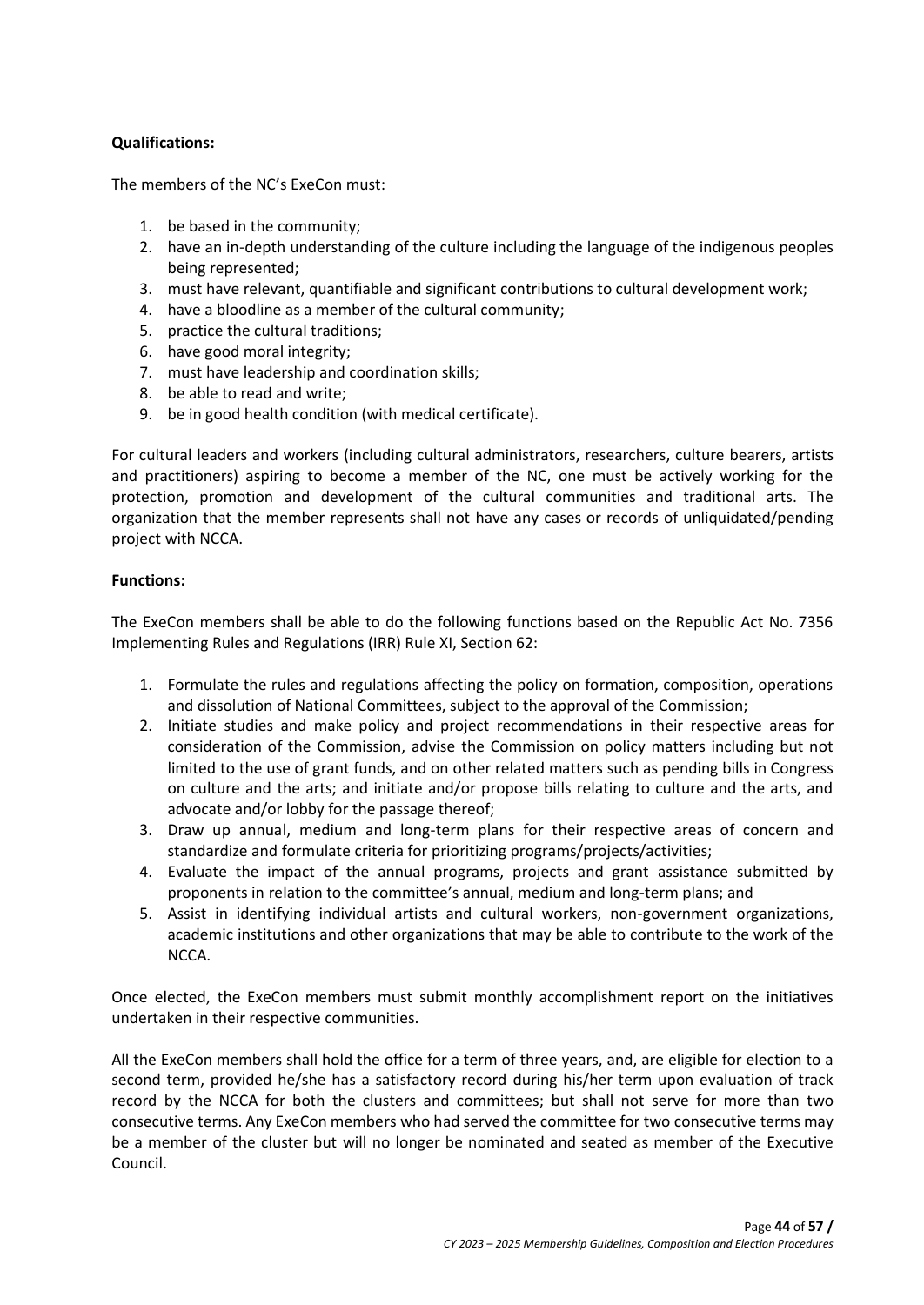All ExeCon members must be officially confirmed in writing by the NCCA.

## **Membership Application:**

- 1. Invitation for application for membership shall be disseminated by the NCCA Secretariat through different organizations and agencies.
- 2. Applicants shall not be related by affinity or consanguinity (up to  $2^{nd}$  degree) to the current ExeCon member.
- 3. Application should be submitted to the NCCA at the deadline set. The following requirements shall be submitted to the NCCA:
	- Duly accomplished application form (download from [www.ncca.gov.ph\)](http://www.ncca.gov.ph/)
	- Two (2) endorsement letters from the organization
	- Curriculum vitae with recent 2x2 picture
	- Written 3-year project plan for the cluster or cultural communities represented

Incomplete requirements shall not be accepted/processed.

- 4. All application forms submitted on or before the deadline shall be subject to a thorough screening by the current members of the ExeCon.
- 5. The NCCA shall evaluate and approve the qualified applicants.
- 6. The NCCA Secretariat shall notify, in writing, the approved applications. This will also serve as invitation for attendance to the orientation/election of the qualified applicants who must, in turn, confirm their attendance. Only those who confirmed will be included in the short list of election participants for the Cluster elections of the committee.

## **Election Proper:**

## **A. Cluster Election**

- 1. To conduct the cluster election, there shall be a minimum of seven (7) confirmations from qualified applicants officially representing their organization. Failure to reach the minimum number of attendees necessitates a declaration of failure of election within the respective cluster. Should there be a failure of election, the NCCA Board of Commissioners in consultation with the current Executive Council members of the committee concerned, reserves the right to formally install into office individuals who are deemed highly qualified to serve the cluster's best interest.
- 2. The NCCA Secretariat shall serve as the Election Committee (ELECOM) for the election of the cluster head. An election without the NCCA secretariat shall be considered null and void. The NCCA shall provide the official list of election participants for each cluster.
- 3. Only those present can nominate and be nominated to be a Cluster Representative who will sit as ExeCon member.
- 4. The process for nomination will be by secret ballot.
- 5. Official participants/general members will be entitled to only one vote. Proxies shall not be allowed.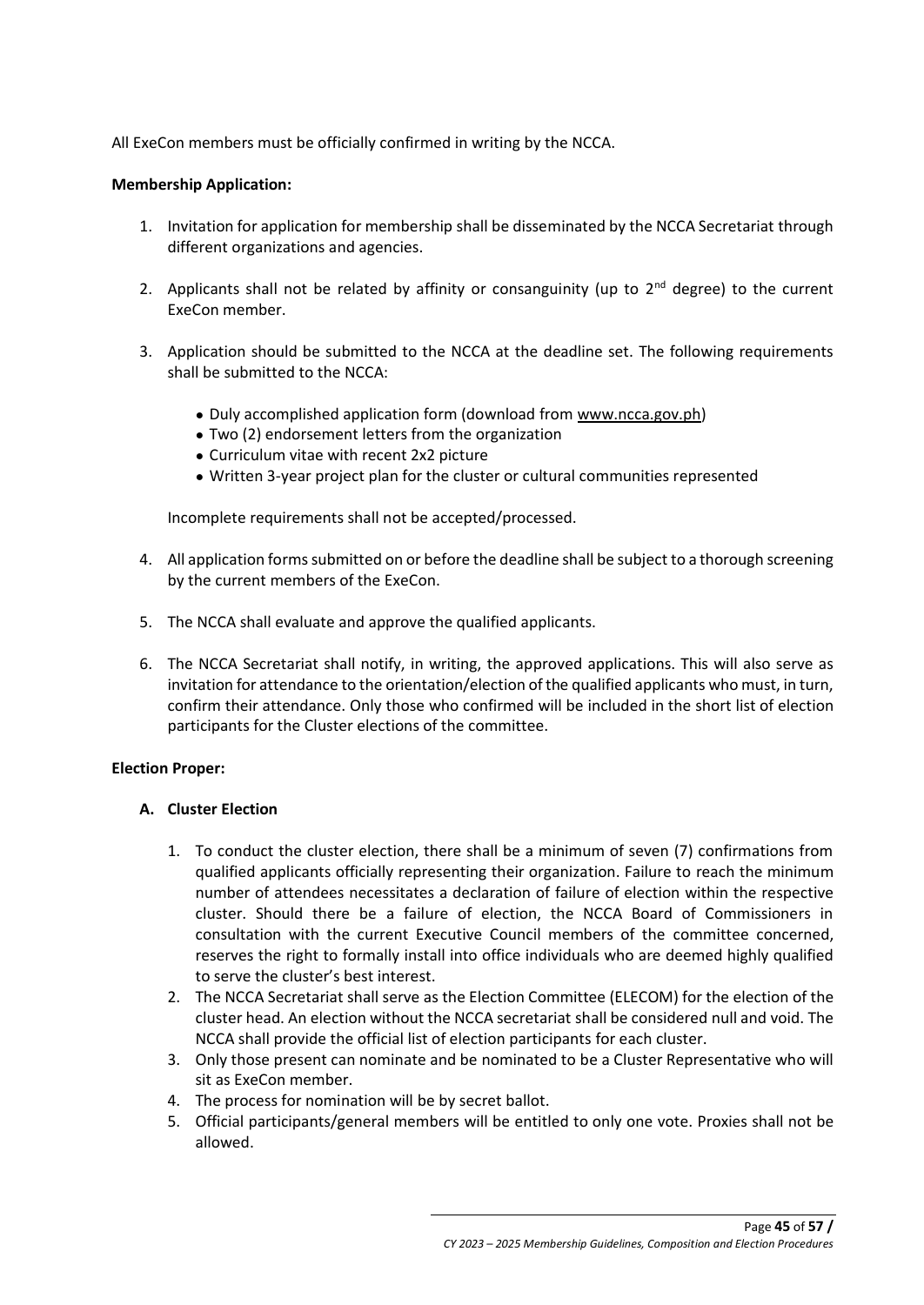- 6. Counting of the ballots shall be done by the ELECOM with all voters present, as witnesses. Candidates with the most number of votes shall be declared Cluster Representatives.
- 7. The ELECOM shall formally announce the composition of the newly elected Cluster Representatives/ExeCon members.

# **B. Committee Election**

- 1. The newly elected Cluster Representatives sitting as ExeCon members shall elect the officers, Head, Vice-Head, Secretary and Assistant Secretary of the committee.
- 2. The NCCA shall then make final announcements of the complete list of ExeCon members and officers which shall be officially confirmed in writing by the NCCA.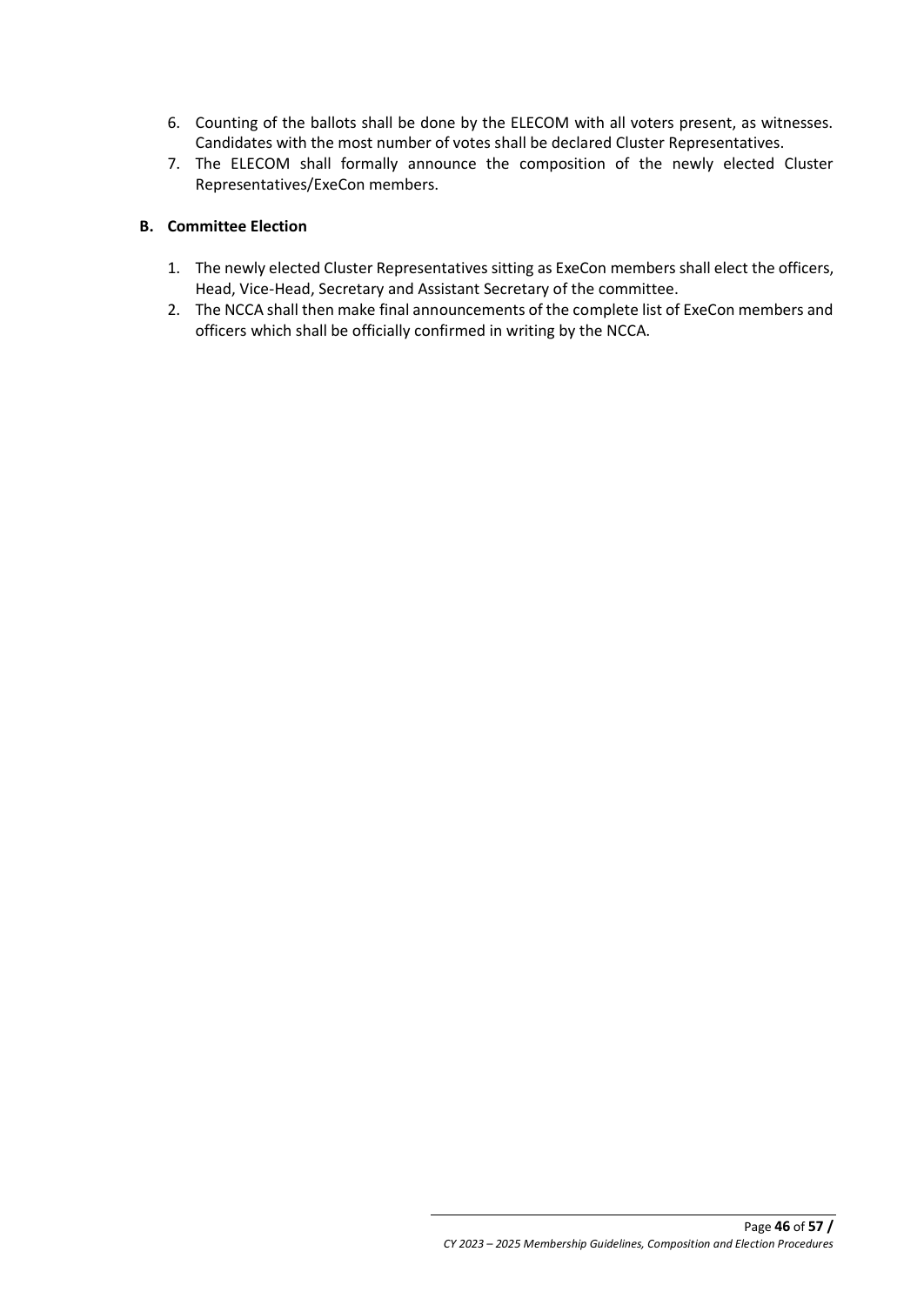## **SUBCOMMISSION ON CULTURAL HERITAGE (SCH)**

**NATIONAL COMMITTEE ON ARCHIVES (NCA) MEMBERSHIP GUIDELINES AND ELECTION RULES (2020-2022) Resolution No. 2021-305 / 12 May 2021** *Rescinding Board Res. No. 2019-294 / 24 January 2019*

### **MEMBERSHIP**

Membership to the National Committee on Archives (NCA) is *institutional* and *individual* in nature. The Executive Council (ExeCon) consists of thirteen (13) members who are the officially designated representatives of the following institutions / organizations and regions:

- One (1) from the Government Cultural Agency (Ex-Officio), i.e., National Archives of the Philippines per RA No. 9470, 21 May 2007 [formerly the Records Management and Archives Office (RMAO)];
- Five (5) from the,
	- 1. Society of Filipino Archivists (SFA)
	- 2. Philippine Records Management Association (PRMA)
	- 3. Society of Ecclesiastical Archivists of the Philippines (SEAP)
	- 4. Society of Filipino Archivists for Film (SOFIA)**\***
	- 5. Government Records Officers Association of the Philippines (GROAP);

**\***Following the provisions in the NCCA Implementing Rules and Regulations, particularly Rule X, that no person may be a member of more than one National Committee, therefore, SOFIA should have separate officially designated institutional representatives in both the *NCCA National Committees on Archives under the Subcommission on Cultural Heritage,* and, *Cinema under the Subcommission on the Arts.* 

- One (1) from the Legislative Archives. The Senate of the Philippines or the House of Representatives shall be invited alternately to designate a representative to NCA and serve one term of three years, with Senate of the Philippines invited beginning in 2023-2025.
- Three (3) may be elected at a meeting called for such a purpose or in a General Assembly from individuals involved in the following archives/sectors/practices such as but not limited to: 1. Judiciary Archives, 2. Medical Archives, 3. Military Archives, 4. Academic Archives, 5. AudioVisual/Sound Archives, 6. Corporate Archives, 7. LGU Archives, 8. Family Archives, 9. Archives Education, 10. Digital Preservation;
- Three (3) regional representatives from Luzon, Visayas and Mindanao.

However, in the event that there will be no representatives coming from any of the three (3) island clusters, the additional slot will be elected from the specialized archives. Likewise, should there be no representatives coming from specialized archives, the additional slot will be elected from Mindanao, Visayas, and Luzon.

All the ExeCon members shall hold office for a term of three years, and are eligible for election to a 2nd term, but shall not serve for more than two consecutive terms. Any ExeCon member who had served the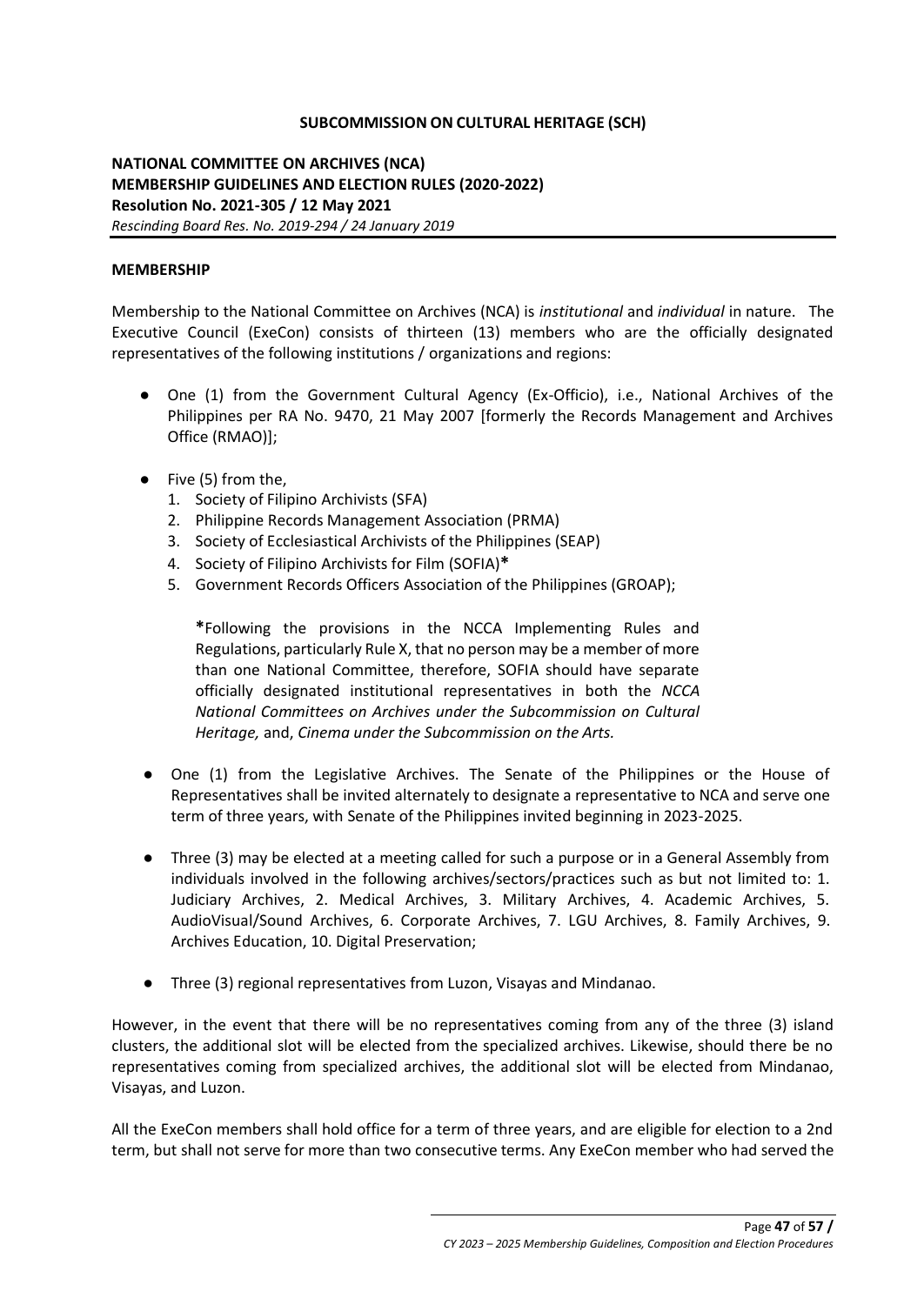committee for two consecutive terms may vote but will no longer be eligible to be nominated as member of the Executive Council.

In case of a vacancy for individual member during the term, the incumbent NCA shall constitute itself to Nominations Committee to identify nominees for the specific vacancy. All incumbent ExeCon members shall vote to fill the vacancy.

All ExeCon members must be officially confirmed in writing by the NCCA.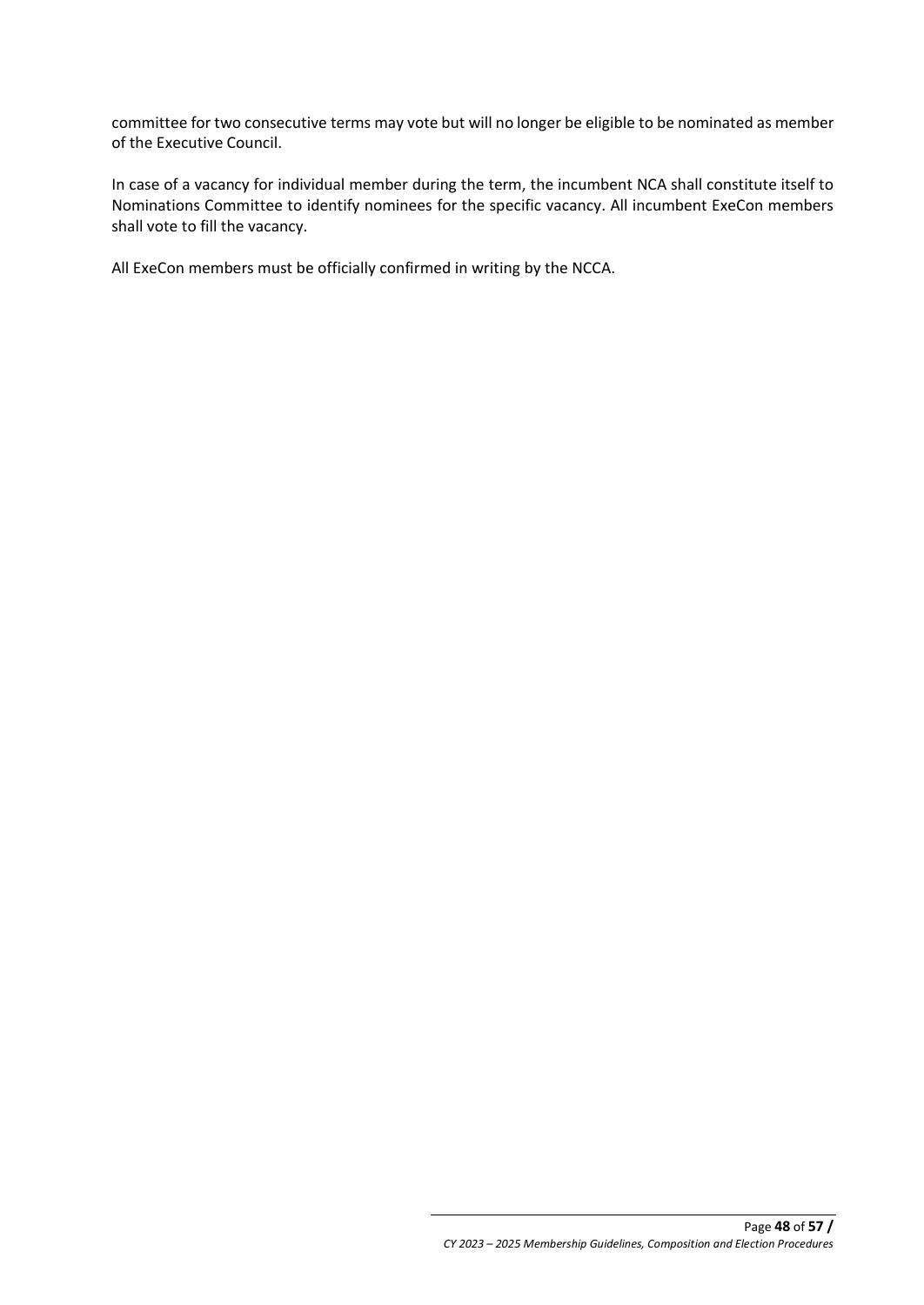### **SUBCOMMISSION ON CULTURAL HERITAGE (SCH)**

## **NATIONAL COMMITTEE ON ART GALLERIES (NCAG) MEMBERSHIP GUIDELINES AND ELECTION RULES (2020-2022) Resolution No. 2019-293 / 24 January 2019** *Rescinding Board Res. No. 2010-391 / June 11, 2010*

#### **MEMBERSHIP**

#### **I. General Membership**

#### **a) Qualification of Galleries:**

The membership of the National Committee on Art Galleries (NCAG) is *institutional* in nature. It is composed of commercial and non-commercial visual art exhibition space (VAES), including:

- 1. Institutional Galleries funded privately or publicly;
- 2. Artist-Run Initiatives (ARI) or galleries run by artists, which often have alternative programs like artist residency and some receive private and/or government grants;
- 3. Alternative Art Spaces or exhibition spaces at cafes, furniture shops, private houses, or even vitrines in public libraries that continually produce on-location or satellite exhibitions;
- 4. The VAES must have been in existence for at least a year prior to applying for membership. Additionally, the VAES must have mounted at least three (3) exhibits in the year immediately preceding application.

#### **b) Qualification of Representative:**

- 1. VAES applying for membership shall designate a permanent representative, who shall be its Owner or Chief Curator;
- 2. In case of the designation of a Chief Curator, the Curator must satisfy the following requirements:
	- 2.1) Must have a requisite degree in an arts and/or management related discipline;
	- 2.2) Must have been connected with the VAES at least one year prior to application;
	- 2.3) Must have the certification of the owner of the VAES as to his/her qualification and designation.
- 3. At the time of application, the VAES and its permanent representative must disclose any beneficial interest it/they may have in other VAES. Beneficial interest includes any degree of participation in the ownership or management of said VAES.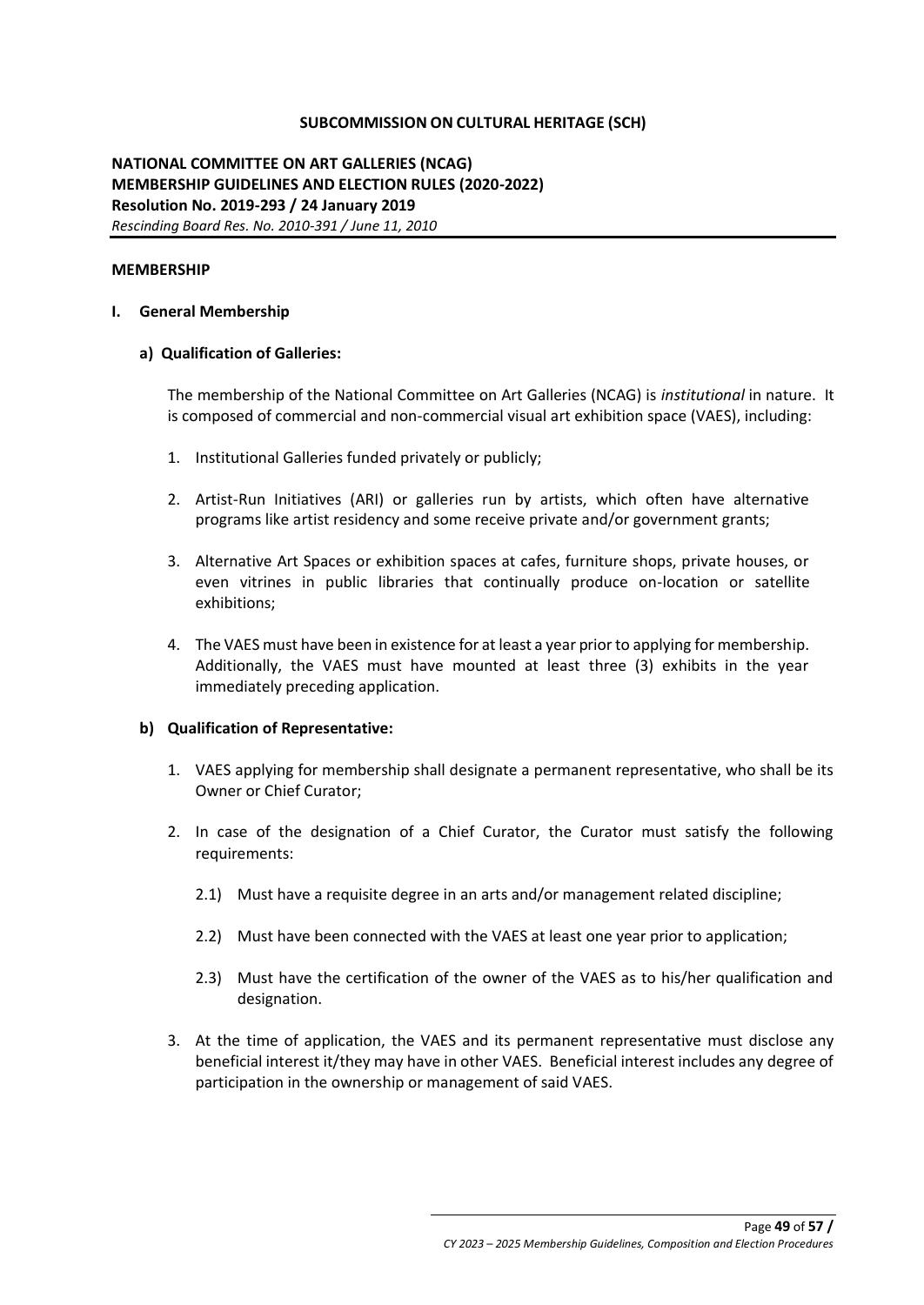## **c) Procedures for Application:**

- 1. Applicants must accomplish a Membership Application form (*download from [www.ncca.gov.ph\)](http://www.ncca.gov.ph/)* that signifies their commitment to the purposes and goals of the committee and an Affidavit stating their eligibility to be accepted as committee members.
- 2. In case of VAES with a common owner, partner or associate with such beneficial interest, the affiliated VAES shall designate only one representative for the purpose of participating in elections.

# **II. Executive Council (ExeCon) Members**

## **a) Qualifications**

1. The candidates for ExeCon membership must be the officially designated representative of a member VAES, and must sign an Affidavit of eligibility to be elected into the ExeCon.

## **b) Election Procedures**

- 1. The Executive Council (ExeCon) of the NCAG shall be composed of nine (9) members who shall be elected by Committee members at a meeting called for the purpose or in a General Assembly. Two months prior to each election, the ExeCon shall submit to the Secretariat a roster of members in good standing who shall be eligible to vote and be voted for in the forthcoming elections.
- 2. The election to the Executive Council is personal in nature. In case of vacancy in any elective post during its term, the ExeCon shall act to fill such vacancy from among its elected members to serve out the remaining term in an acting capacity, provided that should vacancies occur in three (3) or more positions, the ExeCon shall call for a meeting with the General Membership for purposes of holding a special election.
- 3. The requirements set forth for General membership as well as to the ExeCon are continuing requirements. It is the signed undertaking of the member VAES and/or the ExeCon member to report any change of status or eligibility to the Committee within 15 days of such change.
- 4. All the ExeCon members shall hold office for a term of three years, and are eligible for election to a  $2<sup>nd</sup>$  term, but shall not serve for more than two consecutive terms. Any ExeCon member who had served the committee for two consecutive terms may vote but will no longer be eligible to be nominated as member of the Executive Council.
- 5. All ExeCon members must be officially confirmed in writing by the NCCA.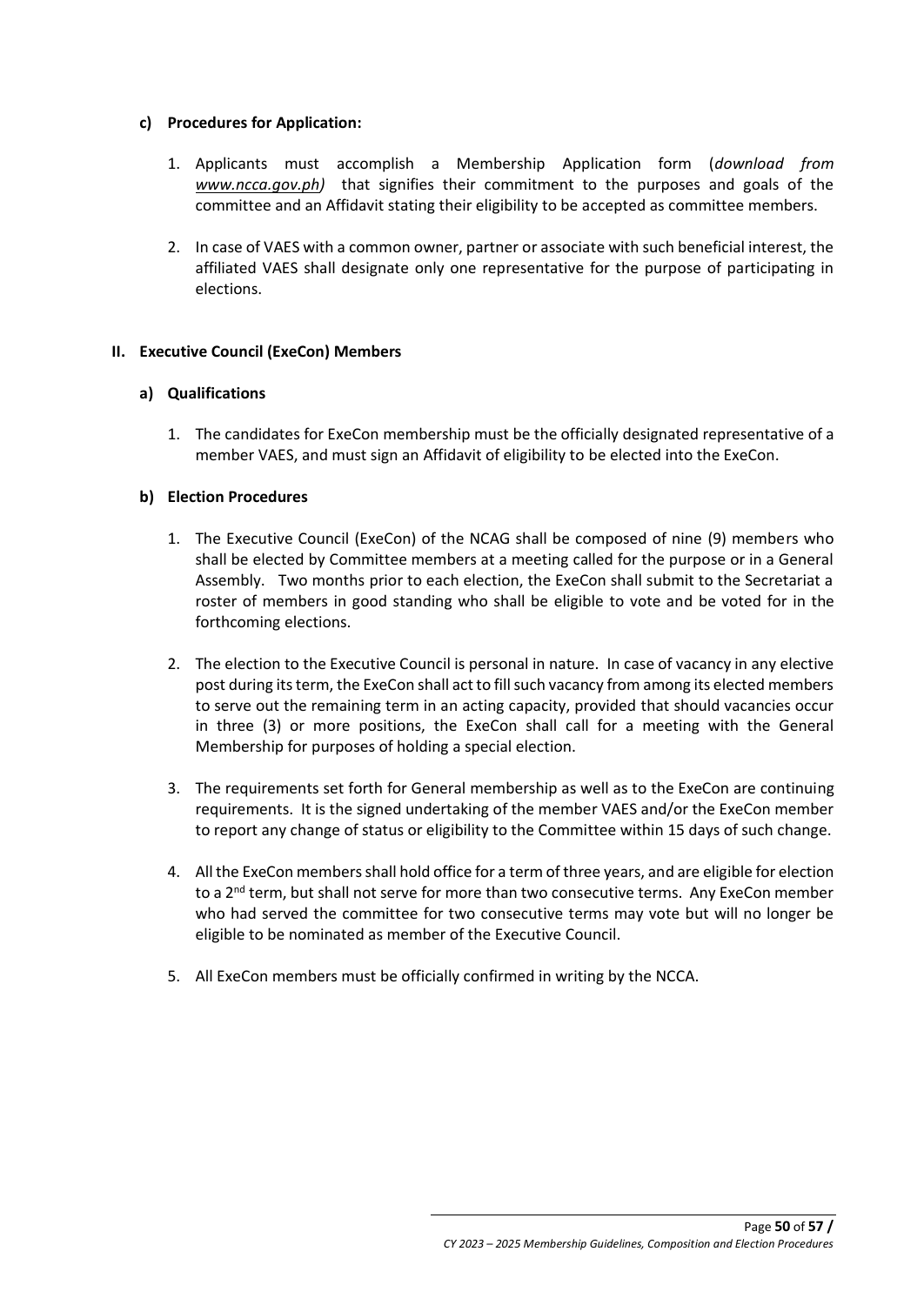## **SUBCOMMISSION ON CULTURAL HERITAGE (SCH)**

# **NATIONAL COMMITTEE ON HISTORICAL RESEARCH (NCHR) MEMBERSHIP GUIDELINES AND ELECTION RULES (2020-2022) Resolution No. 2016-370 / 28 July 2016**

#### **MEMBERSHIP**

Membership to the National Committee on Historical Research (NCHR) is *institutional* and *individual* in nature. The Executive Council (ExeCon) consists of thirteen (13) members who are the officially designated representatives of the following institutions/organizations:

- A. One (1) from the National Historical Commission of the Philippines (NHCP)
- B. Three (3) major historical organizations:
	- 1. Philippine National Historical Society (PNHS)
	- 2. Philippine Historical Association (PHA)
	- 3. Asosasyon ng mga Dalubhasa, May Hilig at Interes sa Kasaysayan ng Pilipinas, Inc. (ADHIKA)
- C. Six (6) universities / academic institutions with graduate program in history and a good track record in historical research and publication such as but not limited to the following:
	- 1. Ateneo de Manila University
	- 2. University of the Philippines Diliman
	- 3. De La Salle University Manila
	- 4. Mindanao State University Marawi
	- 5. Silliman University Dumaguete
	- 6. University of Santo Tomas Manila
- D. Three (3) regional representatives from Luzon, Visayas and Mindanao will be elected by general members coming from their respective regions. General Members from the National Capital Region (NCR) may nominate and vote for the Luzon Regional Representative but are not eligible to be nominated nor elected for the said position.

The ExeCon members should have relevant academic preparation and/or research experience.

All the ExeCon members shall hold office for a term of three years, and are eligible for election to a 2<sup>nd</sup> term, but shall not serve for more than two consecutive terms. Any ExeCon member who had served the committee for two consecutive terms may vote but will no longer be eligible to be nominated as member of the Executive Council.

All ExeCon members must be officially confirmed in writing by the NCCA.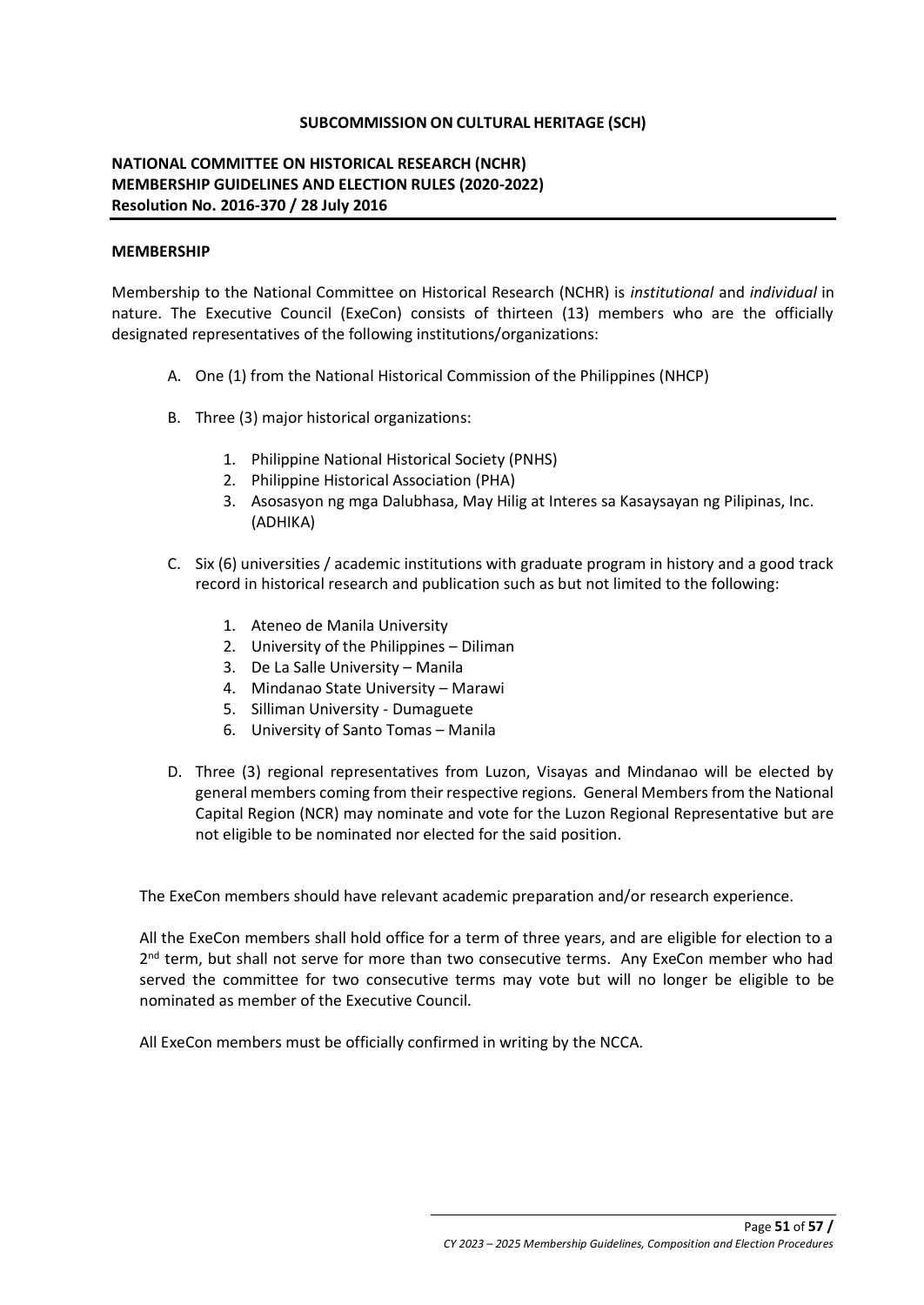## **SUBCOMMISSION ON CULTURAL HERITAGE (SCH)**

**NATIONAL COMMITTEE ON LIBRARIES AND INFORMATION SERVICES (NCLIS) MEMBERSHIP GUIDELINES AND ELECTION RULES (2020-2022) Resolution No. 2019-309 / 21 March 2019** *Rescinding Board Res. No. 2016-371 / July 28, 2016*

#### **MEMBERSHIP**

#### **A. General Membership**

- 1. Membership to NCLIS is *individual* in nature.
- 2. Membership is open to Filipino citizen of good moral character (GMC) who is a librarian or information service professional as per *Sec. 58 item 58.1 of the Implementing Rules and Regulations (IRR) of RA 7356 (An Act Creating the National Commission for Culture and the Arts)*.
- 3. The librarian applicant must have at least 5 years of professional-managerial work experience in the field of Library and Information Science and must be currently affiliated with any library.
- 4. The librarian applicant must comply with the licensing requirements of Republic Act 9246, otherwise known as The Philippine Librarianship Act of 2003.
- 5. The librarian applicant must be a *Philippine Librarians Association, Inc*. (PLAI) member in good standing.
- 6. The librarian applicant must not be a director, trustee or officer of any professional library organization (Reference: NCCA Code of Ethics, provision 3.2)
- 7. The librarian applicant must submit the following required documents:
	- a) Completed application form;
	- b) Photocopy of updated PRC License;
	- c) Certificate of good standing (COGS) from PLAI National President;
	- d) Resume / Curriculum Vitae;
	- e) Two letters of Reference / Recommendation which includes the referee's perception of the librarian applicant based on the National Competency-Based Standard for Filipino Librarians; with at least one letter of reference from his/her immediate supervisor; and,
	- f) Personal Statement.
- 8. If the application is complete, the incumbent NCCA-NCLIS Executive Council Members (ExeCon) will review and evaluate the applicants based on the above criteria.
- 9. If the application is approved, the librarian applicant shall be informed on the status of the application in writing within three (3) months from receipt of duly accomplished membership application form (*download fro[m www.ncca.gov.ph\)](http://www.ncca.gov.ph/)* by the NCCA-NCLIS.
- 10. Membership to the Committee is valid from the date of acceptance of membership until 31 December of the same year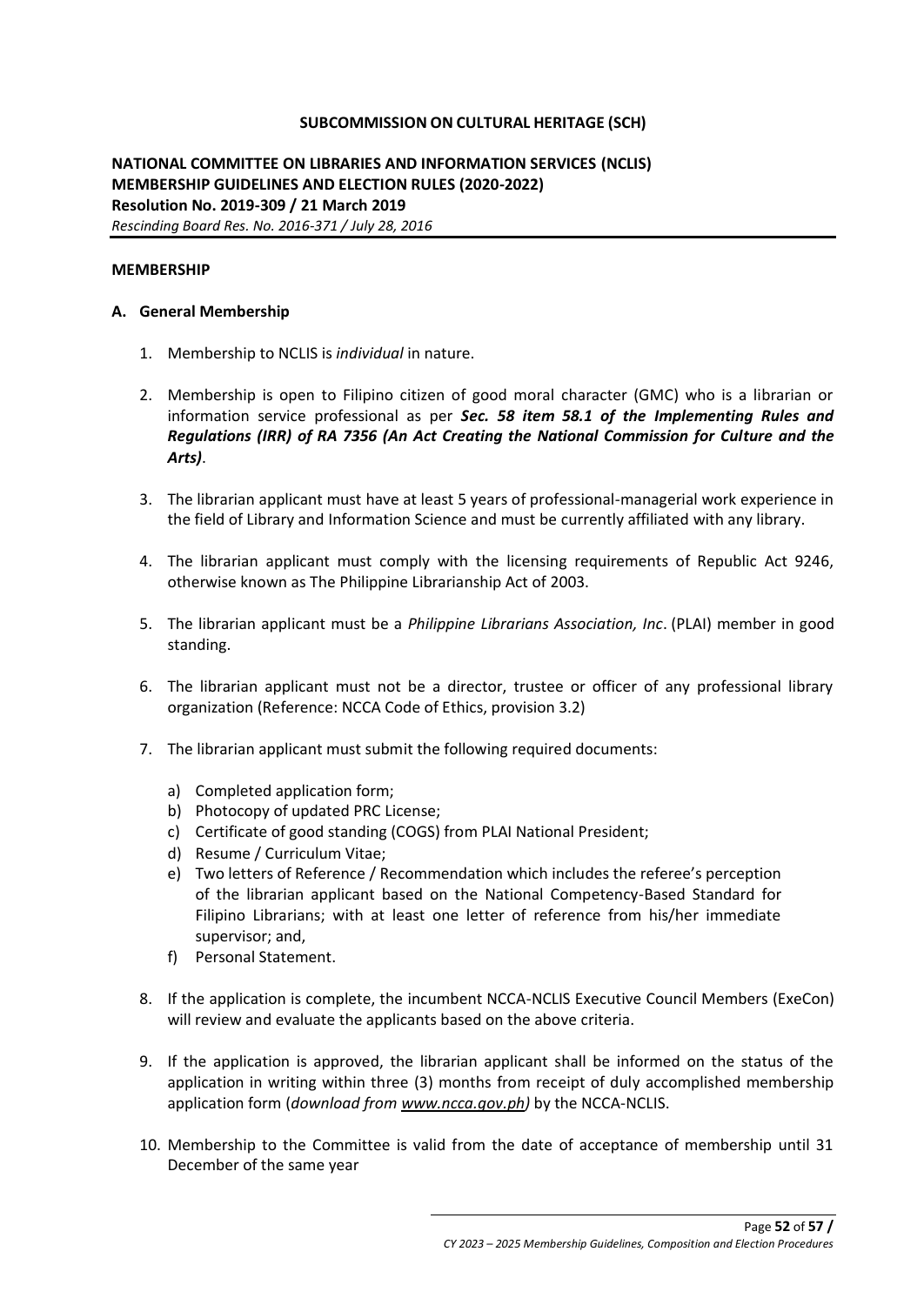- 11. All accepted NCLIS members must officially renew their membership in writing every October of the year
- 12. A current membership list, together with the membership/renewal form, must be provided by the designated NCCA Cultural Officer assigned to the NCLIS ExeCon annually
- 13. Two months prior to each election, the ExeCon shall submit to the Secretariat a roster of members in good standing who shall be eligible to vote and be voted for in the forthcoming elections. (Membership Roster)

## **B. The Executive Council (ExeCon) Members**

The Executive Council (ExeCon) Members shall consist of thirteen (13) representatives:

- One (1) Ex-Officio from the National Library of the Philippines;
- Three (3) representatives from Luzon;
- Three (3) representatives from Visayas;
- Three (3) representatives from Mindanao; and,
- Three (3) representatives from NCR.

Only general members for at least 2 years are eligible to be ExeCon Members.

All ExeCon members shall hold office for a term of three years (3), and are eligible for election to a second term, but shall not serve for more than two (2) consecutive terms.

## **C. Elections**

The election of members to the Executive Council is personal in nature. Proxy voting nor election of an absentee is prohibited.

In case of vacancy in any elective post during any given term, the ExeCon shall fill-in such vacancy from among its elected members who shall serve the remaining term in an acting capacity, provided that should vacancies occur in three (3) or more positions, the ExeCon shall call a General Membership meeting for purposes of holding a special election.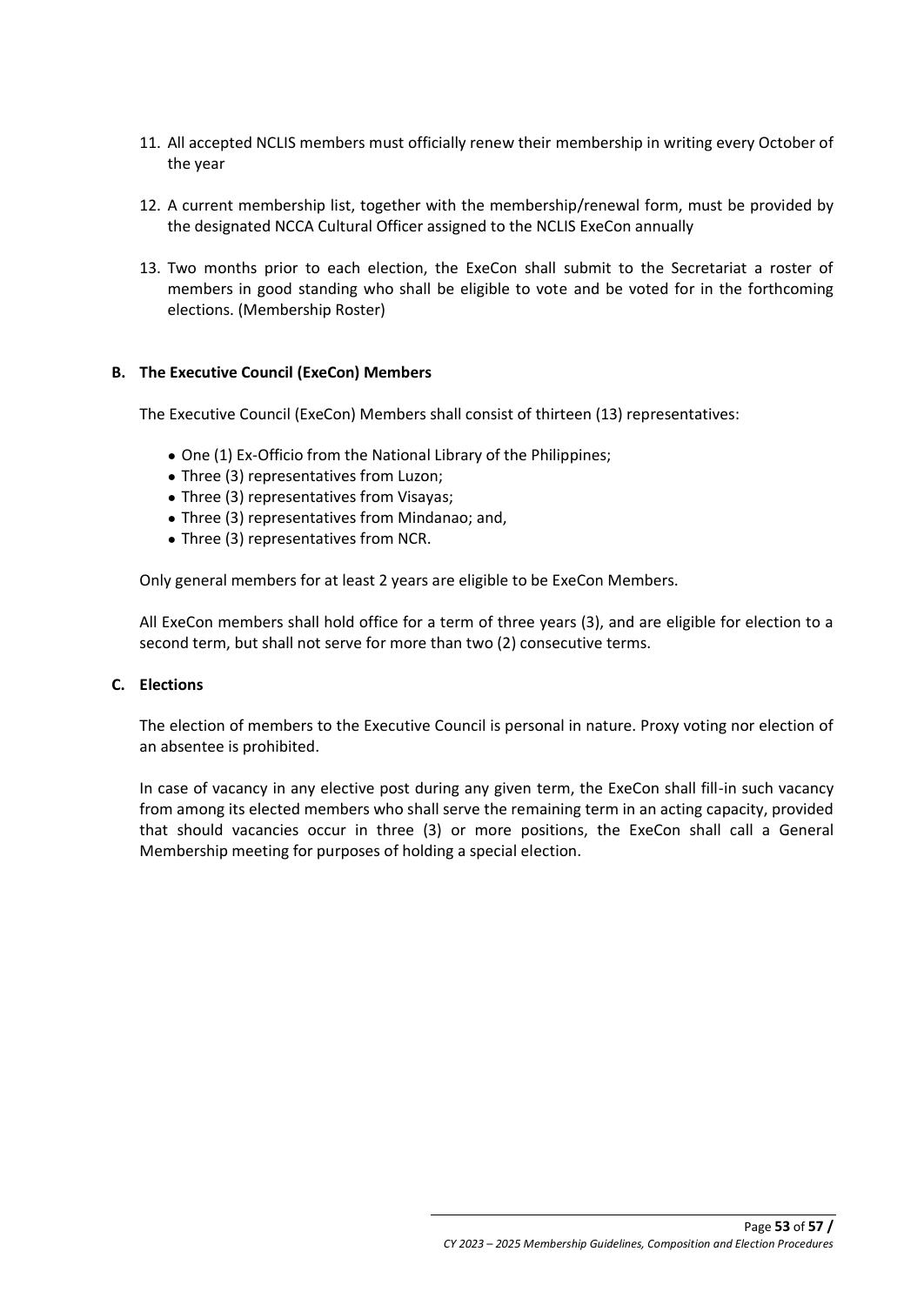## **SUBCOMMISSION ON CULTURAL HERITAGE (SCH)**

# **NATIONAL COMMITTEE ON MONUMENTS AND SITES (NCMS) MEMBERSHIP GUIDELINES AND ELECTION RULES (2020-2022) Resolution No. 2021-309/ July 8, 2021** *Rescinding Board Res. No. 2016-393/ September 28, 2016*

#### **MEMBERSHIP**

Membership to the National Committee on Monuments and Sites (NCMS) is *institutional* and *individual*  in nature.

The NCMS consists of persons involved in the conservation of Philippine built cultural heritage, including individual experts and representatives of institutions with principal responsibilities in the conservation of built cultural heritage, representatives of academic institutions that have programs in cultural heritage, and non-government organizations.

The NCMS Executive Council (ExeCon) consists of fifteen (15) members who are the officially designated representatives of the following institutions/organizations and individual members:

- 1. Two (2) from government cultural agencies, namely the National Museum of the Philippines (NMP), and the National Historical Commission of the Philippines (NHCP);
- 2. Eight (8) from Non-Government Organizations:
	- a) Catholic Bishops' Conference of the Philippines (CBCP)
	- b) ICOMOS Philippines
	- c) Heritage Conservation Society (HCS)
	- d) United Architects of the Philippines (UAP)-Center for Filipino Architecture;
	- e) Philippine Association of Landscape Architects (PALA)**\***; and
	- f) Philippine Institute of Civil Engineers (PICE)
	- g) Kapisanan ng mga Arkaeologist ng Pilipinas, Inc. (KAPI)**\*\***;
	- h) University of the Philippines Archaeological Studies Program (UP ASP)

**\***Following the provisions in the NCCA Implementing Rules and Regulations, particularly Rule X, that no person may be a member of more than one National Committee, therefore, PALA should have separate officially designated institutional representatives in both the *NCCA National Committees on Monuments and Sites under the Subcommission on Cultural Heritage,* and, *Architecture and Allied Arts under the Subcommission on the Arts.*

**\*\***The officially designated representative of KAPI must not be a faculty of UP ASP.

- 3. Five (5) individual members who are categorized in the field as follows:
	- a) Two individual members who are faculty or researchers connected with an educational institution that offers conservation and heritage management programs; and,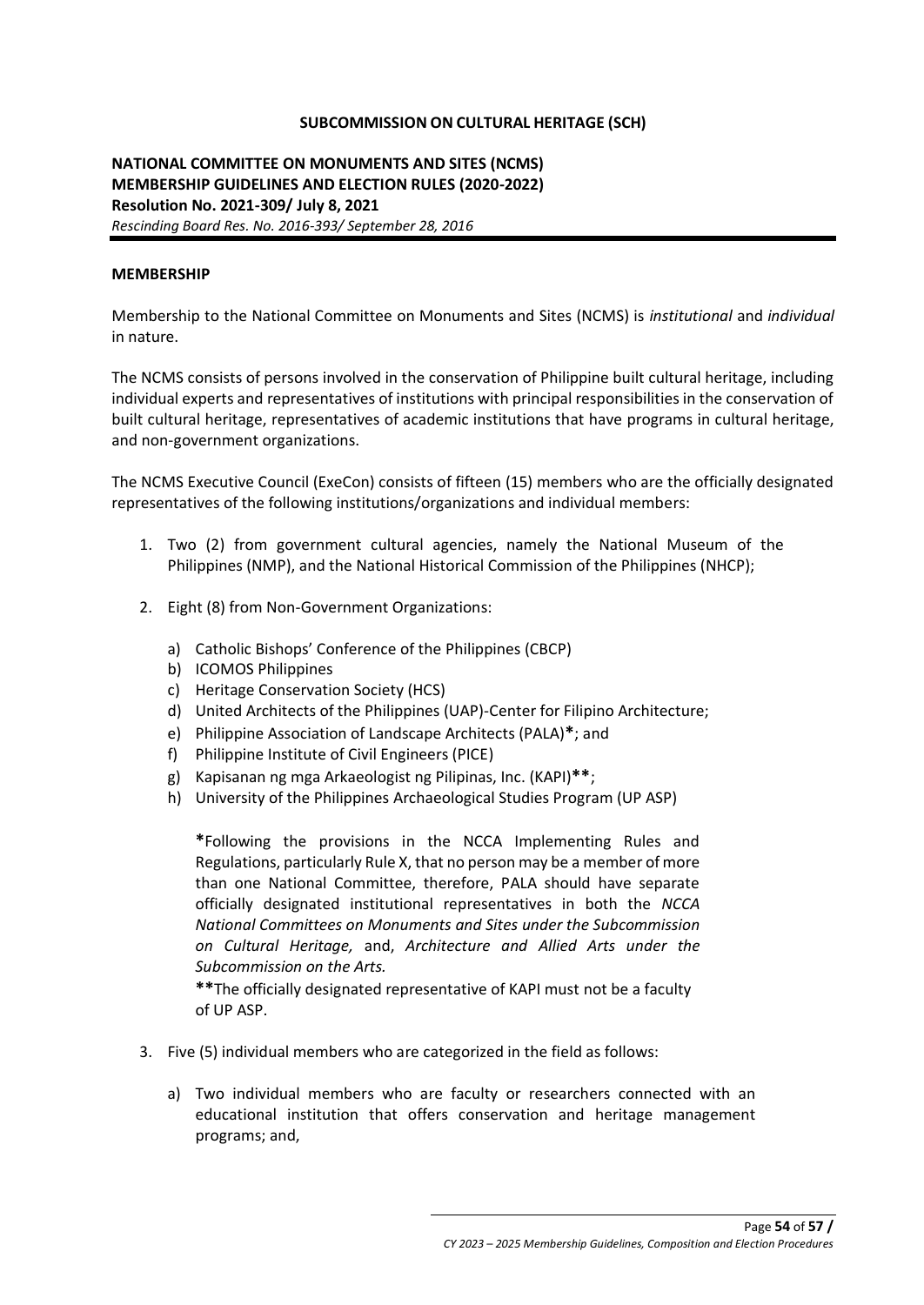- b) One practitioner from each island cluster (Luzon Visayas, and Mindanao) with at least five years of experience and practice in the fields of cultural tourism, materials conservation, sociology, or anthropology
- 4. Prior to the end of its term, the outgoing NCMS shall constitute itself into a Nominations Committee to identify nominees for individual membership in the succeeding three-year term. Subject to their consent, outgoing institutional and individual members who are still eligible for a second term are automatically considered as nominees for individual membership in the next term. The incoming ExeCon institutional members shall fill the five (5) vacancies for individual members.

ExeCon members from non-governmental organizations and representatives of government cultural agencies shall hold office for one term of three years and shall be eligible for re-designation to a  $2^{nd}$  term. Accordingly, the organizations concerned shall designate different representatives such that no individual serves more than two consecutive terms. The individual shall be eligible for designation by the same or another eligible institution after a gap of at least one term.

Government cultural agencies and institution, as well as academic institutions, are encouraged to consider designating officials involved in heritage monuments and site conservation who are assigned to the regions so as to maintain geographic balance in ExeCon composition. Past ExeCon members shall be considered as general members of the National Committee on Monuments and Sites and shall be invited to Committee General Assemblies when convened.

All ExeCon members shall be officially confirmed in writing by the NCCA.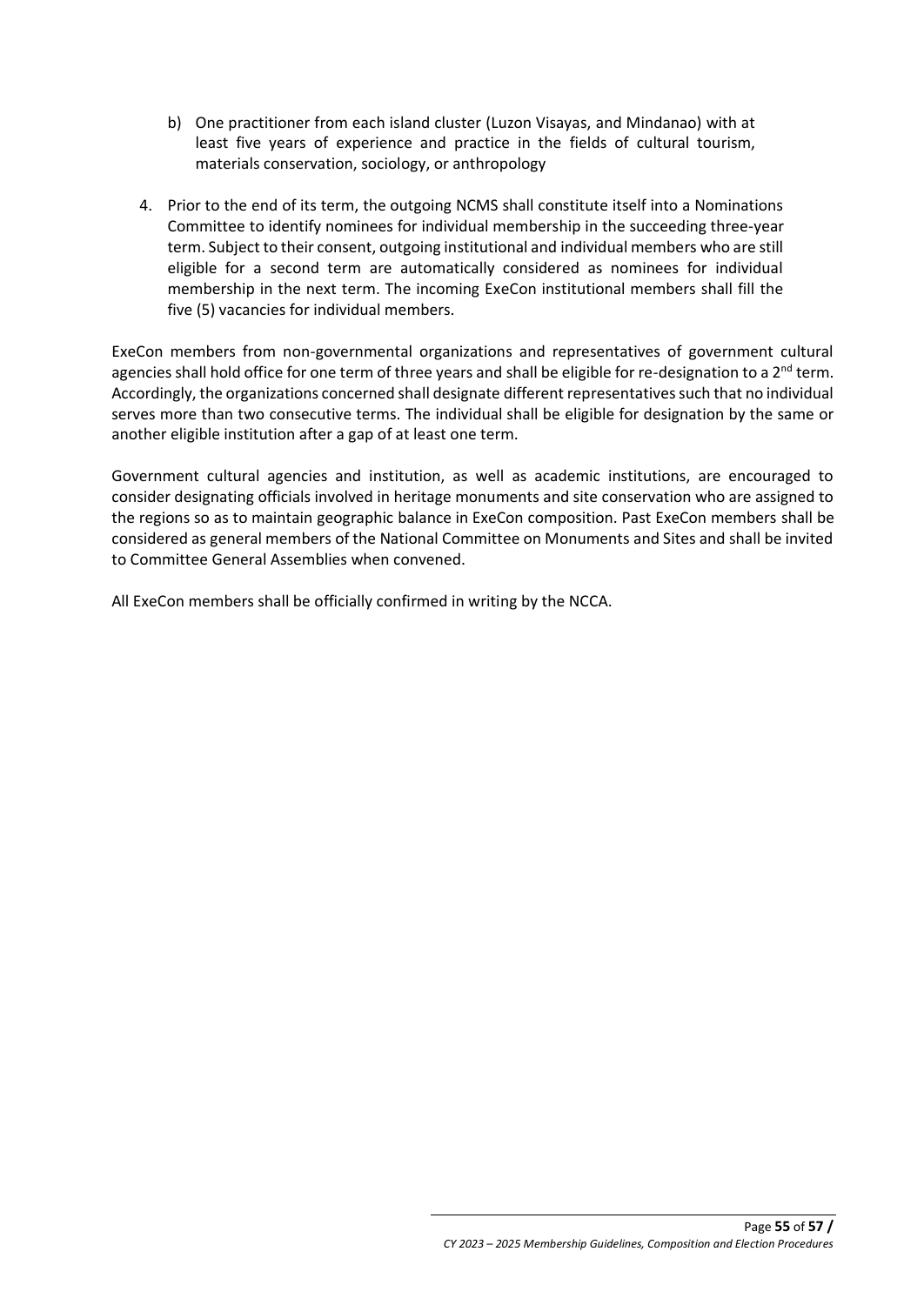## **SUBCOMMISSION ON CULTURAL HERITAGE (SCH)**

## **NATIONAL COMMITTEE ON MUSEUMS (NCOM) MEMBERSHIP GUIDELINES AND ELECTION RULES (2020-2022) Resolution No. 2019-302 / 21 February 2019** *Rescinding Board Res. No. 2016-394 / September 28, 2016*

#### **MEMBERSHIP**

Membership to the National Committee on Museums (NCOM) is *institutiona*l in nature. It is composed of regional museum associations from the island clusters of Luzon, Visayas, Mindanao and Metro Manila, the National Museum (NM) and the National Historical Commission of the Philippines (NHCP).

#### **General Members:**

Regional museum associations are invited to become general members of the NCOM. As general members, these associations are required to submit the following documents:

- 1. Recent General Information Sheet
- 2. Minutes of annual general assembly
- 3. Result of annual election
- 4. List of current officers
- 5. Duly completed NCOM Museum Data Sheet of their active members which must be updated every two (2) years

Only those associations who have satisfactorily complied the abovementioned documents can designate their representatives to the Executive Council (ExeCon) of the NCOM.

## **Composition of the Executive Council (ExeCon) Members:**

The Executive Council (ExeCon) shall consist of thirteen (13) members who are the officially designated representatives of the following institutions/organizations:

- 1. Two (2) ex-officio members from the following government cultural agencies:
	- a) 1 Representative from National Museum (NM)
	- b) 1 Representative from National Historical Commission of the Philippines (NHCP).
- 2. Eleven (11) individual representatives from the following regional museum associations:
	- a) 1 Representative from Northern Luzon Association of Museums (NLAM)
	- b) 1 Representative from Central Luzon Association of Museums (CLAM)
	- c) 2 Representatives from Southern Luzon Association of Museums (SLAM) and Bicol
	- d) Eastern Visayas Association of Museums (EVAM)
	- e) 1 Representative from Central Visayas Association of Museums (CVAM)
	- f) 1 Representative from Western Visayas Association of Museums (WVAM)
	- g) 3 Representatives from Mindanao Association of Museums (MAM) for Eastern, Western, and ARMM
	- h) 1 Representative from Alliance of Greater Manila Area Museums (AGMAM)